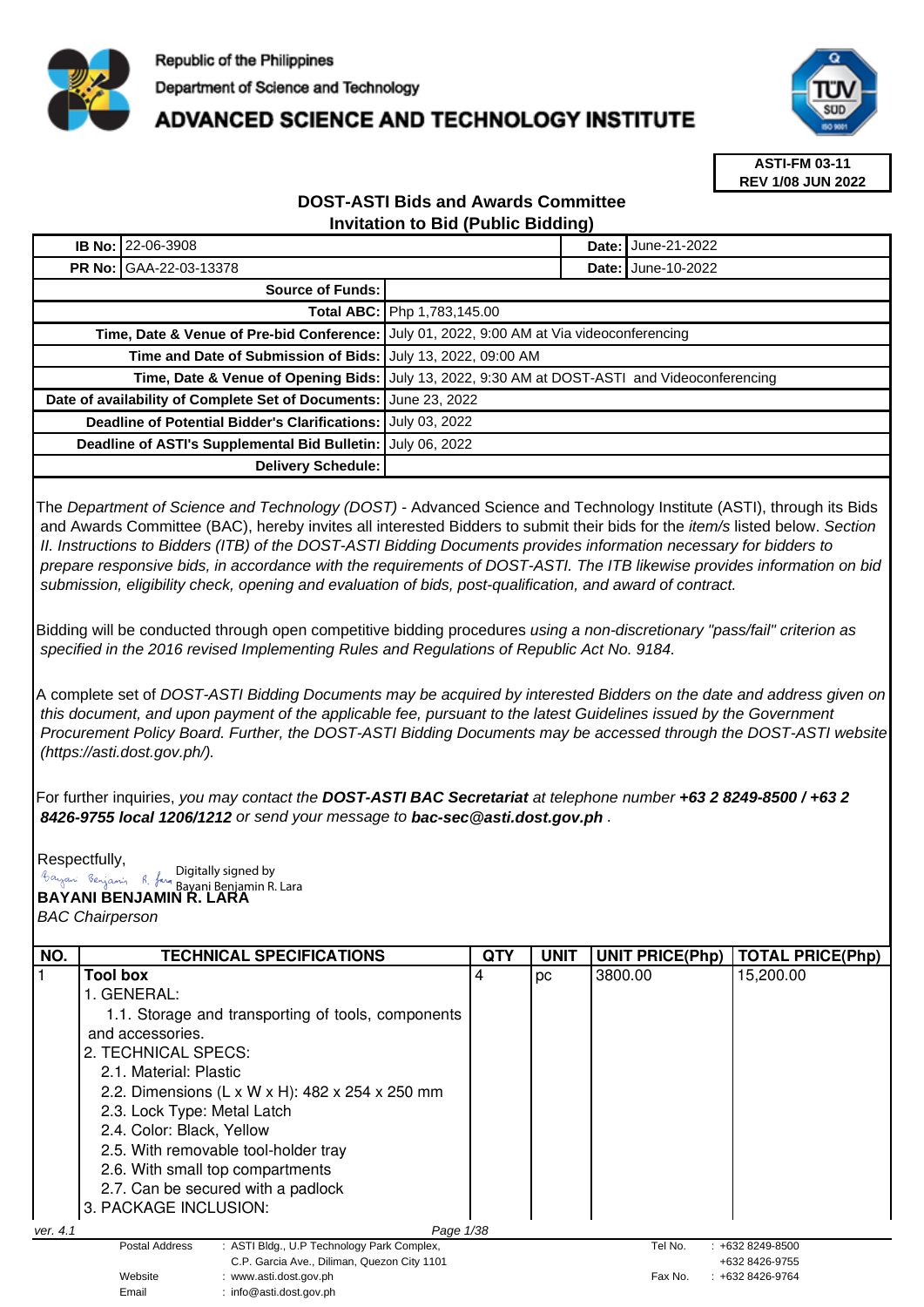|                | 3.1. One $(1)$ pc - Tool box<br>4. NOTES:<br>4.1. The Bidder shall supply all items with the<br>specifications equal to or better than as specified<br>above.<br>4.2. Price is inclusive of all government fees, taxes<br>and other fees.<br>4.3. Must be delivered to EPDC Bldg., MIRDC<br>Compound, Bicutan, Taguig City on or before October<br>31, 2022.<br>4.4. Payment upon full delivery.                                                                                                                                                                                                                                                                                                                                                                                                                                                                                                                          |   |    |         |           |
|----------------|---------------------------------------------------------------------------------------------------------------------------------------------------------------------------------------------------------------------------------------------------------------------------------------------------------------------------------------------------------------------------------------------------------------------------------------------------------------------------------------------------------------------------------------------------------------------------------------------------------------------------------------------------------------------------------------------------------------------------------------------------------------------------------------------------------------------------------------------------------------------------------------------------------------------------|---|----|---------|-----------|
| $\overline{c}$ | 65L Co-Polymer Container with Lid (600mm x 2<br>460mm x 350mm)<br>1. GENERAL:<br>1.1. 65L Co-Polymer Container for storage of 3D<br>Printer consumables.<br>2. TECHNICAL SPECS:<br>2.1. Material: Co-Polymer<br>2.2. Dimensions (H x W x D): 600mm x 460mm x<br>350mm<br>2.3. Volume Capacity: 65L<br>2.4. Color: Transparent<br>2.5. Lockable (with durable clip on lid)<br>2.6. Stackable<br>2.7. With half-opening lid for quick access<br>3. PACKAGE INCLUSION:<br>3.1. One (1) pc - 65L Co-Polymer Container with Lid<br>(600mm x 460mm x 350mm)<br>4. NOTES:<br>4.1. The Bidder shall supply all items with the<br>specifications equal to or better than as specified<br>above.<br>4.2. Price is inclusive of all government fees, taxes<br>and other fees.<br>4.3. Must be delivered to EPDC Bldg., MIRDC<br>Compound, Bicutan, Taguig City on or before October<br>31, 2022.<br>4.4. Payment upon full delivery. |   | pc | 7210.00 | 14,420.00 |
| 3<br>ver. 4.1  | 4mm Anti-Static Wrist Strap<br>1. GENERAL:<br>1.1. ESD Grounding Wrist Strap with 4mm male<br>snap and 5' Coil Cord.<br>2. TECHNICAL SPECS:<br>2.1. Single-Wire Thermoplastic Wrist Strap<br>2.2. Band Material: Thermoplastic<br>2.3. Band Color: Blue<br>2.4. Includes 1.5m Cord<br>2.4.1. Cord Style: Coiled<br>2.4.2. Cord Color: Black<br>2.5. Stud Size: 4mm<br>2.6. Wrist Strap Size: Adjustable<br>2.7. Lead Resistance: $1M\Omega$<br>2.8. Reusable<br>2.9. Complies with EN 61340-5-1<br>3. PACKAGE INCLUSION:<br>3.1. One (1) pc - 4mm Anti-Static Wrist Strap<br>4. NOTES:<br>4.1. The Bidder shall supply all items with the<br>specifications equal to or better than as specified<br>Page 2/38                                                                                                                                                                                                             | 6 | pc | 6410.00 | 38,460.00 |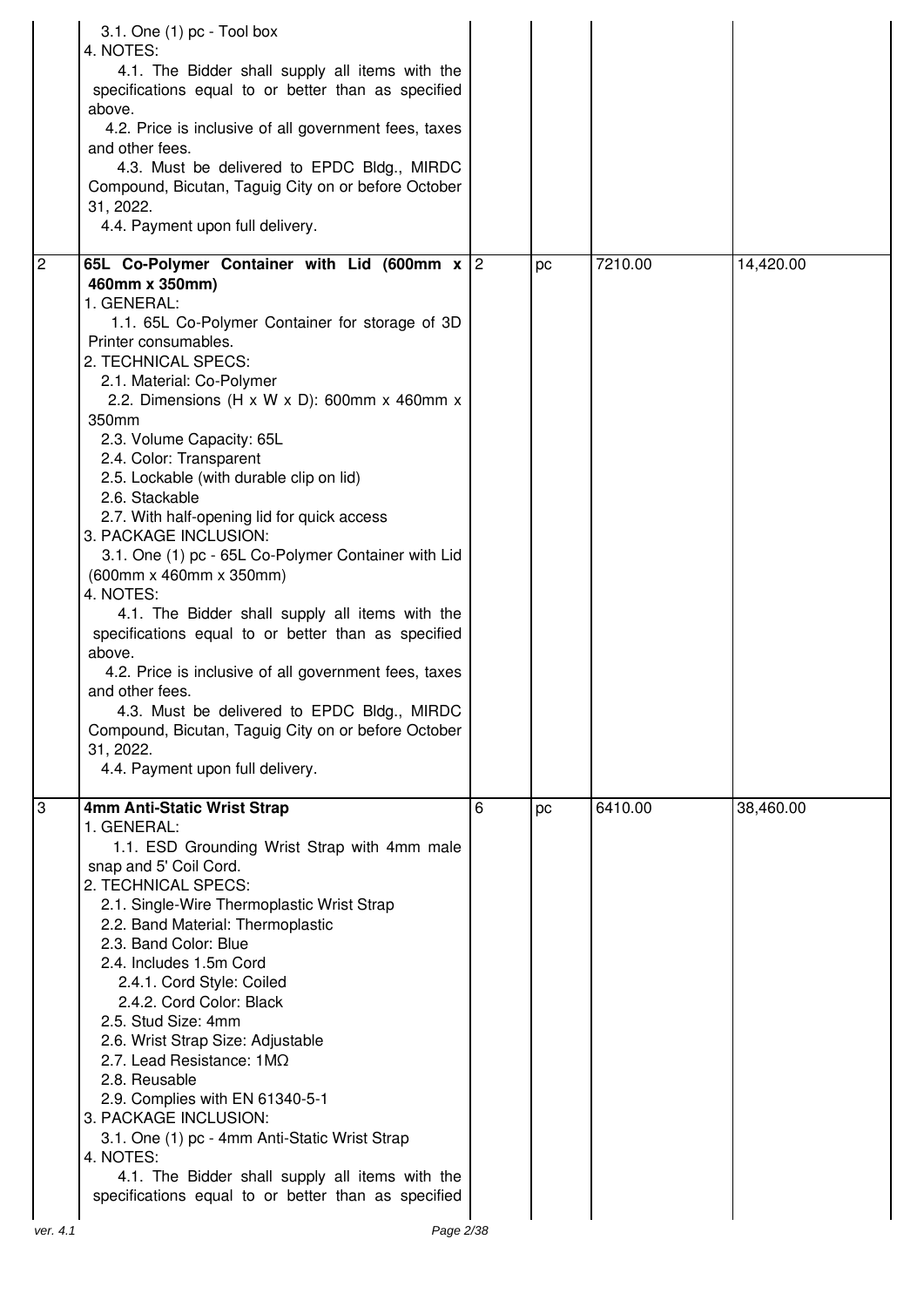|                | above.<br>4.2. Price is inclusive of all government fees, taxes<br>and other fees.<br>4.3. Must be delivered to EPDC Bldg., MIRDC<br>Compound, Bicutan, Taguig City on or before October<br>31, 2022.<br>4.4. Payment upon full delivery.                                                                                                                                                                                                                                                                                                                                                                                                                        |   |      |         |          |
|----------------|------------------------------------------------------------------------------------------------------------------------------------------------------------------------------------------------------------------------------------------------------------------------------------------------------------------------------------------------------------------------------------------------------------------------------------------------------------------------------------------------------------------------------------------------------------------------------------------------------------------------------------------------------------------|---|------|---------|----------|
| $\overline{4}$ | ABS+ 1.75mm 1kg<br>1. GENERAL:<br>1.1. Filament for 3D Printer.<br>2. TECHNICAL SPECS:<br>2.1. ABS, 1.75mm (Accuracy: 1.7-1.8mm)<br>2.2. Packaging: 1.0kg/spool<br>2.3. Color: Black<br>3. PACKAGE INCLUSION:<br>3.1. One (1) roll - ABS+ 1.75mm 1kg<br>4. NOTES:<br>4.1. The Bidder shall supply all items with the<br>specifications equal to or better than as specified<br>above.<br>4.2. Price is inclusive of all government fees, taxes<br>and other fees.<br>4.3. Must be delivered to EPDC Bldg., MIRDC<br>Compound, Bicutan, Taguig City on or before October<br>31, 2022.<br>4.4. Payment upon full delivery.                                         | 5 | roll | 1540.00 | 7,700.00 |
| 5              | <b>PLA 1.75mm 1kg</b><br>1. GENERAL:<br>1.1. Filament for 3D Printer.<br>2. TECHNICAL SPECS:<br>2.1. PLA, 1.75mm (Accuracy: ±0.02mm)<br>2.2 Packaging: 1.0kg/spool<br>2.3. Color: White<br>2.4. Nozzle Temperature: 190-230°C<br>3. PACKAGE INCLUSION:<br>3.1. One (1) roll - PLA 1.75mm 1kg<br>4. NOTES:<br>4.1. The Bidder shall supply all items with the<br>specifications equal to or better than as specified<br>above.<br>4.2. Price is inclusive of all government fees, taxes<br>and other fees.<br>4.3. Must be delivered to EPDC Bldg., MIRDC<br>Compound, Bicutan, Taguig City on or before October<br>31, 2022.<br>4.4. Payment upon full delivery. | 5 | roll | 1630.00 | 8,150.00 |
| 6              | Drill Bit Set (0.3mm to 1.6mm)<br>1. GENERAL:<br>1.1. Set of multi-material twist drill bit set for<br>prototyping tools/equipment.<br>2. TECHNICAL SPECS:<br>2.1. Drill Bit Type: Twist Drill Bit<br>2.2. Minimum Size: 0.3mm<br>2.3. Maximum Size: 1.6mm<br>2.4. Drilling Application: Multi-Material<br>2.5. Material: HSS (high-speed steel)<br>2.6. Number of Pieces: 20<br>3. PACKAGE INCLUSION:                                                                                                                                                                                                                                                           | 3 | set  | 2510.00 | 7,530.00 |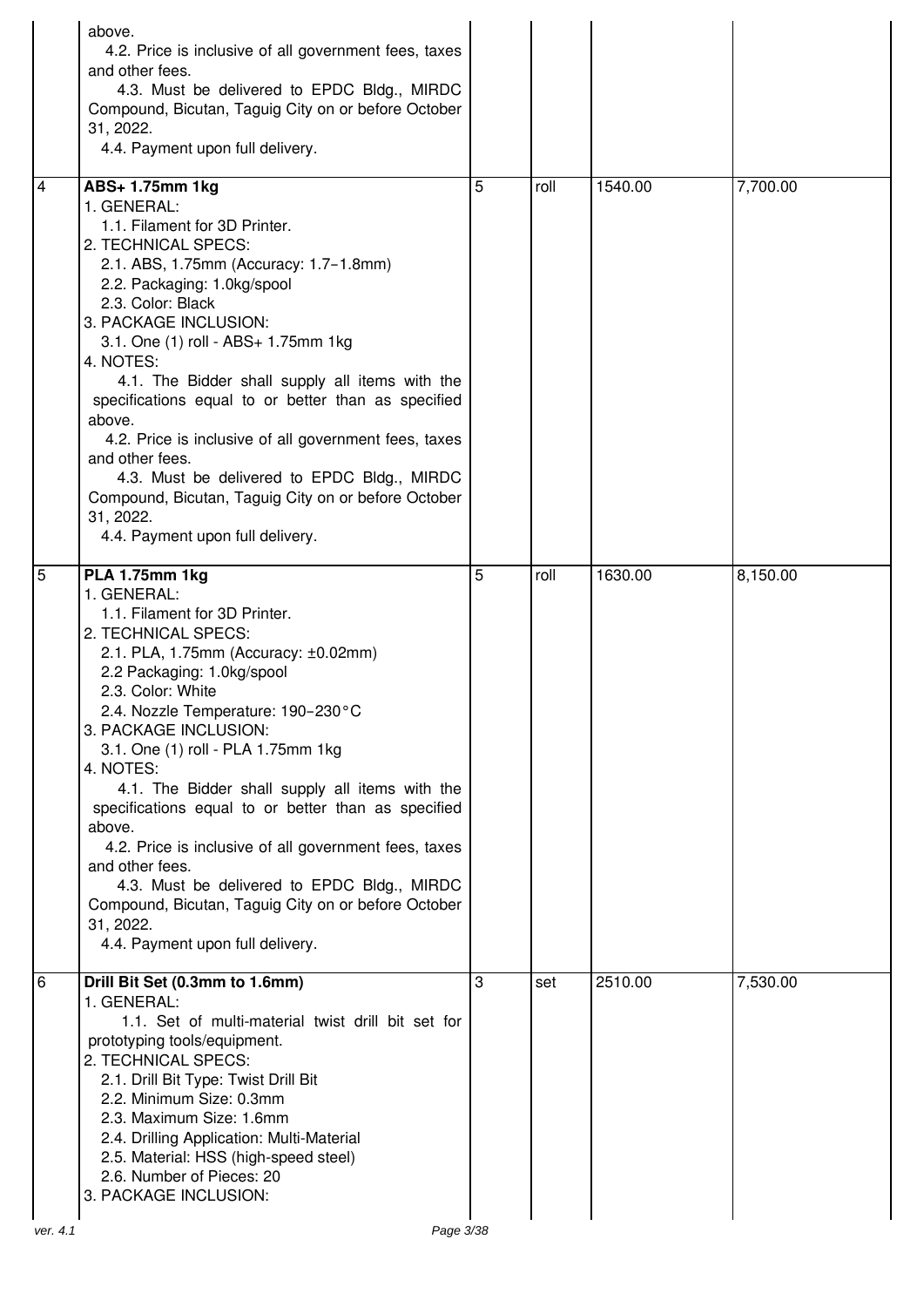|                | 3.1. One (1) set - Drill Bit Set (0.3mm to 1.6mm)<br>4. NOTES:<br>4.1. The Bidder shall supply all items with the<br>specifications equal to or better than as specified<br>above.<br>4.2. Price is inclusive of all government fees, taxes<br>and other fees.<br>4.3. Must be delivered to EPDC Bldg., MIRDC<br>Compound, Bicutan, Taguig City on or before October<br>31, 2022.<br>4.4. Payment upon full delivery.                                                                                                                                                                                                                                                                                                                                                                                                                                                         |   |     |        |          |
|----------------|-------------------------------------------------------------------------------------------------------------------------------------------------------------------------------------------------------------------------------------------------------------------------------------------------------------------------------------------------------------------------------------------------------------------------------------------------------------------------------------------------------------------------------------------------------------------------------------------------------------------------------------------------------------------------------------------------------------------------------------------------------------------------------------------------------------------------------------------------------------------------------|---|-----|--------|----------|
| $\overline{7}$ | <b>3pc Wire Brush Set</b>                                                                                                                                                                                                                                                                                                                                                                                                                                                                                                                                                                                                                                                                                                                                                                                                                                                     | 8 | set | 220.00 | 1,760.00 |
|                | 1. GENERAL:<br>1.1. Set of different 180mm brush (nylon, steel &<br>stainless) for daily work in laboratory.<br>2. TECHNICAL SPECS:<br>2.1. With plastic handle<br>2.2. Length: atleast 180mm<br>2.3. Packaging: blister card<br>3. PACKAGE INCLUSION:<br>3.1. One (1) pc - 180mm nylon brush<br>3.2. One (1) pc - 180mm steel brush<br>3.3. One (1) pc - 180mm stainless brush<br>4. NOTES:<br>4.1. The Bidder shall supply all items with the<br>specifications equal to or better than as specified<br>above.<br>4.2. Price is inclusive of all government fees, taxes<br>and other fees.<br>4.3. Must be delivered to EPDC Bldg., MIRDC<br>Compound, Bicutan, Taguig City on or before October<br>31, 2022.<br>4.4. Payment upon full delivery.                                                                                                                           |   |     |        |          |
| 8              | <b>Safety Goggles</b><br>1. GENERAL:<br>1.1. Impact-resistant protective eyewear with direct<br>ventilation and UV protection.<br>2. TECHNICAL SPECS:<br>2.1. Frame Material: PVC<br>2.2. Lens Material: Polycarbonate (PC)<br>2.3. With 99% UV Protection<br>2.4. Lens Color: Clear<br>2.5. EN166 Eye Protection: B<br>2.6. EN166 Frame Marking: B<br>2.7. EN166 Lens Marking: B<br>2.8. Vented (Direct Ventilation): Yes<br>3. PACKAGE INCLUSION:<br>3.1. One (1) pc - Safety Googles with Clear Lenses<br>4. NOTES:<br>4.1. The Bidder shall supply all items with the<br>specifications equal to or better than as specified<br>above.<br>4.2. Price is inclusive of all government fees, taxes<br>and other fees.<br>4.3. Must be delivered to EPDC Bldg., MIRDC<br>Compound, Bicutan, Taguig City on or before October<br>31, 2022.<br>4.4. Payment upon full delivery. | 8 | pc  | 390.00 | 3,120.00 |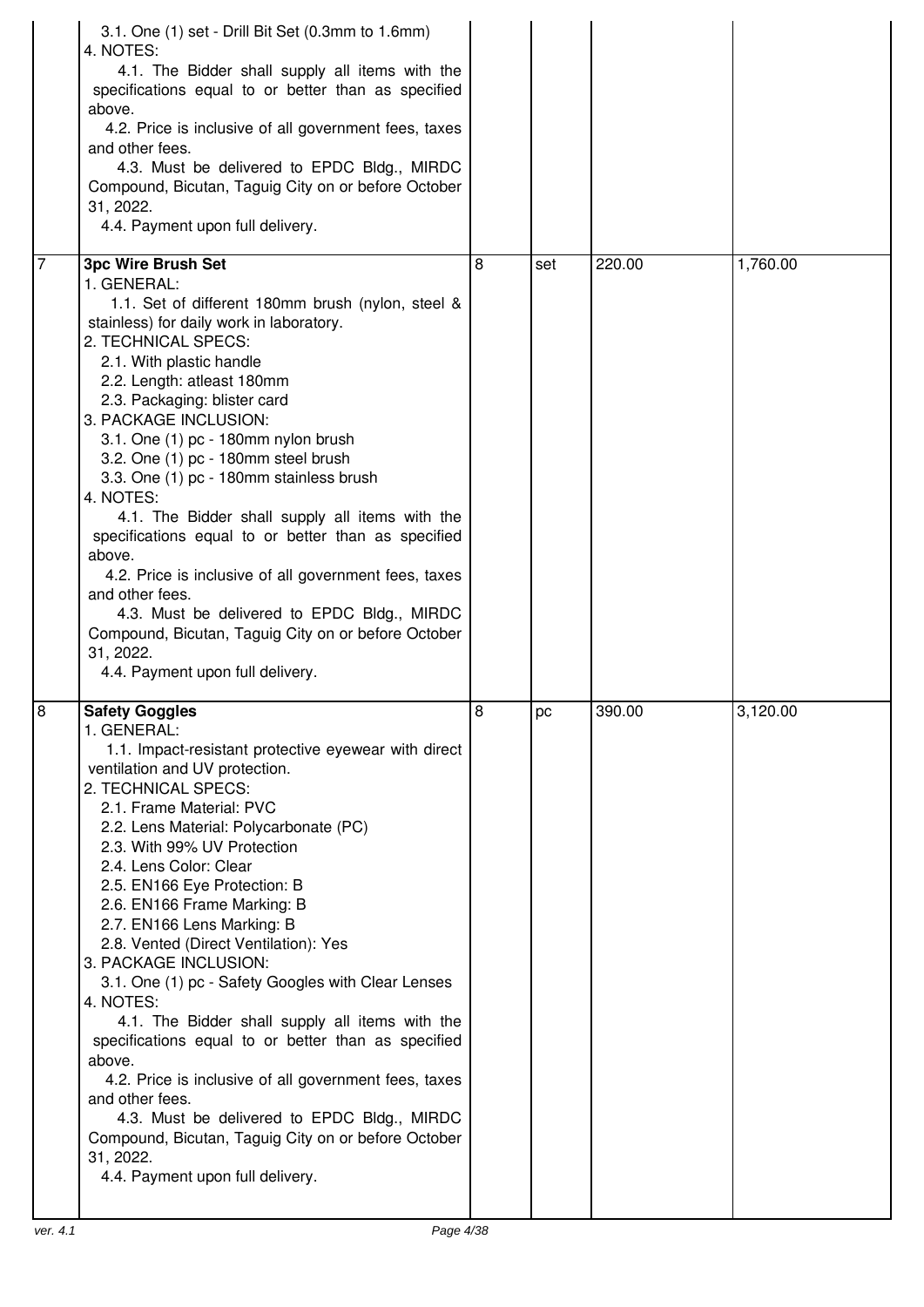| ७<br><b>Wire Stripper</b><br>2700.00<br>10,800.00<br>pc<br>1. GENERAL:<br>1.1. Tool for stripping wire sizes of 10 to 20 AWG.<br>2. TECHNICAL SPECS:<br>2.1. Cable Type: Solid<br>2.2. Stripping Range: 0.8 - 2.6mm<br>2.3. Minimum Size: 0.8mm<br>2.4. Maximum Size: 2.6mm<br>2.5. Overall Length: 155mm<br>2.6. With contoured comfort grips<br>2.7. With lock lid design for easy storage<br>3. PACKAGE INCLUSION:<br>3.1. One (1) pc - Wire Stripper<br>4. NOTES:<br>4.1. The Bidder shall supply all items with the<br>specifications equal to or better than as specified<br>above.<br>4.2. Price is inclusive of all government fees, taxes<br>and other fees.<br>4.3. Must be delivered to EPDC Bldg., MIRDC<br>Compound, Bicutan, Taguig City on or before October<br>31, 2022.<br>4.4. Payment upon full delivery.<br>10<br>Blue Table ESD-Safe Mat, 914.4mm x 609.6mm x $ 2 $<br>7420.00<br>14,840.00<br>pc<br>$3.43$ mm<br>1. GENERAL:<br>1.1. 3-layer ESD grounding vinyl worksurface mat.<br>2. TECHNICAL SPECS:<br>2.1. Mat Type: Table, Workbench<br>2.2. Shape: Rectangle<br>2.3. Length: 3' (0.91m)<br>2.4. Width: 2' (0.61m)<br>2.5. Color: Blue<br>2.6. Material: Vinyl<br>2.7. Number of Layers: 3<br>2.7.1. Top Layer: Dissipative Vinyl<br>2.7.2. Center Layer: Conductive Metal Scrim<br>2.7.3. Bottom Layer: Dissipative Cushion<br>2.8. Features: Dissipative<br>2.9. Includes: Ground Cord<br>3. PACKAGE INCLUSION:<br>3.1. One (1) pc - Blue Table ESD-Safe Mat,<br>914.4mm x 609.6mm x 3.43mm<br>3.2. One (1) pc - 4.6 m Low-Profile Common Ground<br>Cord, 10mm stud snap, 1MQ Resistor<br>3.3. Two (2) Female 3/8" Snaps (installed)<br>4. NOTES: |  |
|----------------------------------------------------------------------------------------------------------------------------------------------------------------------------------------------------------------------------------------------------------------------------------------------------------------------------------------------------------------------------------------------------------------------------------------------------------------------------------------------------------------------------------------------------------------------------------------------------------------------------------------------------------------------------------------------------------------------------------------------------------------------------------------------------------------------------------------------------------------------------------------------------------------------------------------------------------------------------------------------------------------------------------------------------------------------------------------------------------------------------------------------------------------------------------------------------------------------------------------------------------------------------------------------------------------------------------------------------------------------------------------------------------------------------------------------------------------------------------------------------------------------------------------------------------------------------------------------------------------------------------------------------------------------------------|--|
|                                                                                                                                                                                                                                                                                                                                                                                                                                                                                                                                                                                                                                                                                                                                                                                                                                                                                                                                                                                                                                                                                                                                                                                                                                                                                                                                                                                                                                                                                                                                                                                                                                                                                  |  |
|                                                                                                                                                                                                                                                                                                                                                                                                                                                                                                                                                                                                                                                                                                                                                                                                                                                                                                                                                                                                                                                                                                                                                                                                                                                                                                                                                                                                                                                                                                                                                                                                                                                                                  |  |
|                                                                                                                                                                                                                                                                                                                                                                                                                                                                                                                                                                                                                                                                                                                                                                                                                                                                                                                                                                                                                                                                                                                                                                                                                                                                                                                                                                                                                                                                                                                                                                                                                                                                                  |  |
|                                                                                                                                                                                                                                                                                                                                                                                                                                                                                                                                                                                                                                                                                                                                                                                                                                                                                                                                                                                                                                                                                                                                                                                                                                                                                                                                                                                                                                                                                                                                                                                                                                                                                  |  |
|                                                                                                                                                                                                                                                                                                                                                                                                                                                                                                                                                                                                                                                                                                                                                                                                                                                                                                                                                                                                                                                                                                                                                                                                                                                                                                                                                                                                                                                                                                                                                                                                                                                                                  |  |
|                                                                                                                                                                                                                                                                                                                                                                                                                                                                                                                                                                                                                                                                                                                                                                                                                                                                                                                                                                                                                                                                                                                                                                                                                                                                                                                                                                                                                                                                                                                                                                                                                                                                                  |  |
|                                                                                                                                                                                                                                                                                                                                                                                                                                                                                                                                                                                                                                                                                                                                                                                                                                                                                                                                                                                                                                                                                                                                                                                                                                                                                                                                                                                                                                                                                                                                                                                                                                                                                  |  |
|                                                                                                                                                                                                                                                                                                                                                                                                                                                                                                                                                                                                                                                                                                                                                                                                                                                                                                                                                                                                                                                                                                                                                                                                                                                                                                                                                                                                                                                                                                                                                                                                                                                                                  |  |
|                                                                                                                                                                                                                                                                                                                                                                                                                                                                                                                                                                                                                                                                                                                                                                                                                                                                                                                                                                                                                                                                                                                                                                                                                                                                                                                                                                                                                                                                                                                                                                                                                                                                                  |  |
|                                                                                                                                                                                                                                                                                                                                                                                                                                                                                                                                                                                                                                                                                                                                                                                                                                                                                                                                                                                                                                                                                                                                                                                                                                                                                                                                                                                                                                                                                                                                                                                                                                                                                  |  |
|                                                                                                                                                                                                                                                                                                                                                                                                                                                                                                                                                                                                                                                                                                                                                                                                                                                                                                                                                                                                                                                                                                                                                                                                                                                                                                                                                                                                                                                                                                                                                                                                                                                                                  |  |
|                                                                                                                                                                                                                                                                                                                                                                                                                                                                                                                                                                                                                                                                                                                                                                                                                                                                                                                                                                                                                                                                                                                                                                                                                                                                                                                                                                                                                                                                                                                                                                                                                                                                                  |  |
|                                                                                                                                                                                                                                                                                                                                                                                                                                                                                                                                                                                                                                                                                                                                                                                                                                                                                                                                                                                                                                                                                                                                                                                                                                                                                                                                                                                                                                                                                                                                                                                                                                                                                  |  |
|                                                                                                                                                                                                                                                                                                                                                                                                                                                                                                                                                                                                                                                                                                                                                                                                                                                                                                                                                                                                                                                                                                                                                                                                                                                                                                                                                                                                                                                                                                                                                                                                                                                                                  |  |
|                                                                                                                                                                                                                                                                                                                                                                                                                                                                                                                                                                                                                                                                                                                                                                                                                                                                                                                                                                                                                                                                                                                                                                                                                                                                                                                                                                                                                                                                                                                                                                                                                                                                                  |  |
|                                                                                                                                                                                                                                                                                                                                                                                                                                                                                                                                                                                                                                                                                                                                                                                                                                                                                                                                                                                                                                                                                                                                                                                                                                                                                                                                                                                                                                                                                                                                                                                                                                                                                  |  |
|                                                                                                                                                                                                                                                                                                                                                                                                                                                                                                                                                                                                                                                                                                                                                                                                                                                                                                                                                                                                                                                                                                                                                                                                                                                                                                                                                                                                                                                                                                                                                                                                                                                                                  |  |
|                                                                                                                                                                                                                                                                                                                                                                                                                                                                                                                                                                                                                                                                                                                                                                                                                                                                                                                                                                                                                                                                                                                                                                                                                                                                                                                                                                                                                                                                                                                                                                                                                                                                                  |  |
|                                                                                                                                                                                                                                                                                                                                                                                                                                                                                                                                                                                                                                                                                                                                                                                                                                                                                                                                                                                                                                                                                                                                                                                                                                                                                                                                                                                                                                                                                                                                                                                                                                                                                  |  |
|                                                                                                                                                                                                                                                                                                                                                                                                                                                                                                                                                                                                                                                                                                                                                                                                                                                                                                                                                                                                                                                                                                                                                                                                                                                                                                                                                                                                                                                                                                                                                                                                                                                                                  |  |
|                                                                                                                                                                                                                                                                                                                                                                                                                                                                                                                                                                                                                                                                                                                                                                                                                                                                                                                                                                                                                                                                                                                                                                                                                                                                                                                                                                                                                                                                                                                                                                                                                                                                                  |  |
|                                                                                                                                                                                                                                                                                                                                                                                                                                                                                                                                                                                                                                                                                                                                                                                                                                                                                                                                                                                                                                                                                                                                                                                                                                                                                                                                                                                                                                                                                                                                                                                                                                                                                  |  |
|                                                                                                                                                                                                                                                                                                                                                                                                                                                                                                                                                                                                                                                                                                                                                                                                                                                                                                                                                                                                                                                                                                                                                                                                                                                                                                                                                                                                                                                                                                                                                                                                                                                                                  |  |
|                                                                                                                                                                                                                                                                                                                                                                                                                                                                                                                                                                                                                                                                                                                                                                                                                                                                                                                                                                                                                                                                                                                                                                                                                                                                                                                                                                                                                                                                                                                                                                                                                                                                                  |  |
|                                                                                                                                                                                                                                                                                                                                                                                                                                                                                                                                                                                                                                                                                                                                                                                                                                                                                                                                                                                                                                                                                                                                                                                                                                                                                                                                                                                                                                                                                                                                                                                                                                                                                  |  |
|                                                                                                                                                                                                                                                                                                                                                                                                                                                                                                                                                                                                                                                                                                                                                                                                                                                                                                                                                                                                                                                                                                                                                                                                                                                                                                                                                                                                                                                                                                                                                                                                                                                                                  |  |
|                                                                                                                                                                                                                                                                                                                                                                                                                                                                                                                                                                                                                                                                                                                                                                                                                                                                                                                                                                                                                                                                                                                                                                                                                                                                                                                                                                                                                                                                                                                                                                                                                                                                                  |  |
|                                                                                                                                                                                                                                                                                                                                                                                                                                                                                                                                                                                                                                                                                                                                                                                                                                                                                                                                                                                                                                                                                                                                                                                                                                                                                                                                                                                                                                                                                                                                                                                                                                                                                  |  |
|                                                                                                                                                                                                                                                                                                                                                                                                                                                                                                                                                                                                                                                                                                                                                                                                                                                                                                                                                                                                                                                                                                                                                                                                                                                                                                                                                                                                                                                                                                                                                                                                                                                                                  |  |
|                                                                                                                                                                                                                                                                                                                                                                                                                                                                                                                                                                                                                                                                                                                                                                                                                                                                                                                                                                                                                                                                                                                                                                                                                                                                                                                                                                                                                                                                                                                                                                                                                                                                                  |  |
|                                                                                                                                                                                                                                                                                                                                                                                                                                                                                                                                                                                                                                                                                                                                                                                                                                                                                                                                                                                                                                                                                                                                                                                                                                                                                                                                                                                                                                                                                                                                                                                                                                                                                  |  |
|                                                                                                                                                                                                                                                                                                                                                                                                                                                                                                                                                                                                                                                                                                                                                                                                                                                                                                                                                                                                                                                                                                                                                                                                                                                                                                                                                                                                                                                                                                                                                                                                                                                                                  |  |
|                                                                                                                                                                                                                                                                                                                                                                                                                                                                                                                                                                                                                                                                                                                                                                                                                                                                                                                                                                                                                                                                                                                                                                                                                                                                                                                                                                                                                                                                                                                                                                                                                                                                                  |  |
|                                                                                                                                                                                                                                                                                                                                                                                                                                                                                                                                                                                                                                                                                                                                                                                                                                                                                                                                                                                                                                                                                                                                                                                                                                                                                                                                                                                                                                                                                                                                                                                                                                                                                  |  |
|                                                                                                                                                                                                                                                                                                                                                                                                                                                                                                                                                                                                                                                                                                                                                                                                                                                                                                                                                                                                                                                                                                                                                                                                                                                                                                                                                                                                                                                                                                                                                                                                                                                                                  |  |
|                                                                                                                                                                                                                                                                                                                                                                                                                                                                                                                                                                                                                                                                                                                                                                                                                                                                                                                                                                                                                                                                                                                                                                                                                                                                                                                                                                                                                                                                                                                                                                                                                                                                                  |  |
|                                                                                                                                                                                                                                                                                                                                                                                                                                                                                                                                                                                                                                                                                                                                                                                                                                                                                                                                                                                                                                                                                                                                                                                                                                                                                                                                                                                                                                                                                                                                                                                                                                                                                  |  |
|                                                                                                                                                                                                                                                                                                                                                                                                                                                                                                                                                                                                                                                                                                                                                                                                                                                                                                                                                                                                                                                                                                                                                                                                                                                                                                                                                                                                                                                                                                                                                                                                                                                                                  |  |
|                                                                                                                                                                                                                                                                                                                                                                                                                                                                                                                                                                                                                                                                                                                                                                                                                                                                                                                                                                                                                                                                                                                                                                                                                                                                                                                                                                                                                                                                                                                                                                                                                                                                                  |  |
|                                                                                                                                                                                                                                                                                                                                                                                                                                                                                                                                                                                                                                                                                                                                                                                                                                                                                                                                                                                                                                                                                                                                                                                                                                                                                                                                                                                                                                                                                                                                                                                                                                                                                  |  |
|                                                                                                                                                                                                                                                                                                                                                                                                                                                                                                                                                                                                                                                                                                                                                                                                                                                                                                                                                                                                                                                                                                                                                                                                                                                                                                                                                                                                                                                                                                                                                                                                                                                                                  |  |
|                                                                                                                                                                                                                                                                                                                                                                                                                                                                                                                                                                                                                                                                                                                                                                                                                                                                                                                                                                                                                                                                                                                                                                                                                                                                                                                                                                                                                                                                                                                                                                                                                                                                                  |  |
|                                                                                                                                                                                                                                                                                                                                                                                                                                                                                                                                                                                                                                                                                                                                                                                                                                                                                                                                                                                                                                                                                                                                                                                                                                                                                                                                                                                                                                                                                                                                                                                                                                                                                  |  |
|                                                                                                                                                                                                                                                                                                                                                                                                                                                                                                                                                                                                                                                                                                                                                                                                                                                                                                                                                                                                                                                                                                                                                                                                                                                                                                                                                                                                                                                                                                                                                                                                                                                                                  |  |
|                                                                                                                                                                                                                                                                                                                                                                                                                                                                                                                                                                                                                                                                                                                                                                                                                                                                                                                                                                                                                                                                                                                                                                                                                                                                                                                                                                                                                                                                                                                                                                                                                                                                                  |  |
|                                                                                                                                                                                                                                                                                                                                                                                                                                                                                                                                                                                                                                                                                                                                                                                                                                                                                                                                                                                                                                                                                                                                                                                                                                                                                                                                                                                                                                                                                                                                                                                                                                                                                  |  |
|                                                                                                                                                                                                                                                                                                                                                                                                                                                                                                                                                                                                                                                                                                                                                                                                                                                                                                                                                                                                                                                                                                                                                                                                                                                                                                                                                                                                                                                                                                                                                                                                                                                                                  |  |
|                                                                                                                                                                                                                                                                                                                                                                                                                                                                                                                                                                                                                                                                                                                                                                                                                                                                                                                                                                                                                                                                                                                                                                                                                                                                                                                                                                                                                                                                                                                                                                                                                                                                                  |  |
|                                                                                                                                                                                                                                                                                                                                                                                                                                                                                                                                                                                                                                                                                                                                                                                                                                                                                                                                                                                                                                                                                                                                                                                                                                                                                                                                                                                                                                                                                                                                                                                                                                                                                  |  |
|                                                                                                                                                                                                                                                                                                                                                                                                                                                                                                                                                                                                                                                                                                                                                                                                                                                                                                                                                                                                                                                                                                                                                                                                                                                                                                                                                                                                                                                                                                                                                                                                                                                                                  |  |
| 4.1. The Bidder shall supply all items with the                                                                                                                                                                                                                                                                                                                                                                                                                                                                                                                                                                                                                                                                                                                                                                                                                                                                                                                                                                                                                                                                                                                                                                                                                                                                                                                                                                                                                                                                                                                                                                                                                                  |  |
| specifications equal to or better than as specified                                                                                                                                                                                                                                                                                                                                                                                                                                                                                                                                                                                                                                                                                                                                                                                                                                                                                                                                                                                                                                                                                                                                                                                                                                                                                                                                                                                                                                                                                                                                                                                                                              |  |
| above.                                                                                                                                                                                                                                                                                                                                                                                                                                                                                                                                                                                                                                                                                                                                                                                                                                                                                                                                                                                                                                                                                                                                                                                                                                                                                                                                                                                                                                                                                                                                                                                                                                                                           |  |
| 4.2. Price is inclusive of all government fees, taxes                                                                                                                                                                                                                                                                                                                                                                                                                                                                                                                                                                                                                                                                                                                                                                                                                                                                                                                                                                                                                                                                                                                                                                                                                                                                                                                                                                                                                                                                                                                                                                                                                            |  |
| and other fees.                                                                                                                                                                                                                                                                                                                                                                                                                                                                                                                                                                                                                                                                                                                                                                                                                                                                                                                                                                                                                                                                                                                                                                                                                                                                                                                                                                                                                                                                                                                                                                                                                                                                  |  |
| 4.3. Must be delivered to EPDC Bldg., MIRDC                                                                                                                                                                                                                                                                                                                                                                                                                                                                                                                                                                                                                                                                                                                                                                                                                                                                                                                                                                                                                                                                                                                                                                                                                                                                                                                                                                                                                                                                                                                                                                                                                                      |  |
| Compound, Bicutan, Taguig City on or before October                                                                                                                                                                                                                                                                                                                                                                                                                                                                                                                                                                                                                                                                                                                                                                                                                                                                                                                                                                                                                                                                                                                                                                                                                                                                                                                                                                                                                                                                                                                                                                                                                              |  |
| 31, 2022.                                                                                                                                                                                                                                                                                                                                                                                                                                                                                                                                                                                                                                                                                                                                                                                                                                                                                                                                                                                                                                                                                                                                                                                                                                                                                                                                                                                                                                                                                                                                                                                                                                                                        |  |
| 4.4. Payment upon full delivery.                                                                                                                                                                                                                                                                                                                                                                                                                                                                                                                                                                                                                                                                                                                                                                                                                                                                                                                                                                                                                                                                                                                                                                                                                                                                                                                                                                                                                                                                                                                                                                                                                                                 |  |
|                                                                                                                                                                                                                                                                                                                                                                                                                                                                                                                                                                                                                                                                                                                                                                                                                                                                                                                                                                                                                                                                                                                                                                                                                                                                                                                                                                                                                                                                                                                                                                                                                                                                                  |  |
| <b>PCB Clamp Holder</b><br>11<br>1740.00<br>6,960.00<br>4<br>pc                                                                                                                                                                                                                                                                                                                                                                                                                                                                                                                                                                                                                                                                                                                                                                                                                                                                                                                                                                                                                                                                                                                                                                                                                                                                                                                                                                                                                                                                                                                                                                                                                  |  |
| 1. GENERAL:                                                                                                                                                                                                                                                                                                                                                                                                                                                                                                                                                                                                                                                                                                                                                                                                                                                                                                                                                                                                                                                                                                                                                                                                                                                                                                                                                                                                                                                                                                                                                                                                                                                                      |  |
| 1.1. Tool for holding PCBs while soldering operations                                                                                                                                                                                                                                                                                                                                                                                                                                                                                                                                                                                                                                                                                                                                                                                                                                                                                                                                                                                                                                                                                                                                                                                                                                                                                                                                                                                                                                                                                                                                                                                                                            |  |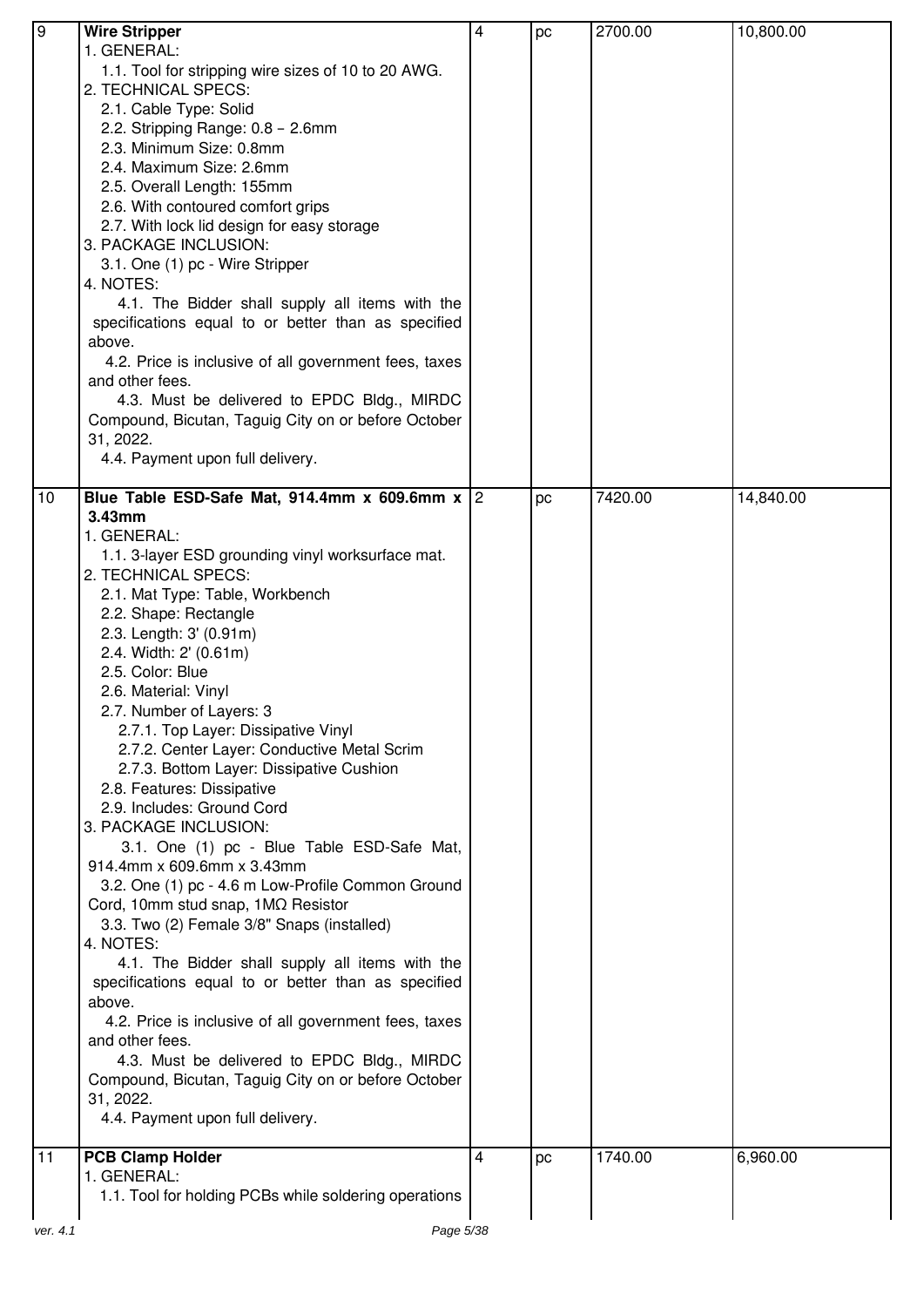| 12<br><b>Pinsets</b><br>4540.00<br>27,240.00<br>6<br>set                                                                                                                                                                                                                                                                                                                                                                                                                                                                                                                                                                                                                                                                                                                |
|-------------------------------------------------------------------------------------------------------------------------------------------------------------------------------------------------------------------------------------------------------------------------------------------------------------------------------------------------------------------------------------------------------------------------------------------------------------------------------------------------------------------------------------------------------------------------------------------------------------------------------------------------------------------------------------------------------------------------------------------------------------------------|
| 1. GENERAL:<br>1.1. Set of anti-acid and anti-magnetic tweezers for<br>laboratory.<br>2. TECHNICAL SPECS:<br>2.1. Material: Stainless Steel<br>2.2. Number of Pieces: 7<br>3. PACKAGE INCLUSION:<br>3.1. One (1) set - Pinsets<br>3.1.1. 1x - 5.SA.BS<br>3.1.2. 1x - 31.SA.5<br>3.1.3. 1x - SS.SA.BS<br>3.1.4. 1x - 574.SA.1<br>3.1.5. 1x - 29.SA.5<br>$3.1.6.1x - 3.SA.BS$<br>3.1.7. 1x - 122.SA.1<br>4. NOTES:<br>4.1. The Bidder shall supply all items with the<br>specifications equal to or better than as specified<br>above.<br>4.2. Price is inclusive of all government fees, taxes<br>and other fees.<br>4.3. Must be delivered to EPDC Bldg., MIRDC<br>Compound, Bicutan, Taguig City on or before October<br>31, 2022.<br>4.4. Payment upon full delivery. |
| <b>30 Slots Plastic Drawer</b><br>13<br>2<br>4510.00<br>9,020.00<br>pc<br>1. GENERAL:<br>1.1. Container for safely storing small components.<br>2. TECHNICAL SPECS:<br>2.1. Drawers: 30<br>2.2. Case Material: Plastic<br>2.3. Height: 420mm<br>2.4. Width: 270mm<br>2.5. Depth: 130mm<br>2.6. Transparent Drawers: No<br>2.7. Drawer Material: Plastic<br>2.8. Tilt Drawers: No<br>Page 6/38<br>ver. 4.1                                                                                                                                                                                                                                                                                                                                                               |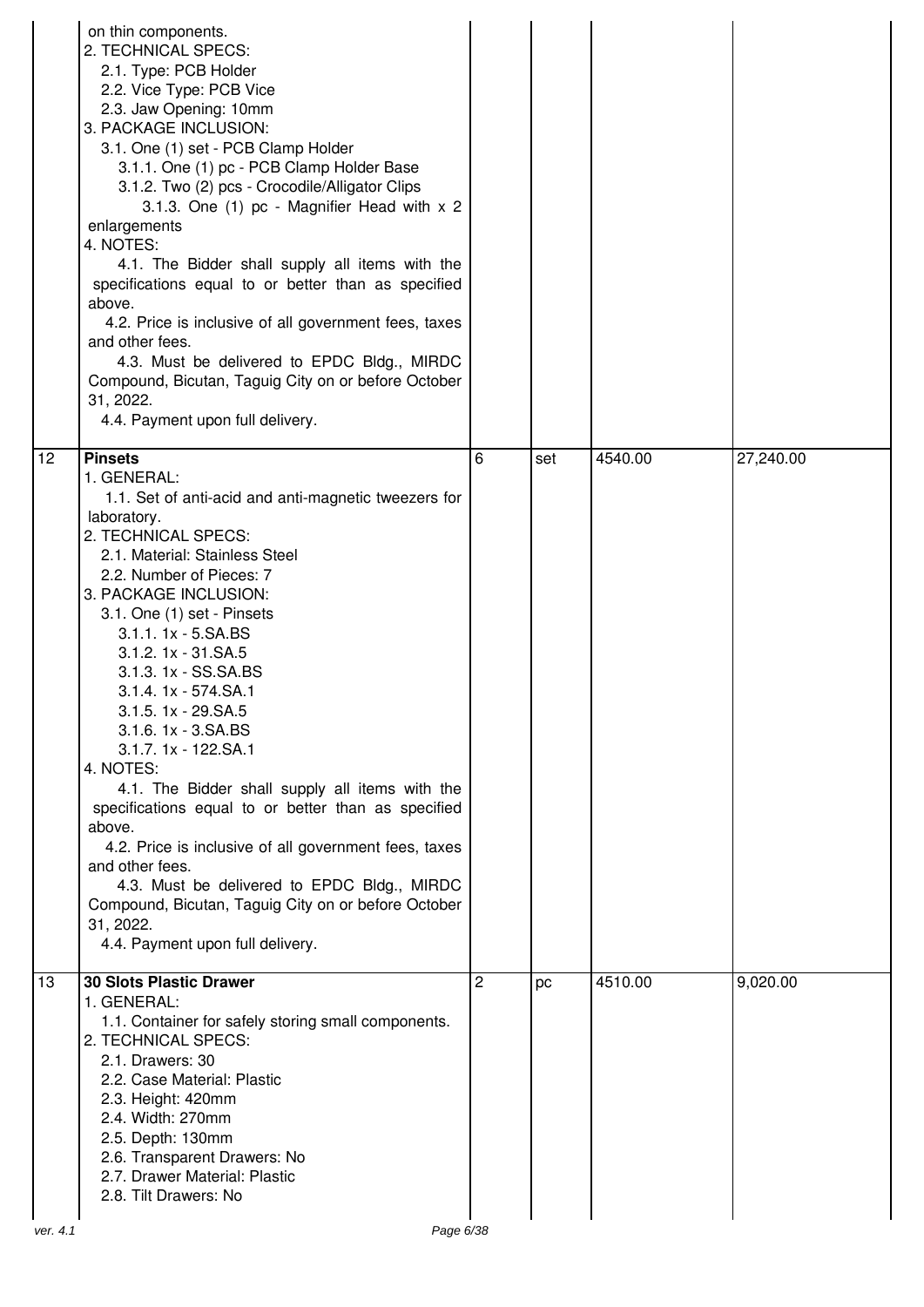|    | 2.9. Color: Black<br>2.10. Wall Mounted: Yes<br>3. PACKAGE INCLUSION:<br>3.1. One (1) pc - 30 Slots Plastic Drawer<br>4. NOTES:<br>4.1. The Bidder shall supply all items with the<br>specifications equal to or better than as specified<br>above.<br>4.2. Price is inclusive of all government fees, taxes<br>and other fees.<br>4.3. Must be delivered to EPDC Bldg., MIRDC<br>Compound, Bicutan, Taguig City on or before October<br>31, 2022.<br>4.4. Payment upon full delivery.                                                                                                                                                                                                                                                                                                                            |                |     |        |        |
|----|-------------------------------------------------------------------------------------------------------------------------------------------------------------------------------------------------------------------------------------------------------------------------------------------------------------------------------------------------------------------------------------------------------------------------------------------------------------------------------------------------------------------------------------------------------------------------------------------------------------------------------------------------------------------------------------------------------------------------------------------------------------------------------------------------------------------|----------------|-----|--------|--------|
| 14 | 10-piece Breadboard Jumper Wire Kit (F-F)<br>1. GENERAL:<br>1.1. Used as alternative low cost of initial prototyping<br>before finally using PCB technology.<br>2. TECHNICAL SPECS:<br>2.1. Connector Type: Female to Female<br>2.2. Length: 15cm<br>2.3. Colors included: Black, Blue, Green, Grey,<br>Orange, Pink, Purple, Red, Yellow, White<br>3. PACKAGE INCLUSION:<br>3.1. One (1) set - 10-piece Breadboard Jumper Wire<br>$Kit(F-F)$<br>4. NOTES:<br>4.1. The Bidder shall supply all items with the<br>specifications equal to or better than as specified<br>above.<br>4.2. Price is inclusive of all government fees, taxes<br>and other fees.<br>4.3. Must be delivered to EPDC Bldg., MIRDC<br>Compound, Bicutan, Taguig City on or before October<br>31, 2022.<br>4.4. Payment upon full delivery. | $\overline{2}$ | set | 270.00 | 540.00 |
| 15 | 10-piece Breadboard Jumper Wire Kit (M-M)<br>1. GENERAL:<br>1.1. Used as alternative low cost of initial prototyping<br>before finally using PCB technology.<br>2. TECHNICAL SPECS:<br>2.1. Connector Type: Male to Male<br>2.2. Length: 15cm<br>2.3. Colors included: Black, Blue, Green, Grey,<br>Orange, Pink, Purple, Red, Yellow, White<br>3. PACKAGE INCLUSION:<br>3.1. One (1) set - 10-piece Breadboard Jumper Wire<br>$Kit (M-M)$<br>4. NOTES:<br>4.1. The Bidder shall supply all items with the<br>specifications equal to or better than as specified<br>above.<br>4.2. Price is inclusive of all government fees, taxes<br>and other fees.<br>4.3. Must be delivered to EPDC Bldg., MIRDC<br>Compound, Bicutan, Taguig City on or before October<br>31, 2022.<br>4.4. Payment upon full delivery.    | $\overline{c}$ | set | 270.00 | 540.00 |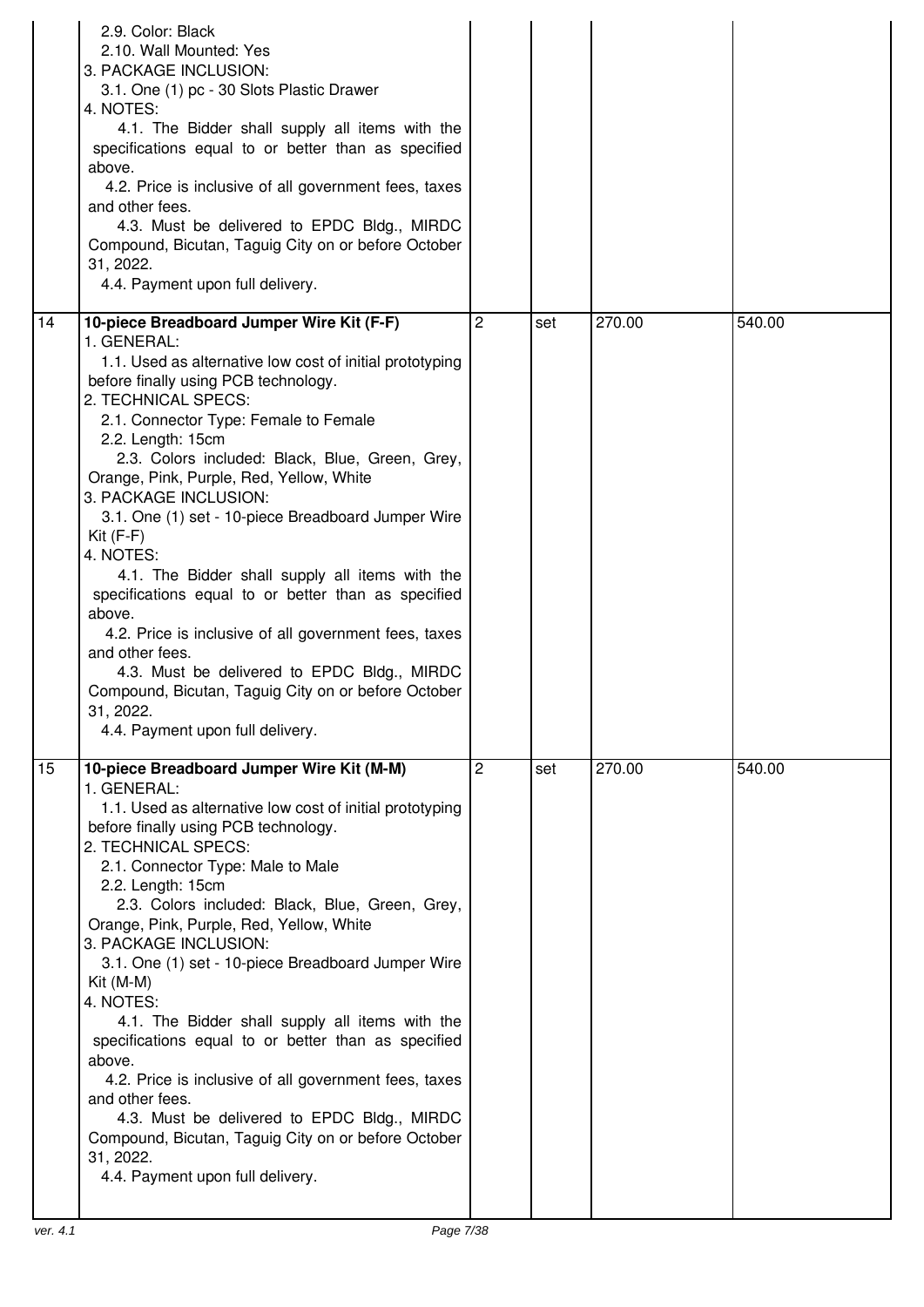| 16 | 10-piece Breadboard Jumper Wire Kit (M-F)<br>1. GENERAL:<br>1.1. Used as alternative low cost of initial prototyping<br>before finally using PCB technology.<br>2. TECHNICAL SPECS:<br>2.1. Connector Type: Male to Female<br>2.2. Length: 15cm<br>2.3. Colors included: Black, Blue, Green, Grey,<br>Orange, Pink, Purple, Red, Yellow, White<br>3. PACKAGE INCLUSION:<br>3.1. One (1) set - 10-piece Breadboard Jumper Wire<br>$Kit (M-F)$<br>4. NOTES:<br>4.1. The Bidder shall supply all items with the<br>specifications equal to or better than as specified<br>above.<br>4.2. Price is inclusive of all government fees, taxes<br>and other fees.<br>4.3. Must be delivered to EPDC Bldg., MIRDC<br>Compound, Bicutan, Taguig City on or before October<br>31, 2022.<br>4.4. Payment upon full delivery.                                                                                                                                                                                                                                                                                                                                                              | $\overline{c}$ | set  | 270.00  | 540.00   |
|----|-------------------------------------------------------------------------------------------------------------------------------------------------------------------------------------------------------------------------------------------------------------------------------------------------------------------------------------------------------------------------------------------------------------------------------------------------------------------------------------------------------------------------------------------------------------------------------------------------------------------------------------------------------------------------------------------------------------------------------------------------------------------------------------------------------------------------------------------------------------------------------------------------------------------------------------------------------------------------------------------------------------------------------------------------------------------------------------------------------------------------------------------------------------------------------|----------------|------|---------|----------|
| 17 | Black, 0.05 mm <sup>2</sup> Equipment Wire, 100m<br>1. GENERAL:<br>1.1. A reel of wire used for electrical connection<br>between electronic components and modules.<br>2. TECHNICAL SPECS:<br>2.1. Cross Sectional Area: 0.05 mm <sup>2</sup><br>2.2. Sheath Color: Black<br>2.3. American Wire Gauge: 30 AWG<br>2.4. Core Strands: 1/0.25 mm<br>2.5. Insulation Material: ETFE<br>2.6. Outer Diameter: 0.56mm<br>2.7. Length: 100m<br>2.8. Voltage Rating: 375 V<br>2.9. Conductor Material: Tinned Copper<br>2.10. Maximum Operating Temperature: +150°C<br>2.11. Minimum Operating Temperature: -90°C<br>2.12. Insulation Wall Thickness: 0.5mm<br>2.13. Standards Met: RoHS Compliant<br>3. PACKAGE INCLUSION:<br>3.1. One (1) reel - Black, 0.05 mm <sup>2</sup> Equipment Wire,<br>100 <sub>m</sub><br>4. NOTES:<br>4.1. The Bidder shall supply all items with the<br>specifications equal to or better than as specified<br>above.<br>4.2. Price is inclusive of all government fees, taxes<br>and other fees.<br>4.3. Must be delivered to EPDC Bldg., MIRDC<br>Compound, Bicutan, Taguig City on or before October<br>31, 2022.<br>4.4. Payment upon full delivery. | 1              | roll | 8170.00 | 8,170.00 |
| 18 | Red, 0.05 mm <sup>2</sup> Equipment Wire, 100m<br>1. GENERAL:<br>1.1. A reel of wire used for electrical connection<br>between electronic components and modules.<br>2. TECHNICAL SPECS:<br>2.1. Cross Sectional Area: 0.05 mm <sup>2</sup>                                                                                                                                                                                                                                                                                                                                                                                                                                                                                                                                                                                                                                                                                                                                                                                                                                                                                                                                   |                | roll | 8170.00 | 8,170.00 |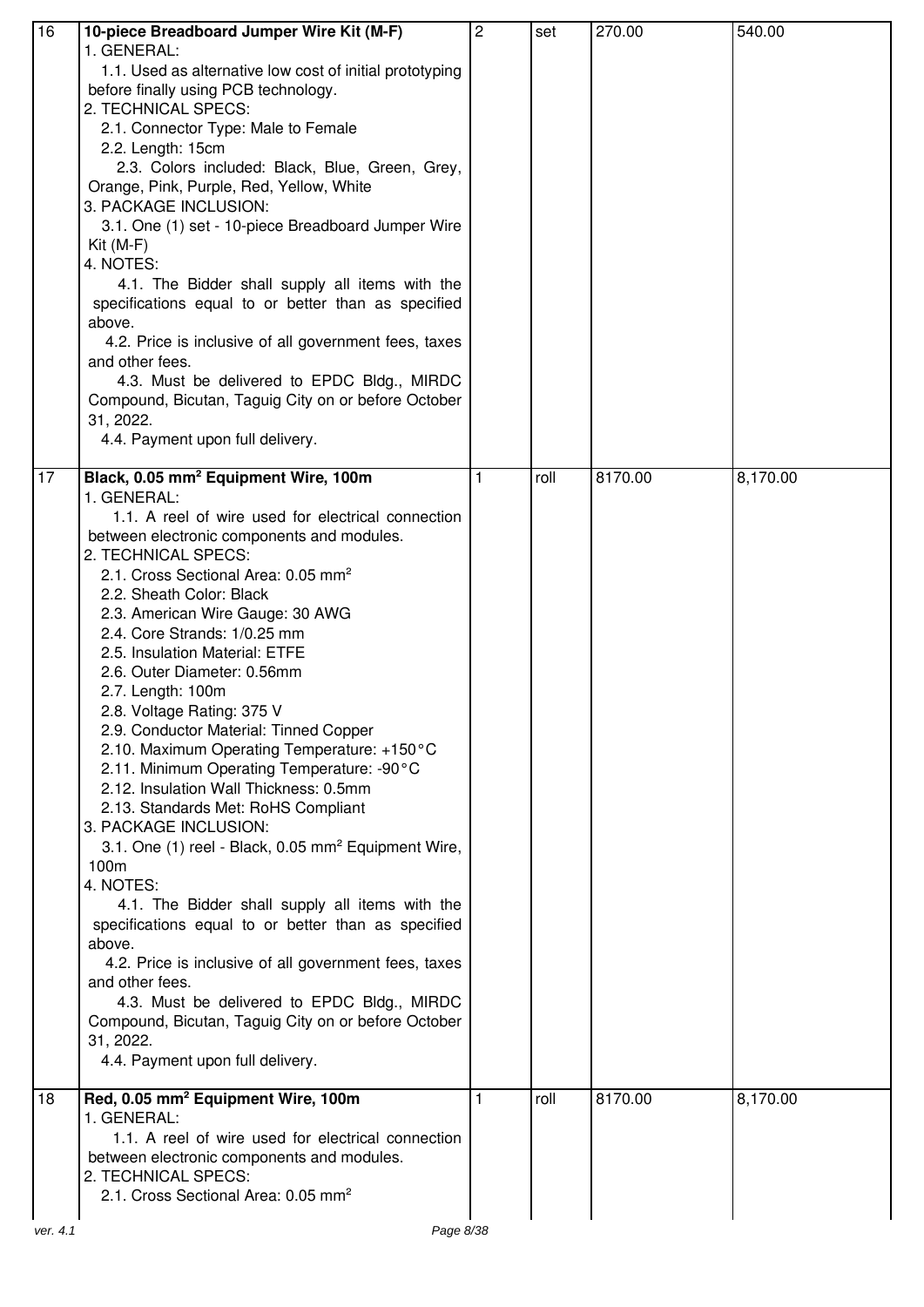|    | 2.2. Sheath Color: Red<br>2.3. American Wire Gauge: 30 AWG<br>2.4. Core Strands: 1/0.25 mm<br>2.5. Insulation Material: ETFE<br>2.6. Outer Diameter: 0.56mm<br>2.7. Length: 100m<br>2.8. Voltage Rating: 375 V<br>2.9. Conductor Material: Tinned Copper<br>2.10. Maximum Operating Temperature: +150°C<br>2.11. Minimum Operating Temperature: -90°C<br>2.12. Insulation Wall Thickness: 0.5mm<br>2.13. Standards Met: RoHS Compliant<br>3. PACKAGE INCLUSION:<br>3.1. One (1) reel - Red, 0.05 mm <sup>2</sup> Equipment Wire,<br>100m<br>4. NOTES:<br>4.1. The Bidder shall supply all items with the<br>specifications equal to or better than as specified<br>above.<br>4.2. Price is inclusive of all government fees, taxes<br>and other fees.<br>4.3. Must be delivered to EPDC Bldg., MIRDC<br>Compound, Bicutan, Taguig City on or before October<br>31, 2022.<br>4.4. Payment upon full delivery.                                                                                                                                                                                   |      |         |          |
|----|------------------------------------------------------------------------------------------------------------------------------------------------------------------------------------------------------------------------------------------------------------------------------------------------------------------------------------------------------------------------------------------------------------------------------------------------------------------------------------------------------------------------------------------------------------------------------------------------------------------------------------------------------------------------------------------------------------------------------------------------------------------------------------------------------------------------------------------------------------------------------------------------------------------------------------------------------------------------------------------------------------------------------------------------------------------------------------------------|------|---------|----------|
| 19 | Green, 0.05 mm <sup>2</sup> Equipment Wire, 100m<br>1. GENERAL:                                                                                                                                                                                                                                                                                                                                                                                                                                                                                                                                                                                                                                                                                                                                                                                                                                                                                                                                                                                                                                | roll | 8140.00 | 8,140.00 |
|    | 1.1. A reel of wire used for electrical connection<br>between electronic components and modules.<br>2. TECHNICAL SPECS:<br>2.1. Cross Sectional Area: 0.05 mm <sup>2</sup><br>2.2. Sheath Color: Green<br>2.3. American Wire Gauge: 30 AWG<br>2.4. Core Strands: 1/0.25 mm<br>2.5. Insulation Material: ETFE<br>2.6. Outer Diameter: 0.56mm<br>2.7. Length: 100m<br>2.8. Voltage Rating: 375 V<br>2.9. Conductor Material: Tinned Copper<br>2.10. Maximum Operating Temperature: +150°C<br>2.11. Minimum Operating Temperature: -90°C<br>2.12. Insulation Wall Thickness: 0.5mm<br>2.13. Standards Met: RoHS Compliant<br>3. PACKAGE INCLUSION:<br>3.1. One (1) reel - Green, 0.05 mm <sup>2</sup> Equipment Wire,<br>100m<br>4. NOTES:<br>4.1. The Bidder shall supply all items with the<br>specifications equal to or better than as specified<br>above.<br>4.2. Price is inclusive of all government fees, taxes<br>and other fees.<br>4.3. Must be delivered to EPDC Bldg., MIRDC<br>Compound, Bicutan, Taguig City on or before October<br>31, 2022.<br>4.4. Payment upon full delivery. |      |         |          |
| 20 | Blue, 0.05 mm <sup>2</sup> Equipment Wire, 100m<br>1. GENERAL:                                                                                                                                                                                                                                                                                                                                                                                                                                                                                                                                                                                                                                                                                                                                                                                                                                                                                                                                                                                                                                 | roll | 8310.00 | 8,310.00 |
|    | 1.1. A reel of wire used for electrical connection                                                                                                                                                                                                                                                                                                                                                                                                                                                                                                                                                                                                                                                                                                                                                                                                                                                                                                                                                                                                                                             |      |         |          |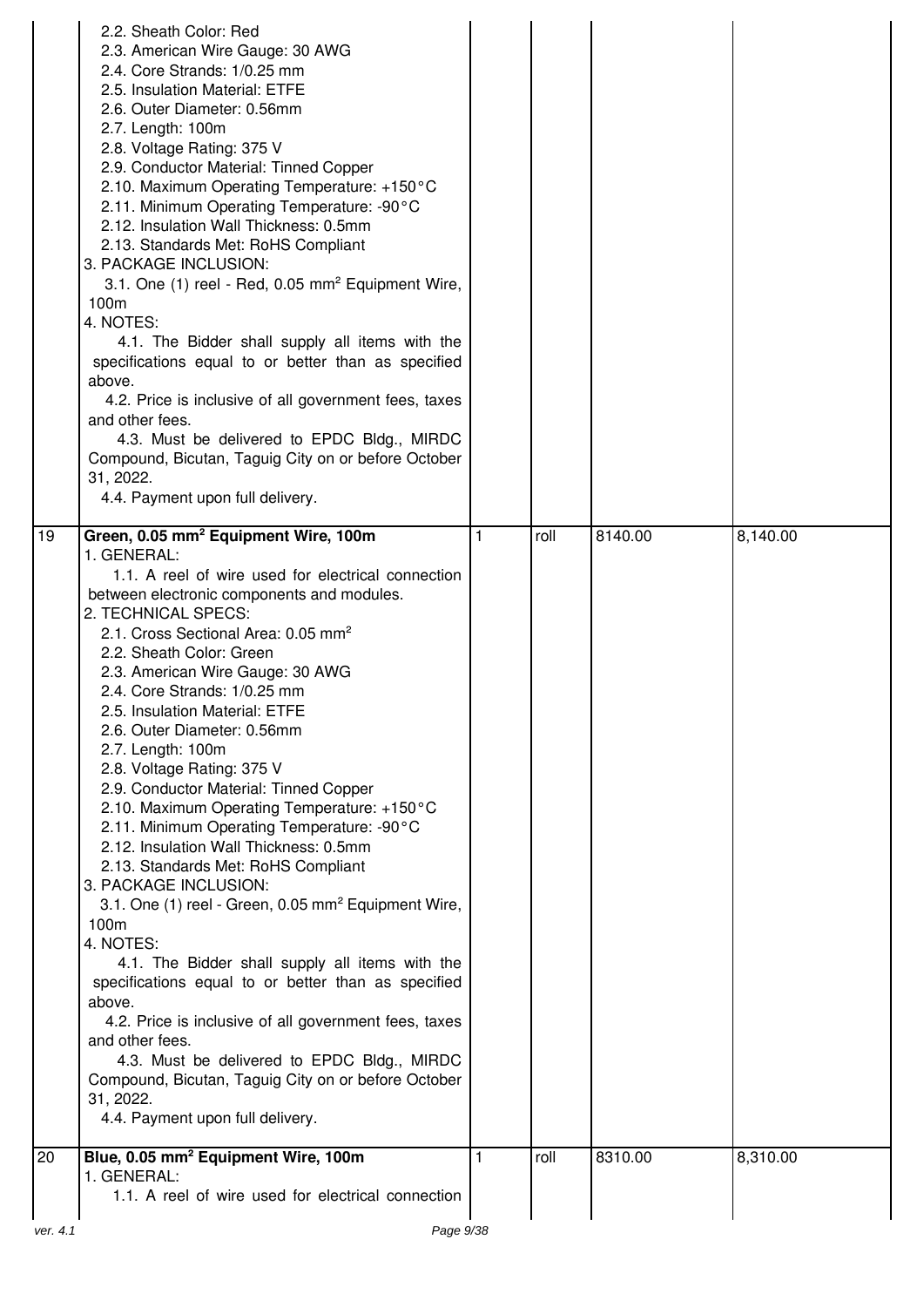|          | between electronic components and modules.<br>2. TECHNICAL SPECS:<br>2.1. Cross Sectional Area: 0.05 mm <sup>2</sup><br>2.2. Sheath Color: Blue<br>2.3. American Wire Gauge: 30 AWG<br>2.4. Core Strands: 1/0.25 mm<br>2.5. Insulation Material: ETFE<br>2.6. Outer Diameter: 0.56mm<br>2.7. Length: 100m<br>2.8. Voltage Rating: 375 V<br>2.9. Conductor Material: Tinned Copper<br>2.10. Maximum Operating Temperature: +150°C<br>2.11. Minimum Operating Temperature: -90°C<br>2.12. Insulation Wall Thickness: 0.5mm<br>2.13. Standards Met: RoHS Compliant<br>3. PACKAGE INCLUSION:<br>3.1. One (1) reel - Blue, 0.05 mm <sup>2</sup> Equipment Wire,<br>100m<br>4. NOTES:<br>4.1. The Bidder shall supply all items with the<br>specifications equal to or better than as specified<br>above.<br>4.2. Price is inclusive of all government fees, taxes<br>and other fees.<br>4.3. Must be delivered to EPDC Bldg., MIRDC<br>Compound, Bicutan, Taguig City on or before October<br>31, 2022.<br>4.4. Payment upon full delivery.                                                                                 |                |     |          |           |
|----------|------------------------------------------------------------------------------------------------------------------------------------------------------------------------------------------------------------------------------------------------------------------------------------------------------------------------------------------------------------------------------------------------------------------------------------------------------------------------------------------------------------------------------------------------------------------------------------------------------------------------------------------------------------------------------------------------------------------------------------------------------------------------------------------------------------------------------------------------------------------------------------------------------------------------------------------------------------------------------------------------------------------------------------------------------------------------------------------------------------------------|----------------|-----|----------|-----------|
| 21       | <b>Lead-Free Soldering Iron Tips</b><br>1. GENERAL:<br>1.1. Electronic accessories solder tip for existing<br>Soldering Iron.<br>2. TECHNICAL SPECS:<br>2.1. Must be compatible with the following Hakko<br><b>Soldering Stations and Systems:</b><br>2.1.1. Hakko FX-888 Soldering Station<br>2.1.2. Hakko 913 ESD Safe Fume Extraction Iron<br>(Requires a Fume Extraction System)<br>2.1.3. Hakko 907 Soldering Iron<br>2.1.4. Hakko 907-ESD Soldering Iron<br>2.1.5. Hakko 900M Soldering Iron<br>2.1.6. Hakko 900M-ESD Soldering Iron<br>2.1.7. Hakko 928 Soldering Station<br>2.1.8. Hakko 936 Soldering Station<br>2.1.9. Hakko 936-ESD Soldering Station<br>2.1.10. Hakko 937 Soldering Station<br>2.1.11. Hakko 703 Soldering Station<br>3. PACKAGE INCLUSION:<br>3.1. One (1) pc - Knife-shaped Tip<br>3.2. One (1) pc - 0.2mm Radius Sharp<br>Conical-shaped Tip<br>3.3. One (1) pc - 0.2mm Radius Sharp Short<br>Conical-shaped Tip<br>3.4. One (1) pc - 0.5mm Radius Conical-shaped Tip<br>3.5. One (1) pc - 0.2mm Radius Long<br>Conical-shaped Tip<br>3.6. One (1) pc - 0.2mm Radius Conical-shaped Tip | $\overline{2}$ | set | 12000.00 | 24,000.00 |
| ver. 4.1 | 3.7. One (1) pc - 1mm Bevel-shaped Tip<br>3.8. One (1) pc - 2.1mm Bevel-shaped Tip<br>3.9. One (1) pc - 3.2mm Bevel-shaped Tip<br>Page 10/38                                                                                                                                                                                                                                                                                                                                                                                                                                                                                                                                                                                                                                                                                                                                                                                                                                                                                                                                                                           |                |     |          |           |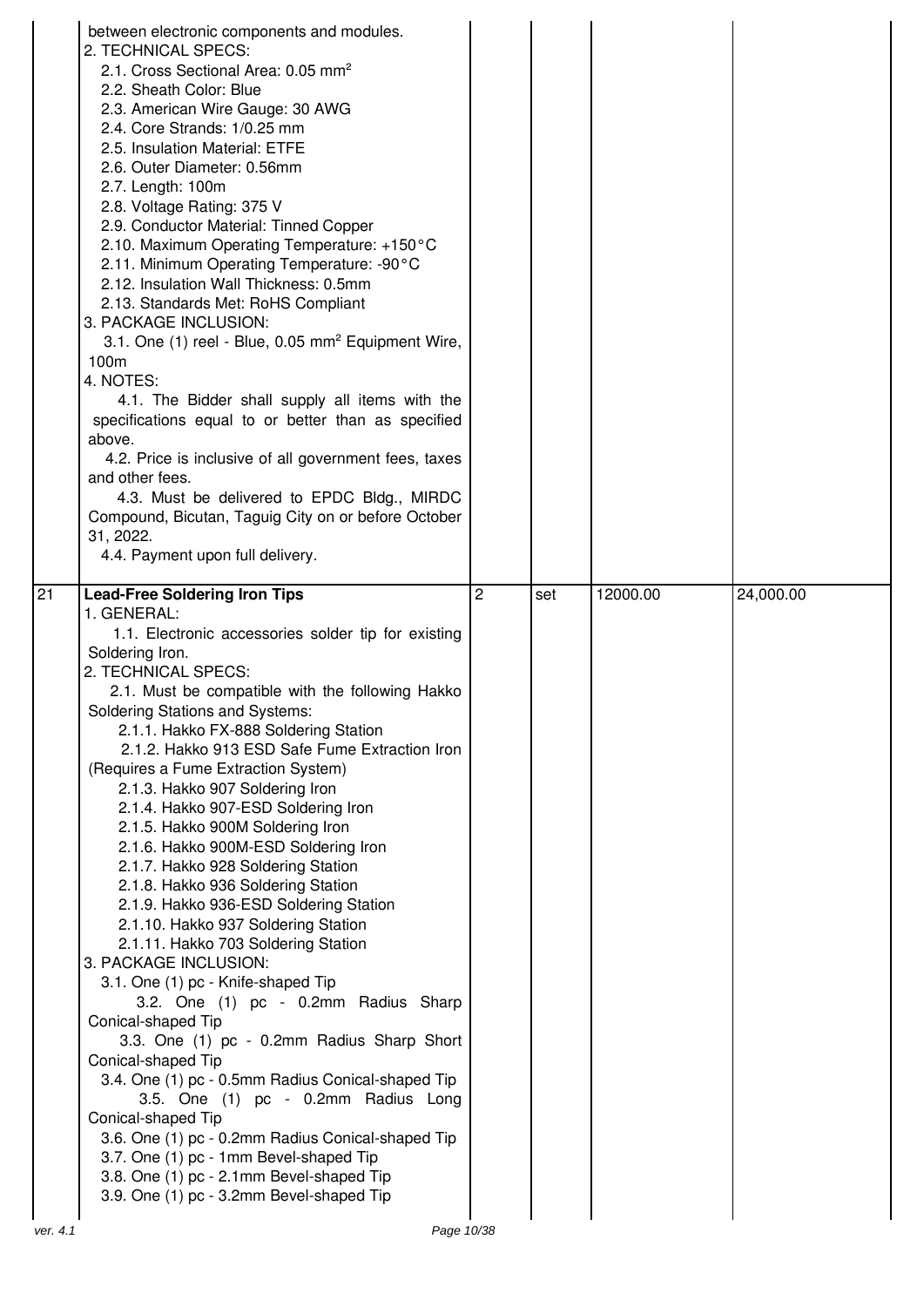| 3.10. One (1) pc - 4.2mm Bevel-shaped Tip<br>3.11. One (1) pc - 0.8mm Chisel-shaped Tip<br>3.12. One (1) pc - 1.2mm Chisel-shaped Tip<br>3.13. One (1) pc - 1.6mm Chisel-shaped Tip<br>3.14. One (1) pc - 2.4mm Chisel-shaped Tip<br>3.15. One (1) pc - 3.2mm Chisel-shaped Tip<br>4. NOTES:<br>4.1. The Bidder shall supply all items with the<br>specifications equal to or better than as specified<br>above.<br>4.2. Price is inclusive of all government fees, taxes<br>and other fees.<br>4.3. Must be delivered to EPDC Bldg., MIRDC<br>Compound, Bicutan, Taguig City on or before October<br>31, 2022.<br>4.4. Payment upon full delivery.                                                                                                                                                |   |      |         |          |
|----------------------------------------------------------------------------------------------------------------------------------------------------------------------------------------------------------------------------------------------------------------------------------------------------------------------------------------------------------------------------------------------------------------------------------------------------------------------------------------------------------------------------------------------------------------------------------------------------------------------------------------------------------------------------------------------------------------------------------------------------------------------------------------------------|---|------|---------|----------|
| 22<br>10g Syringe Lead Free Solder Flux<br>1. GENERAL:<br>1.1. For rework, solder, de-solder and reflow<br>applications in PCB.<br>2. TECHNICAL SPECS:<br>2.1. Lead Free<br>2.2. Package Type: 10cc Syringe<br>2.3. Package Size: 10g<br>3. PACKAGE INCLUSION:<br>3.1. One (1) pc - 10g Syringe Lead Free Solder Flux<br>4. NOTES:<br>4.1. The Bidder shall supply all items with the<br>specifications equal to or better than as specified<br>above.<br>4.2. Price is inclusive of all government fees, taxes<br>and other fees.<br>4.3. Must be delivered to EPDC Bldg., MIRDC<br>Compound, Bicutan, Taguig City on or before October<br>31, 2022.<br>4.4. Payment upon full delivery.                                                                                                          | 3 | pc   | 2750.00 | 8,250.00 |
| 23<br>1.5m Desoldering Braid, Width 2.5mm<br>1. GENERAL:<br>1.1. A pre-fluxed copper braid for clean removal of<br>solder (for replacement of components and removal of<br>excess solder).<br>2. TECHNICAL SPECS:<br>2.1. Width: 2.5mm<br>2.2. Length: 1.5m<br>2.3. Flux Type: Grade WW, Type-R<br>2.4. Clean-up Required: No<br>3. PACKAGE INCLUSION:<br>3.1. One (1) pc - 1.5m Desoldering Braid, Width<br>2.5 <sub>mm</sub><br>4. NOTES:<br>4.1. The Bidder shall supply all items with the<br>specifications equal to or better than as specified<br>above.<br>4.2. Price is inclusive of all government fees, taxes<br>and other fees.<br>4.3. Must be delivered to EPDC Bldg., MIRDC<br>Compound, Bicutan, Taguig City on or before October<br>31, 2022.<br>4.4. Payment upon full delivery. | 5 | roll | 660.00  | 3,300.00 |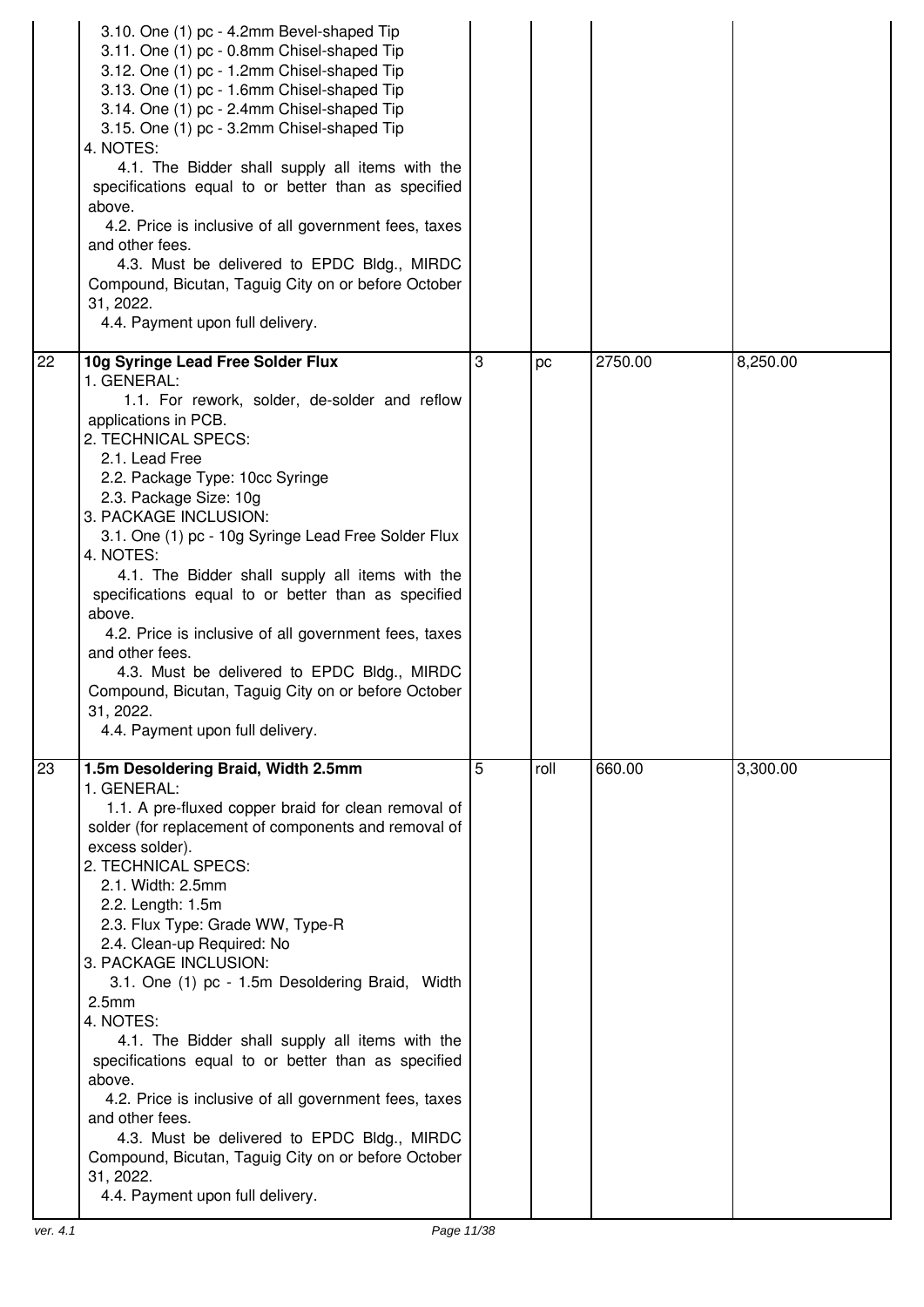| 24       | <b>Breadboard</b>                                               | $\overline{2}$ | pc  | 1760.00 | 3,520.00  |
|----------|-----------------------------------------------------------------|----------------|-----|---------|-----------|
|          | 1. GENERAL:                                                     |                |     |         |           |
|          | 1.1. Tool that is used as alternative low cost of initial       |                |     |         |           |
|          | prototyping before finally using PCB technology.                |                |     |         |           |
|          | 2. TECHNICAL SPECS:                                             |                |     |         |           |
|          | 2.1. Type: Prototyping Board                                    |                |     |         |           |
|          | 2.2. Length: 80mm                                               |                |     |         |           |
|          | 2.3. Width: 60mm                                                |                |     |         |           |
|          | 2.4. Height: 10mm                                               |                |     |         |           |
|          | 2.5. With 390 connection points                                 |                |     |         |           |
|          | 2.6. With 58 horizontal interconnections                        |                |     |         |           |
|          | 2.7. With 4 vertical interconnections                           |                |     |         |           |
|          | 2.8. With 4 switchable integrated circuits (ICs)                |                |     |         |           |
|          | 2.9. With 2.54mm hole pitch                                     |                |     |         |           |
|          | 2.10. With Strong ABS polymer body                              |                |     |         |           |
|          | 3. PACKAGE INCLUSION:                                           |                |     |         |           |
|          | 3.1. One (1) pc - Breadboard                                    |                |     |         |           |
|          | 4. NOTES:                                                       |                |     |         |           |
|          | 4.1. The Bidder shall supply all items with the                 |                |     |         |           |
|          | specifications equal to or better than as specified             |                |     |         |           |
|          |                                                                 |                |     |         |           |
|          | above.<br>4.2. Price is inclusive of all government fees, taxes |                |     |         |           |
|          | and other fees.                                                 |                |     |         |           |
|          | 4.3. Must be delivered to EPDC Bldg., MIRDC                     |                |     |         |           |
|          | Compound, Bicutan, Taguig City on or before October             |                |     |         |           |
|          | 31, 2022.                                                       |                |     |         |           |
|          | 4.4. Payment upon full delivery.                                |                |     |         |           |
|          |                                                                 |                |     |         |           |
| 25       | Breadboard Prototyping Board (240 x 195 x 21mm)                 | $\vert$ 1      | set | 7400.00 | 7,400.00  |
|          | 1. GENERAL:                                                     |                |     |         |           |
|          | 1.1. Tool that is used as alternative low cost of initial       |                |     |         |           |
|          | prototyping before finally using PCB technology.                |                |     |         |           |
|          | 2. TECHNICAL SPECS:                                             |                |     |         |           |
|          | 2.1. Type: Prototyping Board                                    |                |     |         |           |
|          | 2.2. Length: 240mm                                              |                |     |         |           |
|          | 2.3. Width: 195mm                                               |                |     |         |           |
|          | 2.4. Height: 21mm                                               |                |     |         |           |
|          | 2.5. With 2,420 connection points                               |                |     |         |           |
|          | 2.6. With 1,920 horizontal connections                          |                |     |         |           |
|          | 2.7. With 500 vertical connections                              |                |     |         |           |
|          | 2.8. With 24 switchable integrated circuits (ICs)               |                |     |         |           |
|          | 2.9. Conforms to ANSI/ESD S20.20:2014 and BS EN                 |                |     |         |           |
|          | 61340-5-1:2007 Electrostatic Control Standards                  |                |     |         |           |
|          | 2.10. RoHS (Restriction of Hazardous Substances)                |                |     |         |           |
|          | compliant                                                       |                |     |         |           |
|          | 3. PACKAGE INCLUSION:                                           |                |     |         |           |
|          | 3.1. One (1) unit - Breadboard Prototyping Board                |                |     |         |           |
|          | $(240 \times 195 \times 21$ mm)                                 |                |     |         |           |
|          | 4. NOTES:                                                       |                |     |         |           |
|          | 4.1. The Bidder shall supply all items with the                 |                |     |         |           |
|          | specifications equal to or better than as specified             |                |     |         |           |
|          | above.                                                          |                |     |         |           |
|          | 4.2. Price is inclusive of all government fees, taxes           |                |     |         |           |
|          | and other fees.                                                 |                |     |         |           |
|          | 4.3. Must be delivered to EPDC Bldg., MIRDC                     |                |     |         |           |
|          | Compound, Bicutan, Taguig City on or before October             |                |     |         |           |
|          | 31, 2022.                                                       |                |     |         |           |
|          | 4.4. Payment upon full delivery.                                |                |     |         |           |
|          |                                                                 |                |     |         |           |
| 26       | Neodymium Magnet 4.9kg, (L25mm, W 10mm 5mm)   10                |                | set | 5420.00 | 54,200.00 |
|          | 1. GENERAL:                                                     |                |     |         |           |
|          |                                                                 |                |     |         |           |
| ver. 4.1 | Page 12/38                                                      |                |     |         |           |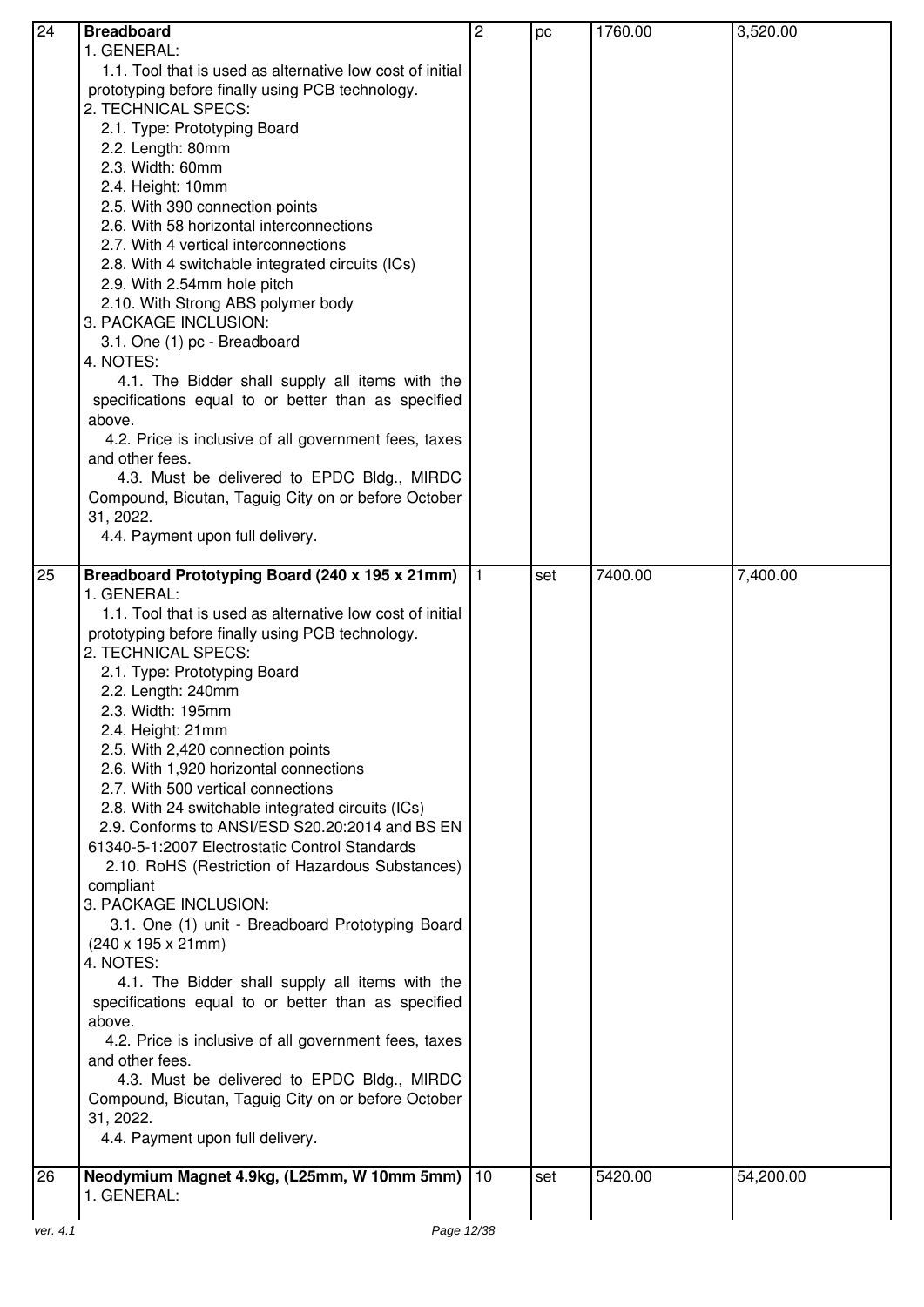|          | 1.1. Tool that is used for holding applications<br>(attaching and mounting) in development and<br>prototyping.<br>2. TECHNICAL SPECS:<br>2.1. Magnet Type: Block<br>2.2. Width/Diameter: 10mm<br>2.3. Pull Force: 4.9kg<br>2.4. Thickness: 5mm<br>2.5. Length: 25mm<br>2.6. Attachment Type: None<br>3. PACKAGE INCLUSION:<br>3.1. One (1) box - Neodymium Magnet 4.9kg,<br>(L25mm, W 10mm 5mm)<br>4. NOTES:<br>4.1. The Bidder shall supply all items with the<br>specifications equal to or better than as specified<br>above.<br>4.2. Price is inclusive of all government fees, taxes<br>and other fees.<br>4.3. Must be delivered to EPDC Bldg., MIRDC<br>Compound, Bicutan, Taguig City on or before October<br>31, 2022.<br>4.4. Payment upon full delivery.                                                                                                                                                                                                                                                   |                |     |         |          |
|----------|-----------------------------------------------------------------------------------------------------------------------------------------------------------------------------------------------------------------------------------------------------------------------------------------------------------------------------------------------------------------------------------------------------------------------------------------------------------------------------------------------------------------------------------------------------------------------------------------------------------------------------------------------------------------------------------------------------------------------------------------------------------------------------------------------------------------------------------------------------------------------------------------------------------------------------------------------------------------------------------------------------------------------|----------------|-----|---------|----------|
| 27       | Stepper Motor Nema 17 4500g-cm<br>1. GENERAL:<br>1.1. Stepper motor with Nema 17 form factor for<br>precise position control applications.<br>2. TECHNICAL SPECS:<br>2.1. Form Factor: Nema 17<br>2.2. Step Angle: 1.8 degrees<br>2.3. Motor Length: 48 mm<br>2.4. Rated Voltage: 3.6 V<br>2.5. Rated Current: 1.2 A<br>2.6. Phase Resistance: $3 \Omega$<br>2.7. Phase Inductance: 5 mH<br>2.8. Holding Torque: 4500 g-cm<br>2.9. No. of Lead Wires: 4<br>2.10. Rotor Interia: 68 g-cm <sup>2</sup><br>2.11. Detent Torque: 280 g-cm<br>2.12. Motor Weight: 0.36 kg<br>3. PACKAGE INCLUSION:<br>3.1. One (1) pc - Stepper Motor Nema 17 4500g-cm<br>4. NOTES:<br>4.1. The Bidder shall supply all items with the<br>specifications equal to or better than as specified<br>above.<br>4.2. Price is inclusive of all government fees, taxes<br>and other fees.<br>4.3. Must be delivered to EPDC Bldg., MIRDC<br>Compound, Bicutan, Taguig City on or before October<br>31, 2022.<br>4.4. Payment upon full delivery. | $\overline{2}$ | pc  | 1540.00 | 3,080.00 |
| 28       | Stepper Motor 28BYJ-48 with ULN2003 driver<br>1. GENERAL:<br>1.1. A stepper motor with driver that can be used for<br>accurate control.<br>2. TECHNICAL SPECS:<br>2.1. Stepper Motor 28BYJ-48<br>2.1.1. Diameter: 28mm                                                                                                                                                                                                                                                                                                                                                                                                                                                                                                                                                                                                                                                                                                                                                                                                | $\overline{c}$ | set | 570.00  | 1,140.00 |
| ver. 4.1 | Page 13/38                                                                                                                                                                                                                                                                                                                                                                                                                                                                                                                                                                                                                                                                                                                                                                                                                                                                                                                                                                                                            |                |     |         |          |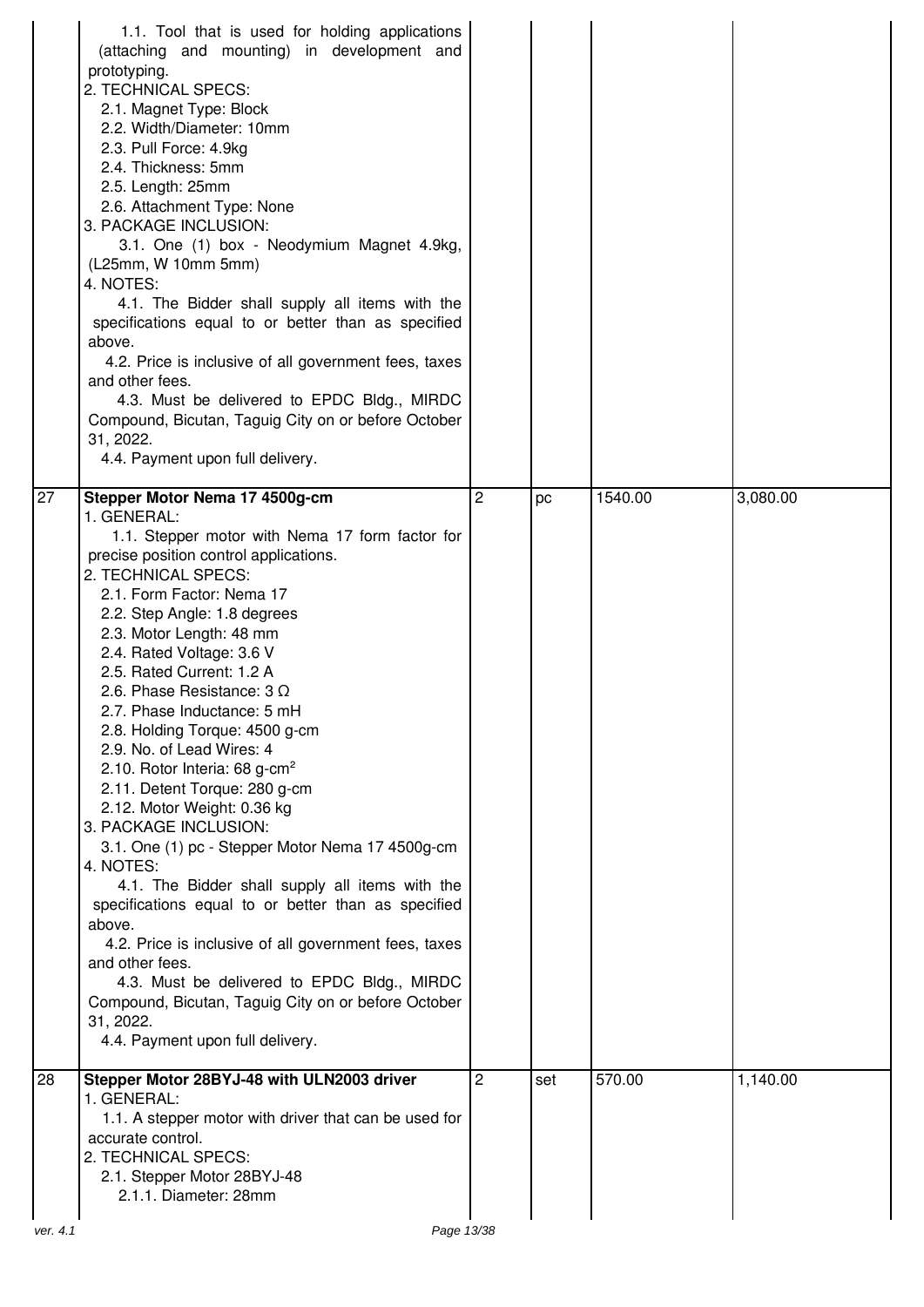|          | 2.1.2. Voltage: 5V<br>2.1.3. Step Angle: 5.625 x 1 / 64<br>2.1.4. Reduction Ratio: 1 / 64<br>2.2. ULN2003 Driver<br>2.2.1. Logic Control Voltage: 3 - 5.5V<br>2.2.2. Motor Supply Voltage: 5 - 15V<br>2.2.3. Can sink 500mA from a 50V supply, but<br>better to limit the driver voltage under 15V.<br>2.2.4. Operating Temperature: -25°C to +90°C<br>3. PACKAGE INCLUSION:<br>3.1. One (1) set - Stepper Motor 28BYJ-48 with<br>ULN2003 Driver<br>3.1.1. One (1) pc - stepper motor 28BYJ-48<br>3.1.2. One (1) pc - ULN2003 driver<br>4. NOTES:<br>4.1. The Bidder shall supply all items with the<br>specifications equal to or better than as specified<br>above.<br>4.2. Price is inclusive of all government fees, taxes<br>and other fees.<br>4.3. Must be delivered to EPDC Bldg., MIRDC<br>Compound, Bicutan, Taguig City on or before October<br>31, 2022.<br>4.4. Payment upon full delivery.                                                                                                                                      |                |    |         |           |
|----------|-----------------------------------------------------------------------------------------------------------------------------------------------------------------------------------------------------------------------------------------------------------------------------------------------------------------------------------------------------------------------------------------------------------------------------------------------------------------------------------------------------------------------------------------------------------------------------------------------------------------------------------------------------------------------------------------------------------------------------------------------------------------------------------------------------------------------------------------------------------------------------------------------------------------------------------------------------------------------------------------------------------------------------------------------|----------------|----|---------|-----------|
| 29       | Stepper Motor Nema 23 9kg-cm (125 oz-in)<br>1. GENERAL:<br>1.1. Stepper motor with Nema 23 form factor for<br>precise position control applications<br>2. TECHNICAL SPECS:<br>2.1. Form Factor: Nema 23<br>2.2. Step Angle: 1.8 degrees<br>2.3. Motor Length: 56 mm<br>2.4. Rated Voltage: 3.6 V<br>2.5. Rated Current: 2 A<br>2.6. Phase Resistance: 1.8 $\Omega$<br>2.7. Phase Inductance: 2.5 mH<br>2.8. Holding Torque: 9 kg-cm<br>2.9. No. of Lead Wires: 6<br>2.10. Rotor Interia: 300 g-cm <sup>2</sup><br>2.11. Detent Torque: 400 g-cm<br>2.12. Motor Weight: 0.7 kg<br>3. PACKAGE INCLUSION:<br>3.1. One (1) pc - Stepper Motor Nema 23 9kg-cm<br>$(125 oz-in)$<br>4. NOTES:<br>4.1. The Bidder shall supply all items with the<br>specifications equal to or better than as specified<br>above.<br>4.2. Price is inclusive of all government fees, taxes<br>and other fees.<br>4.3. Must be delivered to EPDC Bldg., MIRDC<br>Compound, Bicutan, Taguig City on or before October<br>31, 2022.<br>4.4. Payment upon full delivery. | $\overline{c}$ | pc | 1650.00 | 3,300.00  |
| 30       | <b>Aluminum Extrusion 2020 1500L</b><br>1. GENERAL:<br>1.1. 20mm x 20mm Aluminum extrusion.<br>2. TECHNICAL SPECS:<br>2.1. Mass (kg/m): 0.53                                                                                                                                                                                                                                                                                                                                                                                                                                                                                                                                                                                                                                                                                                                                                                                                                                                                                                  | 10             | pc | 2300.00 | 23,000.00 |
| ver. 4.1 | Page 14/38                                                                                                                                                                                                                                                                                                                                                                                                                                                                                                                                                                                                                                                                                                                                                                                                                                                                                                                                                                                                                                    |                |    |         |           |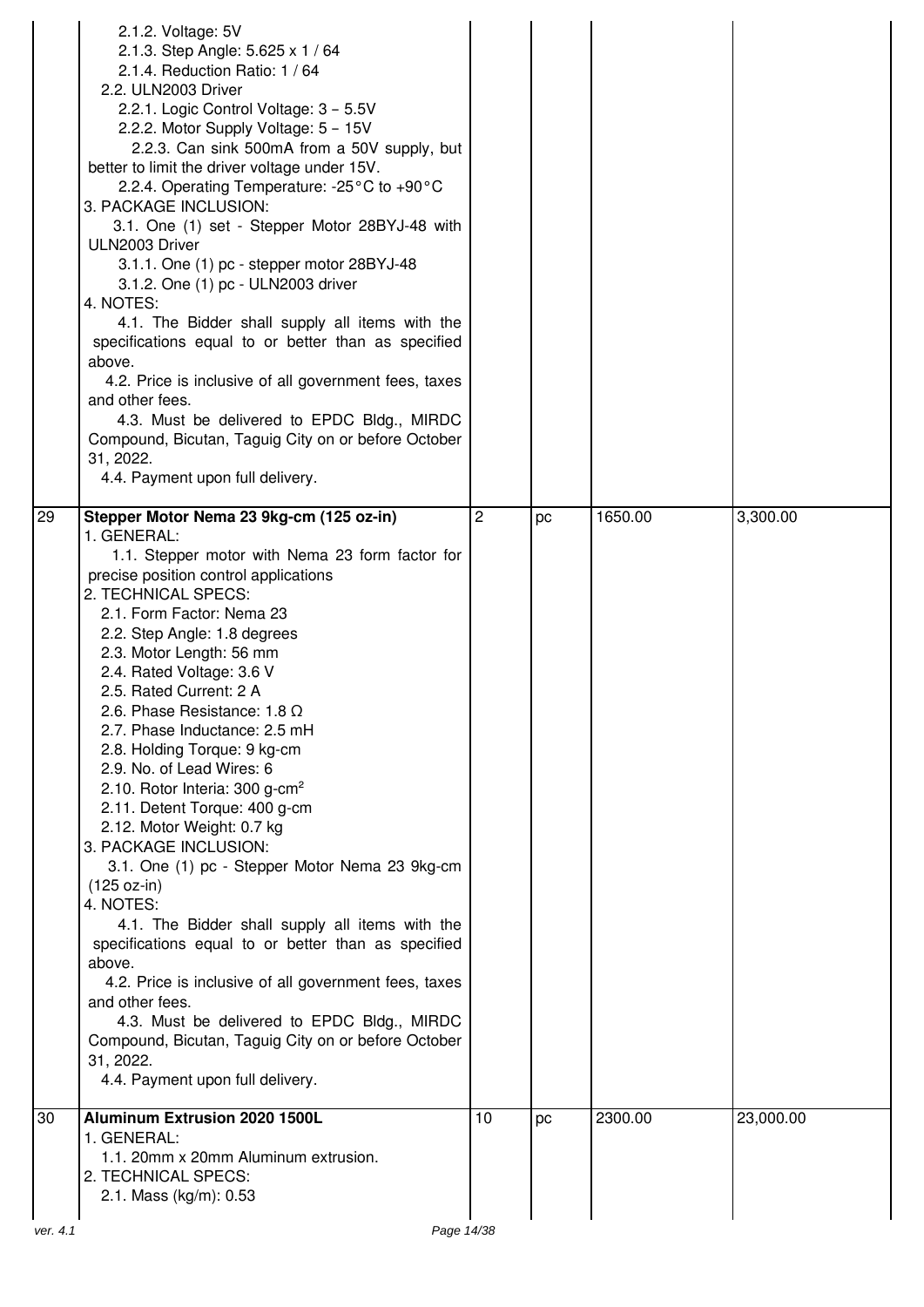|                | 2.2. Number of Flutes: 1 row groove x 1 row groove<br>2.3. Length (mm): 1500<br>2.4. Cross-sectional Area (mm <sup>2</sup> ): 194.7<br>2.5. Frame Width (mm): 20<br>2.6. Size (mm): 20×20<br>2.7. Yield Strength (N/mm <sup>2</sup> ): 215 or more<br>2.8. Tensile Strength (N/mm <sup>2</sup> ): 245 or more<br>2.9. Type: 4-sided groove<br>2.10. Elongation (%): 8 or more<br>2.11. Material (Main Unit): A6063S-T5<br>Moment:<br>2.12. Sectional Secondary<br>$lx = 7.87 \times 10^3$ mm <sup>4</sup> ly=7.87×10 <sup>3</sup> mm <sup>4</sup><br>2.13. Shape: Square<br>2.14. Surface Treatment (Main Unit): White anodized<br>3. PACKAGE INCLUSION:<br>3.1. One (1) pc - Aluminum Extrusion 2020 1500L<br>4. NOTES:<br>4.1. The Bidder shall supply all items with the<br>specifications equal to or better than as specified<br>above.<br>4.2. Price is inclusive of all government fees, taxes<br>and other fees.<br>4.3. Must be delivered to EPDC Bldg., MIRDC<br>Compound, Bicutan, Taguig City on or before October<br>31, 2022.<br>4.4. Payment upon full delivery. |    |    |         |           |
|----------------|---------------------------------------------------------------------------------------------------------------------------------------------------------------------------------------------------------------------------------------------------------------------------------------------------------------------------------------------------------------------------------------------------------------------------------------------------------------------------------------------------------------------------------------------------------------------------------------------------------------------------------------------------------------------------------------------------------------------------------------------------------------------------------------------------------------------------------------------------------------------------------------------------------------------------------------------------------------------------------------------------------------------------------------------------------------------------------|----|----|---------|-----------|
| 31             | <b>Aluminum Extrusion 2040 900L</b><br>1. GENERAL:<br>1.1. 20mm x 40mm Aluminum extrusion.<br>2. TECHNICAL SPECS:<br>2.1. Length (mm): 900<br>2.2. Frame Width (mm): 20<br>2.3. Size (mm): 20×40<br>2.4. Type: 4-sided groove<br>2.5. Shape: Rectangle<br>2.6. Surface Treatment (Main Unit): Black anodized<br>3. PACKAGE INCLUSION:<br>3.1. One (1) pc - Aluminum Extrusion 2040 900L<br>4. NOTES:<br>4.1. The Bidder shall supply all items with the<br>specifications equal to or better than as specified<br>above.<br>4.2. Price is inclusive of all government fees, taxes<br>and other fees.<br>4.3. Must be delivered to EPDC Bldg., MIRDC<br>Compound, Bicutan, Taguig City on or before October<br>31, 2022.<br>4.4. Payment upon full delivery.                                                                                                                                                                                                                                                                                                                     | 10 | рc | 1680.00 | 16,800.00 |
| 32<br>ver. 4.1 | Aluminum Extrusion 3030 1500L (30 x 30 x 10<br>1500mm)<br>1. GENERAL:<br>1.1. 30mm x 30mm Aluminum extrusion.<br>2. TECHNICAL SPECS:<br>2.1. Mass (kg/m): 0.98<br>2.2. Number of Flutes: 1 row groove x 1 row groove<br>2.3. Length (mm): 1500<br>2.4. Cross-sectional Area (mm <sup>2</sup> ): 327<br>2.5. Frame Width (mm): 30<br>2.6. Size (mm): $30 \times 30$<br>Page 15/38                                                                                                                                                                                                                                                                                                                                                                                                                                                                                                                                                                                                                                                                                                |    | рc | 2750.00 | 27,500.00 |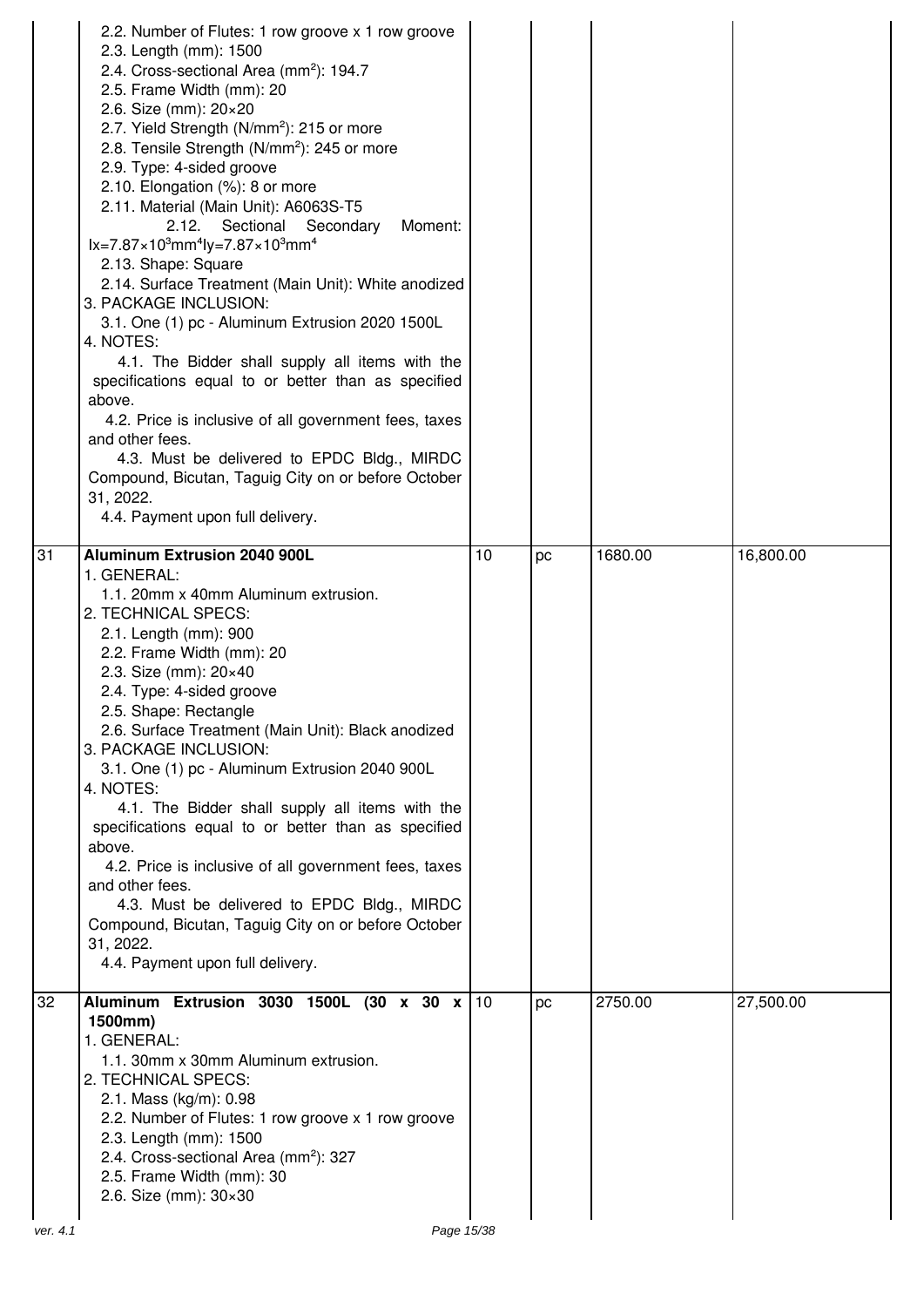|    | 2.7. Yield Strength (N/mm <sup>2</sup> ): 215 or more<br>2.8. Tensile Strength (N/mm <sup>2</sup> ): 245 or more<br>2.9. Type: 4-sided groove<br>2.10. Elongation (%): 8 or more<br>2.11. Material (Main Unit): A6063S-T5<br>Moment:<br>2.12.<br>Sectional Secondary<br>$lx = 2.99 \times 10^4$ mm <sup>4</sup> ly=2.99×10 <sup>4</sup> mm <sup>4</sup><br>2.13. Shape: Square<br>2.14. Surface Treatment (Main Unit): White anodized<br>3. PACKAGE INCLUSION:<br>3.1. One (1) pc - Aluminum Extrusion 3030 1500L<br>$(30 \times 30 \times 1500$ mm)<br>4. NOTES:<br>4.1. The Bidder shall supply all items with the<br>specifications equal to or better than as specified<br>above.<br>4.2. Price is inclusive of all government fees, taxes<br>and other fees.<br>4.3. Must be delivered to EPDC Bldg., MIRDC<br>Compound, Bicutan, Taguig City on or before October<br>31, 2022.<br>4.4. Payment upon full delivery. |     |    |        |          |
|----|--------------------------------------------------------------------------------------------------------------------------------------------------------------------------------------------------------------------------------------------------------------------------------------------------------------------------------------------------------------------------------------------------------------------------------------------------------------------------------------------------------------------------------------------------------------------------------------------------------------------------------------------------------------------------------------------------------------------------------------------------------------------------------------------------------------------------------------------------------------------------------------------------------------------------|-----|----|--------|----------|
| 33 | Seamless Corner Connector for 2020 aluminum<br>profile<br>1. GENERAL:<br>1.1. Seamless corner connector for 20mm x 20mm<br>aluminum profile.<br>2. TECHNICAL SPECS:<br>2.1. Size: For aluminum profile 20mm x 20mm<br>2.2. Material: Aluminum<br>3. PACKAGE INCLUSION:<br>3.1. One (1) pc - Seamless Corner Connector for<br>2020 aluminum profile<br>4. NOTES:<br>4.1. The Bidder shall supply all items with the<br>specifications equal to or better than as specified<br>above.<br>4.2. Price is inclusive of all government fees, taxes<br>and other fees.<br>4.3. Must be delivered to EPDC Bldg., MIRDC<br>Compound, Bicutan, Taguig City on or before October<br>31, 2022.<br>4.4. Payment upon full delivery.<br>Seamless Corner Connector for 3030 aluminum                                                                                                                                                    | 150 | pc | 100.00 | 5,000.00 |
| 34 | profile<br>1. GENERAL:<br>1.1. Seamless corner connector for 30mm x 30mm<br>aluminum profile.<br>2. TECHNICAL SPECS:<br>2.1. Size: For aluminum profile 30mm x 30mm<br>2.2. Material: Aluminum<br>3. PACKAGE INCLUSION:<br>3.1. One (1) pc - Seamless Corner Connector for<br>3030 aluminum profile<br>4. NOTES:<br>4.1. The Bidder shall supply all items with the<br>specifications equal to or better than as specified<br>above.<br>4.2. Price is inclusive of all government fees, taxes                                                                                                                                                                                                                                                                                                                                                                                                                            | 150 | pc | 100.00 | 5,000.00 |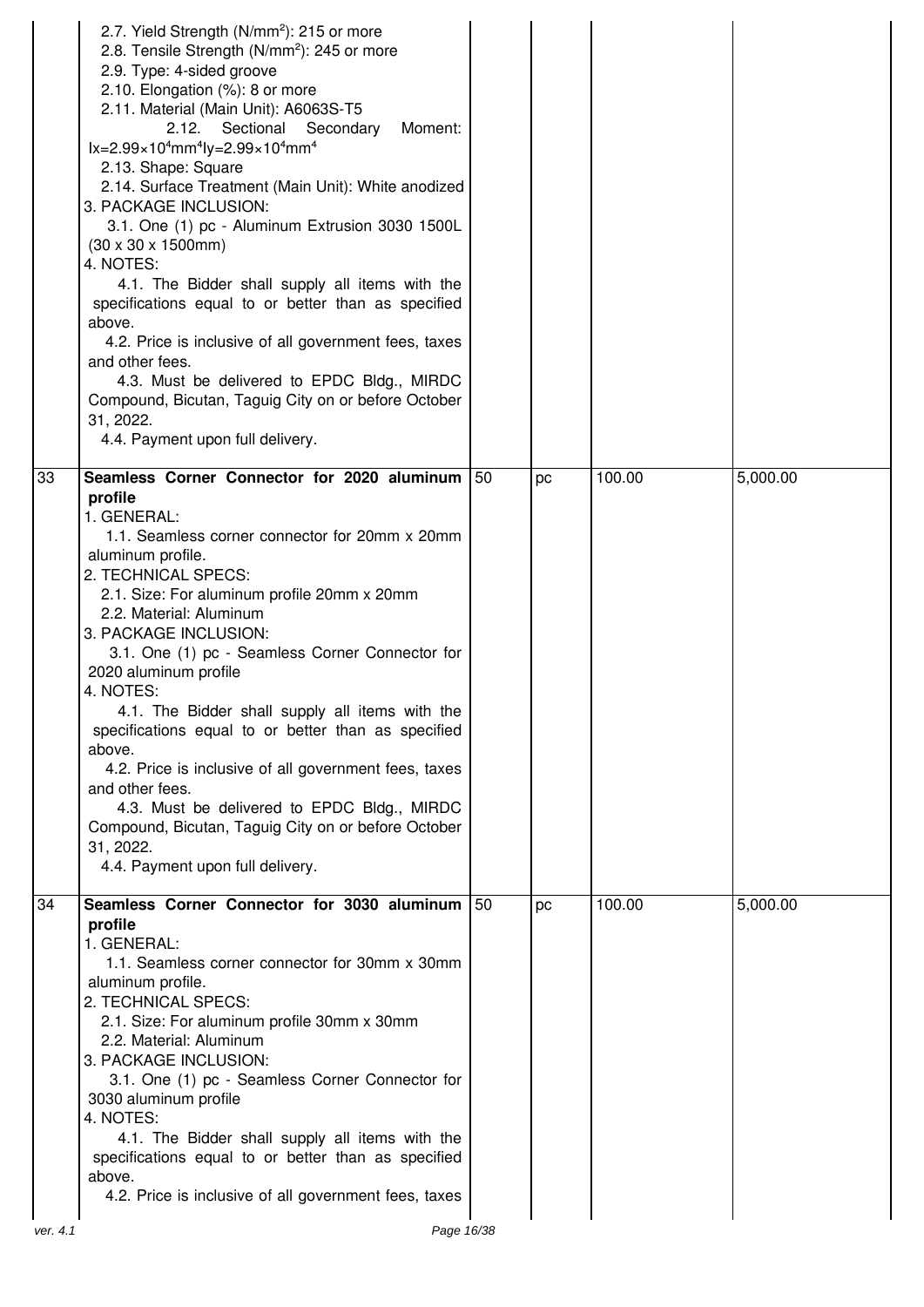|    | and other fees.<br>4.3. Must be delivered to EPDC Bldg., MIRDC<br>Compound, Bicutan, Taguig City on or before October<br>31, 2022.<br>4.4. Payment upon full delivery.                                                                                                                                                                                                                                                                                                                                                                                                                                                                                |     |    |       |          |
|----|-------------------------------------------------------------------------------------------------------------------------------------------------------------------------------------------------------------------------------------------------------------------------------------------------------------------------------------------------------------------------------------------------------------------------------------------------------------------------------------------------------------------------------------------------------------------------------------------------------------------------------------------------------|-----|----|-------|----------|
| 35 | End Cap for 2020 Al profile (Black)<br>1. GENERAL:<br>1.1. End cap for 20mm x 20mm Aluminum profile.<br>2. TECHNICAL SPECS:<br>2.1. Size: For aluminum profile 20mm x 20mm<br>2.2. Color: Black<br>3. PACKAGE INCLUSION:<br>3.1. One (1) pc - End Cap for 2020 Al profile (Black)<br>4. NOTES:<br>4.1. The Bidder shall supply all items with the<br>specifications equal to or better than as specified<br>above.<br>4.2. Price is inclusive of all government fees, taxes<br>and other fees.<br>4.3. Must be delivered to EPDC Bldg., MIRDC<br>Compound, Bicutan, Taguig City on or before October<br>31, 2022.<br>4.4. Payment upon full delivery. | 20  | pc | 50.00 | 1,000.00 |
| 36 | End Cap for 3030 Al profile (Black)<br>1. GENERAL:<br>1.1. End cap for 30mm x 30mm Aluminum profile.<br>2. TECHNICAL SPECS:<br>2.1. Size: For aluminum profile 30mm x 30mm<br>2.2. Color: Black<br>3. PACKAGE INCLUSION:<br>3.1. One (1) pc - End Cap for 3030 Al profile (Black)<br>4. NOTES:<br>4.1. The Bidder shall supply all items with the<br>specifications equal to or better than as specified<br>above.<br>4.2. Price is inclusive of all government fees, taxes<br>and other fees.<br>4.3. Must be delivered to EPDC Bldg., MIRDC<br>Compound, Bicutan, Taguig City on or before October<br>31, 2022.<br>4.4. Payment upon full delivery. | 20  | pc | 50.00 | 1,000.00 |
| 37 | M4 x 10mm Hex Socket Cap Screw<br>1. GENERAL:<br>1.1. An M4 x 10mm Hex socket cap screw.<br>2. TECHNICAL SPECS:<br>2.1. Thread Size: M4 x 10mm<br>2.2. Exterior Finish: Stainless Steel<br>2.3. Thread Style: Right Hand<br>2.4. Drive System: Internal Hex<br>2.5. Grade Rating: 304<br>2.6. Specification Met: Din 912<br>2.7. Head Style: Socket Cap<br>2.8. Material: Stainless Steel<br>3. PACKAGE INCLUSION:<br>3.1. One (1) pc - M4 x 10mm Hex Socket Cap Screw<br>4. NOTES:<br>4.1. The Bidder shall supply all items with the<br>specifications equal to or better than as specified                                                         | 100 | pc | 60.00 | 6,000.00 |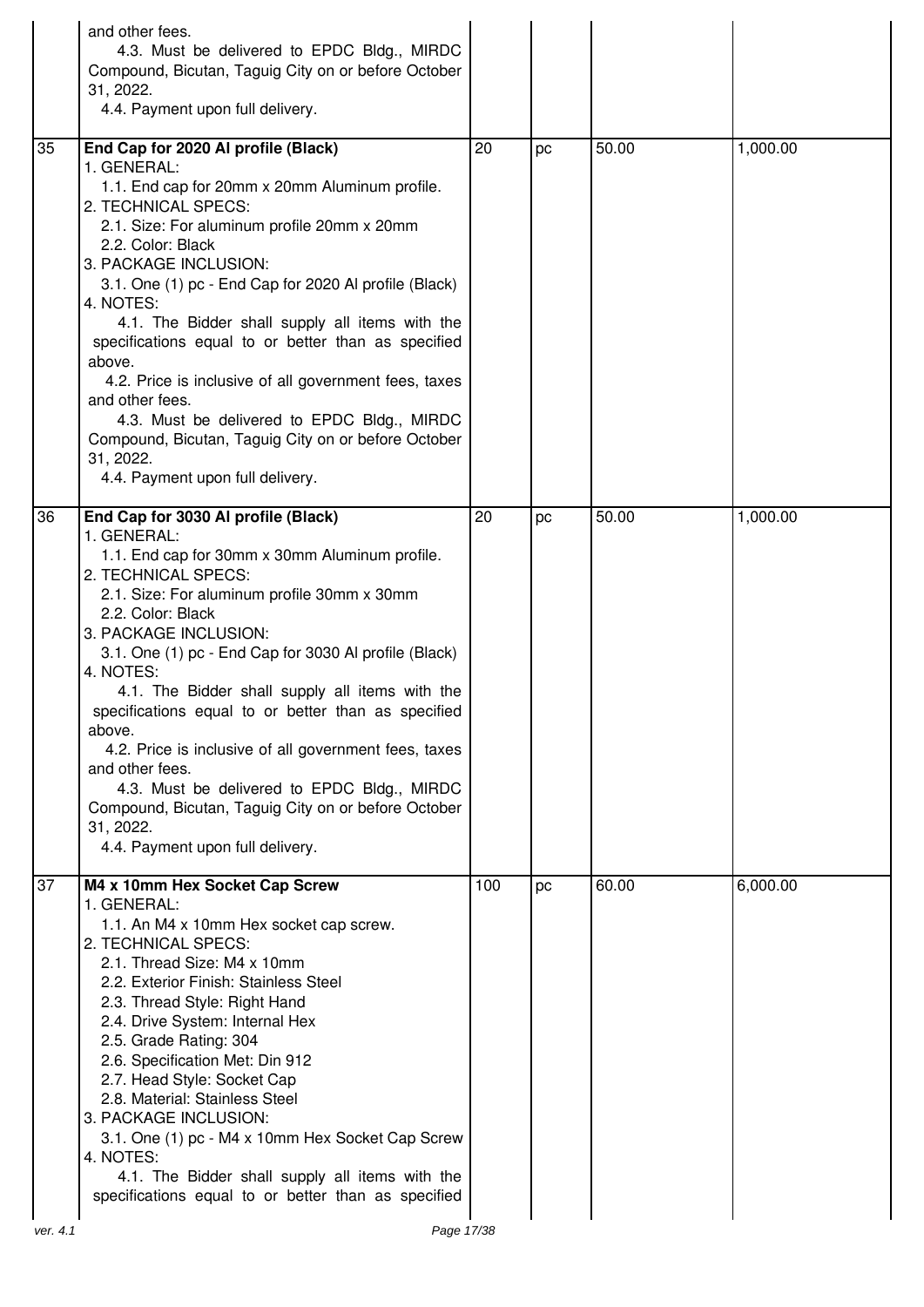|    | above.<br>4.2. Price is inclusive of all government fees, taxes<br>and other fees.<br>4.3. Must be delivered to EPDC Bldg., MIRDC<br>Compound, Bicutan, Taguig City on or before October<br>31, 2022.<br>4.4. Payment upon full delivery.                                                                                                                                                                                                                                                                                                                                                                                                                                                                                                                                                                                                                                                                                                                                                                                                                                    |   |     |          |           |
|----|------------------------------------------------------------------------------------------------------------------------------------------------------------------------------------------------------------------------------------------------------------------------------------------------------------------------------------------------------------------------------------------------------------------------------------------------------------------------------------------------------------------------------------------------------------------------------------------------------------------------------------------------------------------------------------------------------------------------------------------------------------------------------------------------------------------------------------------------------------------------------------------------------------------------------------------------------------------------------------------------------------------------------------------------------------------------------|---|-----|----------|-----------|
| 38 | M5 x 10mm Hex Socket Cap Screw (50pcs)<br>1. GENERAL:<br>1.1. 50 pcs of M5 x 10mm hex socket cap screw.<br>2. TECHNICAL SPECS:<br>2.1. Thread Size: M5 x 10mm<br>2.2. Exterior Finish: Plain<br>2.3. Material: Stainless Steel<br>2.4. Head Type: Hex Socket Cap<br>3. PACKAGE INCLUSION:<br>3.1. One (1) box - Fifty (50) pcs - M4 x 10mm Hex<br>Socket Cap Screw<br>4. NOTES:<br>4.1. The Bidder shall supply all items with the<br>specifications equal to or better than as specified<br>above.<br>4.2. Price is inclusive of all government fees, taxes<br>and other fees.<br>4.3. Must be delivered to EPDC Bldg., MIRDC<br>Compound, Bicutan, Taguig City on or before October<br>31, 2022.<br>4.4. Payment upon full delivery.                                                                                                                                                                                                                                                                                                                                       | 2 | set | 1100.00  | 2,200.00  |
| 39 | <b>Bench Drill Press</b><br>1. GENERAL:<br>1.1. Electronic tool used to bore precise holes with<br>minimal effort.<br>2. TECHNICAL SPECS:<br>2.1. Voltage: 220V<br>2.2. Continuous rating input: 250W<br>2.3. HP: 1/3<br>2.4. Drilling capacity<br>2.4.1. Steel: 13 mm (1/2")<br>2.4.2. Wood: 24 mm (15/16")<br>2.5. Rotation (RPM)<br>2.5.1. 50Hz: 570, 890, 1,300, 1,900, 2,670<br>2.5.2. 60Hz: 690, 1,070, 1,560, 2,280, 3,200<br>2.6. No Load Speed (RPM): 3,200 (60Hz)<br>2.7. Net weight: 20 kg (44.1 lbs)<br>2.8. Power supply cord: 1.75 m (5.7 ft)<br>2.9. With 5 mode speed<br>2.10. Turn table (right or left: $45^\circ$ )<br>3. PACKAGE INCLUSION:<br>3.1. One (1) unit - Bench Drill Press<br>4. NOTES:<br>4.1. The Bidder shall supply all items with the<br>specifications equal to or better than as specified<br>above.<br>4.2. Price is inclusive of all government fees, taxes<br>and other fees.<br>4.3. Must be delivered to EPDC Bldg., MIRDC<br>Compound, Bicutan, Taguig City on or before October<br>31, 2022.<br>4.4. Payment upon full delivery. | 1 | pc  | 14500.00 | 14,500.00 |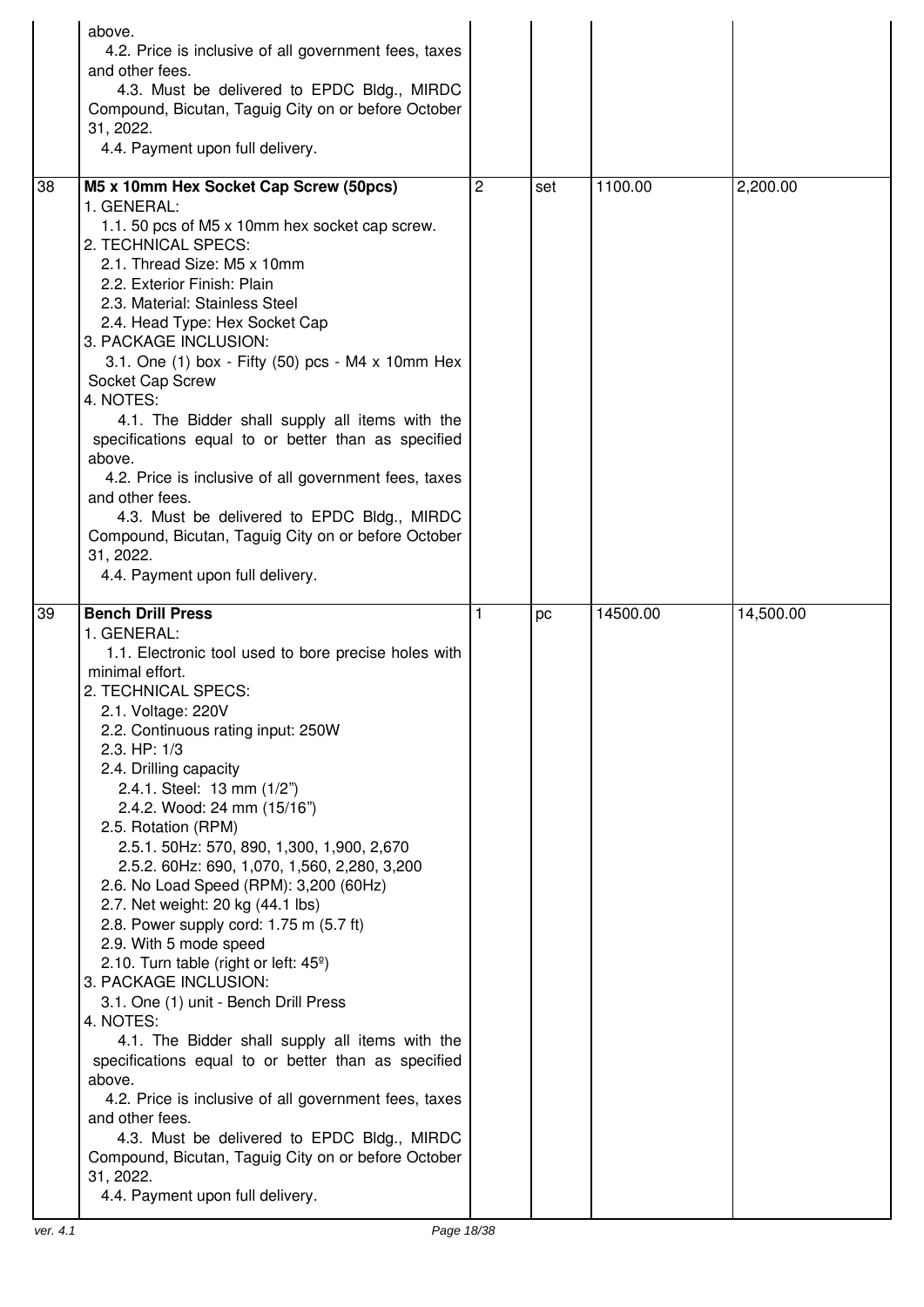| 40 | <b>Desktop Label Printer</b>                          | 1  | pc   | 7430.00 | 7,430.00 |
|----|-------------------------------------------------------|----|------|---------|----------|
|    | 1. GENERAL:                                           |    |      |         |          |
|    |                                                       |    |      |         |          |
|    | 1.1. Electronic device for printing on self-adhesive  |    |      |         |          |
|    | label material.                                       |    |      |         |          |
|    | 2. TECHNICAL SPECS:                                   |    |      |         |          |
|    | 2.1. Keyboard: QWERTY                                 |    |      |         |          |
|    | 2.2. Media Type: TZe Tape                             |    |      |         |          |
|    | 2.3. Tape Widths: 3.5, 6, 9, 12mm                     |    |      |         |          |
|    | 2.4. Dimension (W x D x H): 157 mm x 149 mm x 68      |    |      |         |          |
|    | mm                                                    |    |      |         |          |
|    | 2.5. Weight: 0.49 kg                                  |    |      |         |          |
|    | 2.6. With at least 6 months Warranty                  |    |      |         |          |
|    | 2.7. Print Output                                     |    |      |         |          |
|    |                                                       |    |      |         |          |
|    | 2.7.1. Print Resolution: 180 dpi                      |    |      |         |          |
|    | 2.7.2. Print Speed: 20mm/s                            |    |      |         |          |
|    | 2.7.3. No. of Lines Printable: 2                      |    |      |         |          |
|    | 2.7.4. No. of Symbols: 617                            |    |      |         |          |
|    | 2.7.5. Bar Code: No                                   |    |      |         |          |
|    | 2.8. Functions                                        |    |      |         |          |
|    | 2.8.1. Cutter: Manual                                 |    |      |         |          |
|    | 2.8.2. Mirror Printing: Yes                           |    |      |         |          |
|    | 2.8.3. Preview: Yes                                   |    |      |         |          |
|    | 2.9. Memory Buffer Size: Up to 2,400 characters       |    |      |         |          |
|    | 2.10. Power Supply                                    |    |      |         |          |
|    | 2.10.1. AAA x 6 pcs (LR03 / Ni-MH x 6 pcs)            |    |      |         |          |
|    | 2.10.2. Auto Power-off: Yes                           |    |      |         |          |
|    |                                                       |    |      |         |          |
|    | 3. PACKAGE INCLUSION:                                 |    |      |         |          |
|    | 3.1. One (1) unit - Desktop Label Printer             |    |      |         |          |
|    | 4. NOTES:                                             |    |      |         |          |
|    | 4.1. The Bidder shall supply all items with the       |    |      |         |          |
|    | specifications equal to or better than as specified   |    |      |         |          |
|    | above.                                                |    |      |         |          |
|    | 4.2. Price is inclusive of all government fees, taxes |    |      |         |          |
|    | and other fees.                                       |    |      |         |          |
|    | 4.3. Must be delivered to EPDC Bldg., MIRDC           |    |      |         |          |
|    | Compound, Bicutan, Taguig City on or before October   |    |      |         |          |
|    | 31, 2022.                                             |    |      |         |          |
|    | 4.4. Payment upon full delivery.                      |    |      |         |          |
|    |                                                       |    |      |         |          |
| 41 | <b>Anti Static Gloves</b>                             | 10 | pair | 850.00  | 8,500.00 |
|    |                                                       |    |      |         |          |
|    | 1. GENERAL:                                           |    |      |         |          |
|    | 1.1. ESD safe gloves made from an elastic,            |    |      |         |          |
|    | non-bright processed fabric containing a continuous   |    |      |         |          |
|    | filament knitted with a carbon core.                  |    |      |         |          |
|    | 2. TECHNICAL SPECS:                                   |    |      |         |          |
|    | 2.1. Size: 8 - M                                      |    |      |         |          |
|    | 2.2. Palm Material: PET                               |    |      |         |          |
|    | 2.3. Lining: 100% Polyester with conductive carbon    |    |      |         |          |
|    | line every 10mm                                       |    |      |         |          |
|    | 2.4. Latex Free: Yes                                  |    |      |         |          |
|    | 2.5. Number of Gloves: 2                              |    |      |         |          |
|    | 2.6. Reusable                                         |    |      |         |          |
|    | 3. PACKAGE INCLUSION:                                 |    |      |         |          |
|    |                                                       |    |      |         |          |
|    | 3.1. One (1) pair - Anti Static Gloves                |    |      |         |          |
|    | 4. NOTES:                                             |    |      |         |          |
|    | 4.1. The Bidder shall supply all items with the       |    |      |         |          |
|    | specifications equal to or better than as specified   |    |      |         |          |
|    | above.                                                |    |      |         |          |
|    | 4.2. Price is inclusive of all government fees, taxes |    |      |         |          |
|    | and other fees.                                       |    |      |         |          |
|    | 4.3. Must be delivered to EPDC Bldg., MIRDC           |    |      |         |          |
|    |                                                       |    |      |         |          |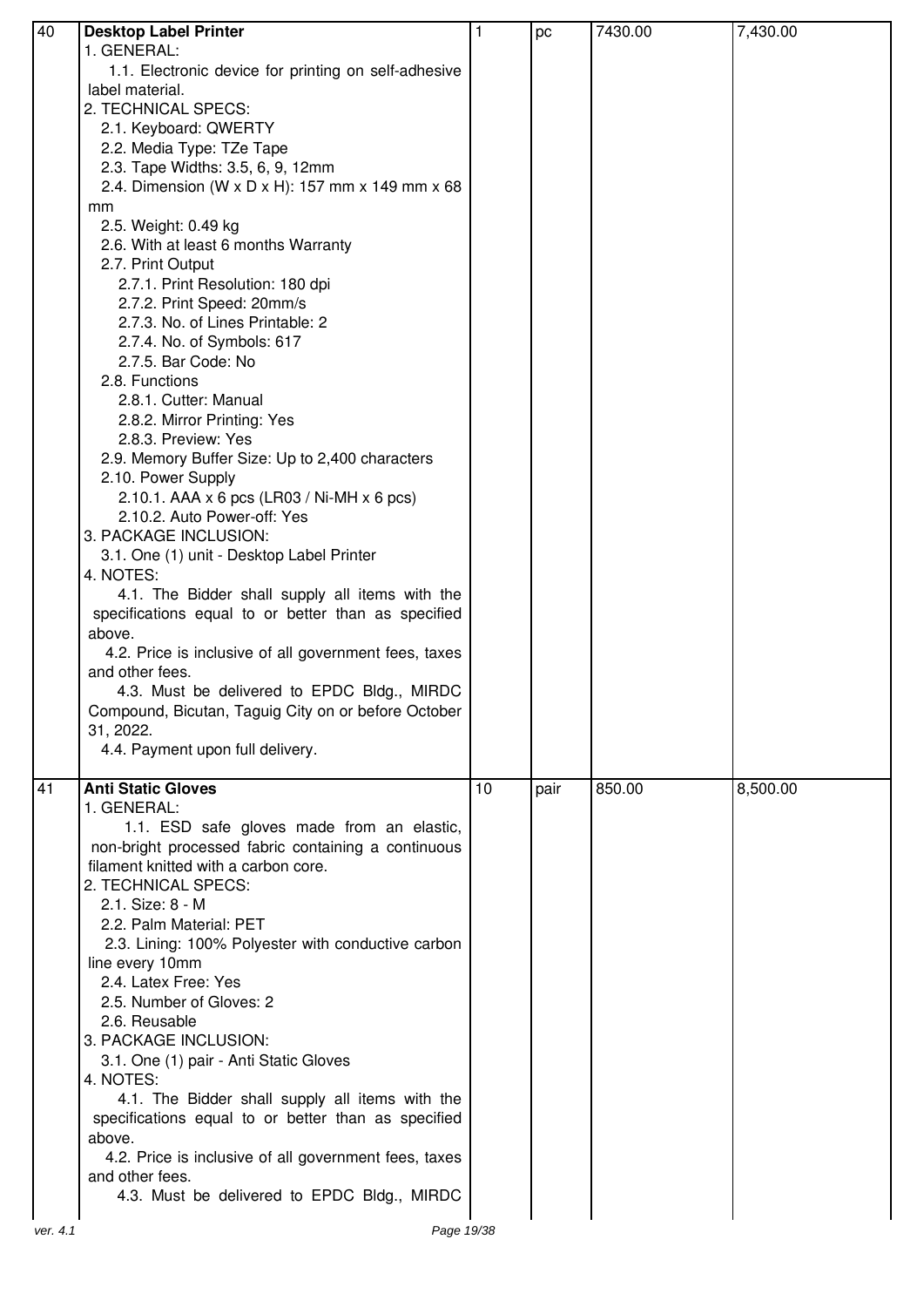|    | Compound, Bicutan, Taguig City on or before October<br>31, 2022.<br>4.4. Payment upon full delivery.                                                                                                                                                                                                                                                                                                                                                                                                                                                                                                                                                                                                                                                                                                                                                                                                                                                                                                                                        |     |          |           |
|----|---------------------------------------------------------------------------------------------------------------------------------------------------------------------------------------------------------------------------------------------------------------------------------------------------------------------------------------------------------------------------------------------------------------------------------------------------------------------------------------------------------------------------------------------------------------------------------------------------------------------------------------------------------------------------------------------------------------------------------------------------------------------------------------------------------------------------------------------------------------------------------------------------------------------------------------------------------------------------------------------------------------------------------------------|-----|----------|-----------|
| 42 | Metal Film Through Hole 144 Resistor Kit, with 3080   1<br>pieces, $1 \rightarrow 10 \text{M}\Omega$<br>1. GENERAL:<br>1.1. Set of 1 $\Omega$ to 10M $\Omega$ metalfilm resistor kit in a ring<br>binder.<br>2. TECHNICAL SPECS:<br>2.1. Mounting Type: Through Hole<br>2.2. Number of Values: 144<br>2.3. Resistance Range: $1\Omega$ to $10M\Omega$<br>2.4. Technology: Metal Film<br>2.5. Series: CBR-14, Axial<br>2.6. Number of Pieces: 3,080<br>2.7. Resistance Tolerance: ±1%<br>2.8. Maximum Power Rating: 0.6W<br>3. PACKAGE INCLUSION:<br>3.1. One (1) set - Metal Film Through Hole 144<br>Resistor Kit, with 3080 pieces, $1 \rightarrow 10 \text{M}\Omega$<br>4. NOTES:<br>4.1. The Bidder shall supply all items with the<br>specifications equal to or better than as specified<br>above.<br>4.2. Price is inclusive of all government fees, taxes<br>and other fees.<br>4.3. Must be delivered to EPDC Bldg., MIRDC<br>Compound, Bicutan, Taguig City on or before October<br>31, 2022.<br>4.4. Payment upon full delivery. | set | 52800.00 | 52,800.00 |
| 43 | 0603 Thick Film SMT 120 Resistor Kit, with 18100 1<br>pieces, $10 \rightarrow 1 \text{M}\Omega$<br>1. GENERAL:<br>1.1. Set of 10Ω to 1MΩ SMT thick film chip resistor<br>kit in a ring binder.<br>2. TECHNICAL SPECS:<br>2.1. Mounting Type: Surface Mount<br>2.2. Number of Values: 120<br>2.3. Resistance Range: $10\Omega$ to $1\text{M}\Omega$<br>2.4. Technology: Thick Film<br>2.5. Series: SMR-61<br>2.6. Number of Pieces: 18,100<br>2.7. Resistance Tolerance: ±1%<br>2.8. Maximum Power Rating: 0.1W<br>3. PACKAGE INCLUSION:<br>3.1. One (1) set - 0603 Thick Film SMT 120 Resistor<br>Kit, with 18100 pieces, $10 \rightarrow 1 \text{M}\Omega$<br>4. NOTES:<br>4.1. The Bidder shall supply all items with the<br>specifications equal to or better than as specified<br>above.<br>4.2. Price is inclusive of all government fees, taxes<br>and other fees.<br>4.3. Must be delivered to EPDC Bldg., MIRDC<br>Compound, Bicutan, Taguig City on or before October<br>31, 2022.<br>4.4. Payment upon full delivery.             | set | 26950.00 | 26,950.00 |
| 44 | 1206 Thick Film SMT 144 Resistor Kit, with 16260  1                                                                                                                                                                                                                                                                                                                                                                                                                                                                                                                                                                                                                                                                                                                                                                                                                                                                                                                                                                                         | set | 42630.00 | 42,630.00 |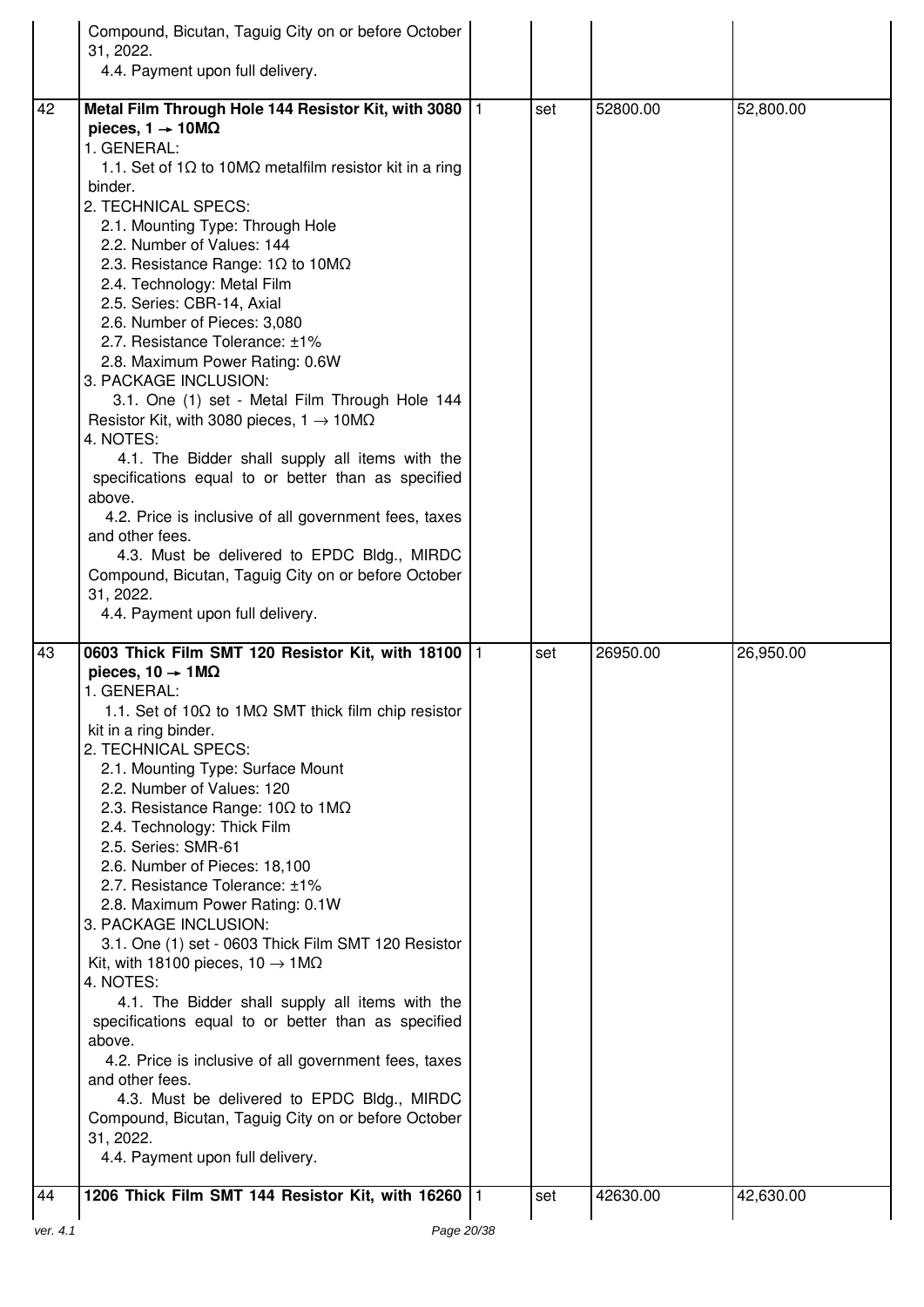|          | pieces, $1 \rightarrow 10 \text{M}\Omega$<br>1. GENERAL:<br>1.1. Set of $1K\Omega$ to $1M\Omega$ SMT chip metalfilm resistor<br>kit in a ring binder.<br>2. TECHNICAL SPECS:<br>2.1. Mounting Type: Surface Mount<br>2.2. Number of Values: 144<br>2.3. Resistance Range: $1K\Omega$ to $10M\Omega$<br>2.4. Technology: Thick Film<br>2.5. Series: SMR-03<br>2.6. Number of Pieces: 16,260<br>2.7. Resistance Tolerance: ±1%<br>3. PACKAGE INCLUSION:<br>3.1. One (1) set - 1206 Thick Film SMT 144 Resistor<br>Kit, with 16260 pieces, $1 \rightarrow 10 \text{M}\Omega$<br>4. NOTES:<br>4.1. The Bidder shall supply all items with the<br>specifications equal to or better than as specified<br>above.<br>4.2. Price is inclusive of all government fees, taxes<br>and other fees.<br>4.3. Must be delivered to EPDC Bldg., MIRDC<br>Compound, Bicutan, Taguig City on or before October<br>31, 2022.<br>4.4. Payment upon full delivery. |   |    |        |        |
|----------|-----------------------------------------------------------------------------------------------------------------------------------------------------------------------------------------------------------------------------------------------------------------------------------------------------------------------------------------------------------------------------------------------------------------------------------------------------------------------------------------------------------------------------------------------------------------------------------------------------------------------------------------------------------------------------------------------------------------------------------------------------------------------------------------------------------------------------------------------------------------------------------------------------------------------------------------------|---|----|--------|--------|
| 45       | Full size breadboard - 800 Tie Points<br>1. GENERAL:<br>1.1. Tools used as alternative low cost of initial<br>prototyping before finally using PCB technology.<br>2. TECHNICAL SPECS:<br>2.1. Type: Prototyping Board<br>2.2. Length: 170mm<br>2.3. Width: 55mm<br>2.4. Height: 10mm<br>2.5. Weight: 80g<br>2.6. With 800 tie points<br>3. PACKAGE INCLUSION:<br>3.1. One (1) pc - Full size breadboard - 800 Tie<br><b>Points</b><br>4. NOTES:<br>4.1. The Bidder shall supply all items with the<br>specifications equal to or better than as specified<br>above.<br>4.2. Price is inclusive of all government fees, taxes<br>and other fees.<br>4.3. Must be delivered to EPDC Bldg., MIRDC<br>Compound, Bicutan, Taguig City on or before October<br>31, 2022.<br>4.4. Payment upon full delivery.                                                                                                                                        | 1 | рc | 140.00 | 140.00 |
| 46       | Half size breadboard - 400 Tie Points<br>1. GENERAL:<br>1.1. Tools used as alternative low cost of initial<br>prototyping before finally using PCB technology.<br>2. TECHNICAL SPECS:<br>2.1. Type: Prototyping Board<br>2.2. Length: 85mm<br>2.3. Width: 55mm<br>2.4. Height: 10mm<br>2.5. Weight: 40g                                                                                                                                                                                                                                                                                                                                                                                                                                                                                                                                                                                                                                       | 3 | pc | 90.00  | 270.00 |
| ver. 4.1 | Page 21/38                                                                                                                                                                                                                                                                                                                                                                                                                                                                                                                                                                                                                                                                                                                                                                                                                                                                                                                                    |   |    |        |        |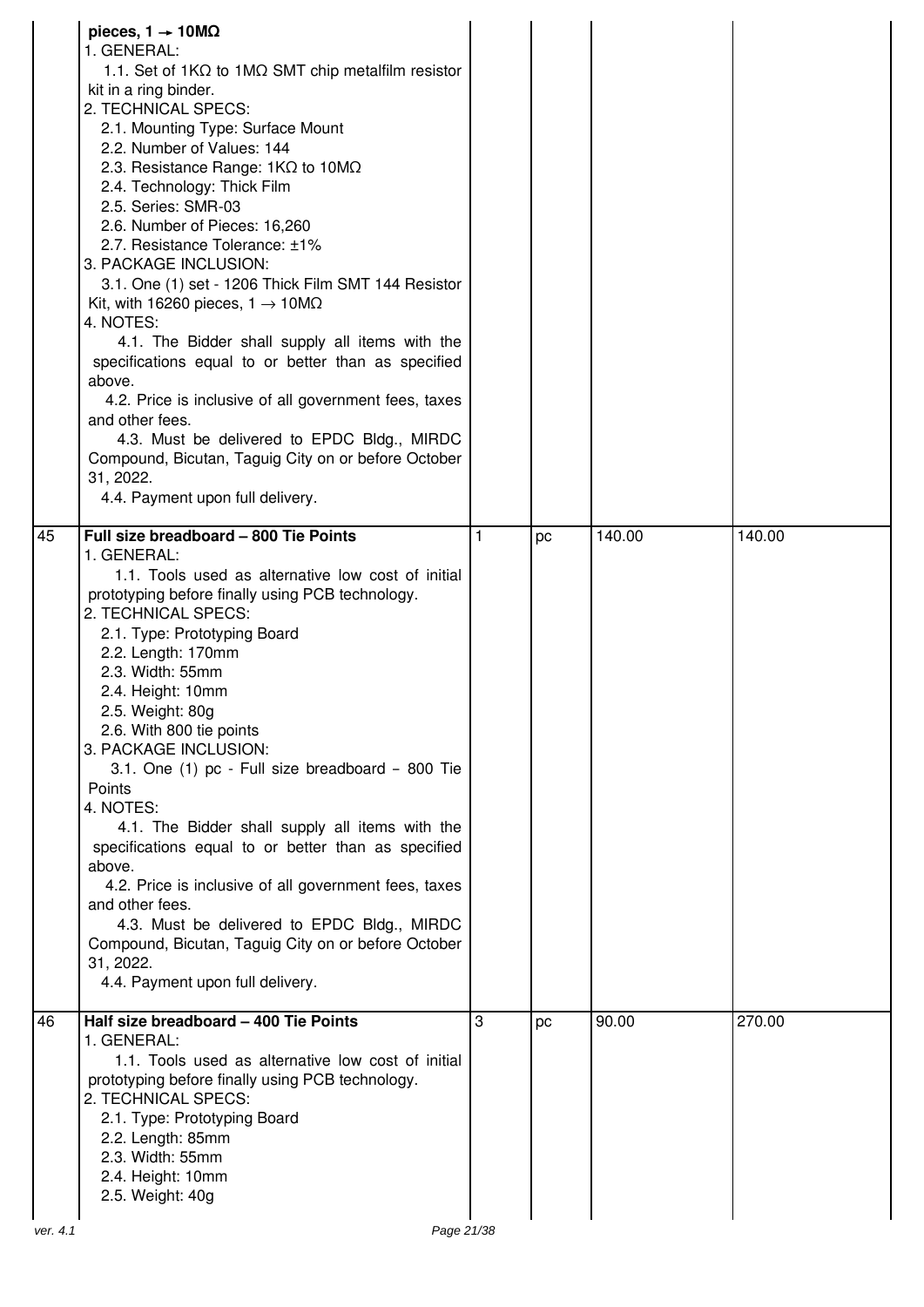| M2.5 / M3 Nylon M-F Hex Spacers Screw Nut  1<br>kit<br>260.00<br>260.00<br><b>Assortment Kit</b><br>1. GENERAL:<br>1.1. Prototyping Accessories<br>2. TECHNICAL SPECS:<br>2.1. Size: M2.5 / M3<br>2.2. Material: Nylon<br>3. PACKAGE INCLUSION:<br>3.1. One (1) set - M2.5 / M3 Nylon M-F Hex Spacers<br><b>Screw Nut Assortment Kit</b><br>4. NOTES:<br>4.1. The Bidder shall supply all items with the<br>specifications equal to or better than as specified<br>above.<br>4.2. Price is inclusive of all government fees, taxes<br>and other fees.<br>4.3. Must be delivered to EPDC Bldg., MIRDC<br>Compound, Bicutan, Taguig City on or before October<br>31, 2022.<br>4.4. Payment upon full delivery.<br>530 pcs 2:1 Heat Shrink Tubing Insulation Wire   1<br>kit<br>310.00<br>310.00<br><b>Cable Sleeve Kit</b><br>1. GENERAL:<br>1.1. 530 pcs of Heat shrink tubing with 8 different<br>diameter sizes.<br>2. TECHNICAL SPECS:<br>2.1. Specification: 1.5mm / 2mm / 3mm / 4mm / 5mm<br>/ 6mm / 8mm / 10mm<br>2.2. Material: Polyolefin<br>2.3. Shrinkage Ratio: 2:1 (will maximum shrink to 1/2<br>its supplied diameter)<br>2.4. Minimum Shrinkage Temp.: ≥84°C<br>2.5. Full Shrinkage Temp.: ≥120°C<br>2.6. Operating Temp.: -55°C to +125°C<br>2.7. Tensile Strengthe: 10.4 Mpa<br>2.8. Dielectric Strength: 15 KV/mm<br>2.9. Manufacture Specification: ISO9001<br>2.10. Flammability: Flame Retardant<br>2.11. Approvals: UL Approved<br>2.12. Supplied Format: Product is supplied flat<br>2.13. Cutting Method: Scissors or sharp knife<br>3. PACKAGE INCLUSION:<br>3.1. One (1) set - 530 pcs 2:1 Heat Shrink Tubing<br>Insulation Wire Cable Sleeve Kit<br>4. NOTES:<br>Page 22/38<br>ver. 4.1 |    | 2.6. With 400 tie points<br>3. PACKAGE INCLUSION:<br>3.1. One (1) pc - Half size breadboard - 400 Tie<br>Points<br>4. NOTES:<br>4.1. The Bidder shall supply all items with the<br>specifications equal to or better than as specified<br>above.<br>4.2. Price is inclusive of all government fees, taxes<br>and other fees.<br>4.3. Must be delivered to EPDC Bldg., MIRDC<br>Compound, Bicutan, Taguig City on or before October<br>31, 2022.<br>4.4. Payment upon full delivery. |  |  |
|-------------------------------------------------------------------------------------------------------------------------------------------------------------------------------------------------------------------------------------------------------------------------------------------------------------------------------------------------------------------------------------------------------------------------------------------------------------------------------------------------------------------------------------------------------------------------------------------------------------------------------------------------------------------------------------------------------------------------------------------------------------------------------------------------------------------------------------------------------------------------------------------------------------------------------------------------------------------------------------------------------------------------------------------------------------------------------------------------------------------------------------------------------------------------------------------------------------------------------------------------------------------------------------------------------------------------------------------------------------------------------------------------------------------------------------------------------------------------------------------------------------------------------------------------------------------------------------------------------------------------------------------------------------------------------------------------------------------|----|-------------------------------------------------------------------------------------------------------------------------------------------------------------------------------------------------------------------------------------------------------------------------------------------------------------------------------------------------------------------------------------------------------------------------------------------------------------------------------------|--|--|
|                                                                                                                                                                                                                                                                                                                                                                                                                                                                                                                                                                                                                                                                                                                                                                                                                                                                                                                                                                                                                                                                                                                                                                                                                                                                                                                                                                                                                                                                                                                                                                                                                                                                                                                   | 47 |                                                                                                                                                                                                                                                                                                                                                                                                                                                                                     |  |  |
|                                                                                                                                                                                                                                                                                                                                                                                                                                                                                                                                                                                                                                                                                                                                                                                                                                                                                                                                                                                                                                                                                                                                                                                                                                                                                                                                                                                                                                                                                                                                                                                                                                                                                                                   | 48 |                                                                                                                                                                                                                                                                                                                                                                                                                                                                                     |  |  |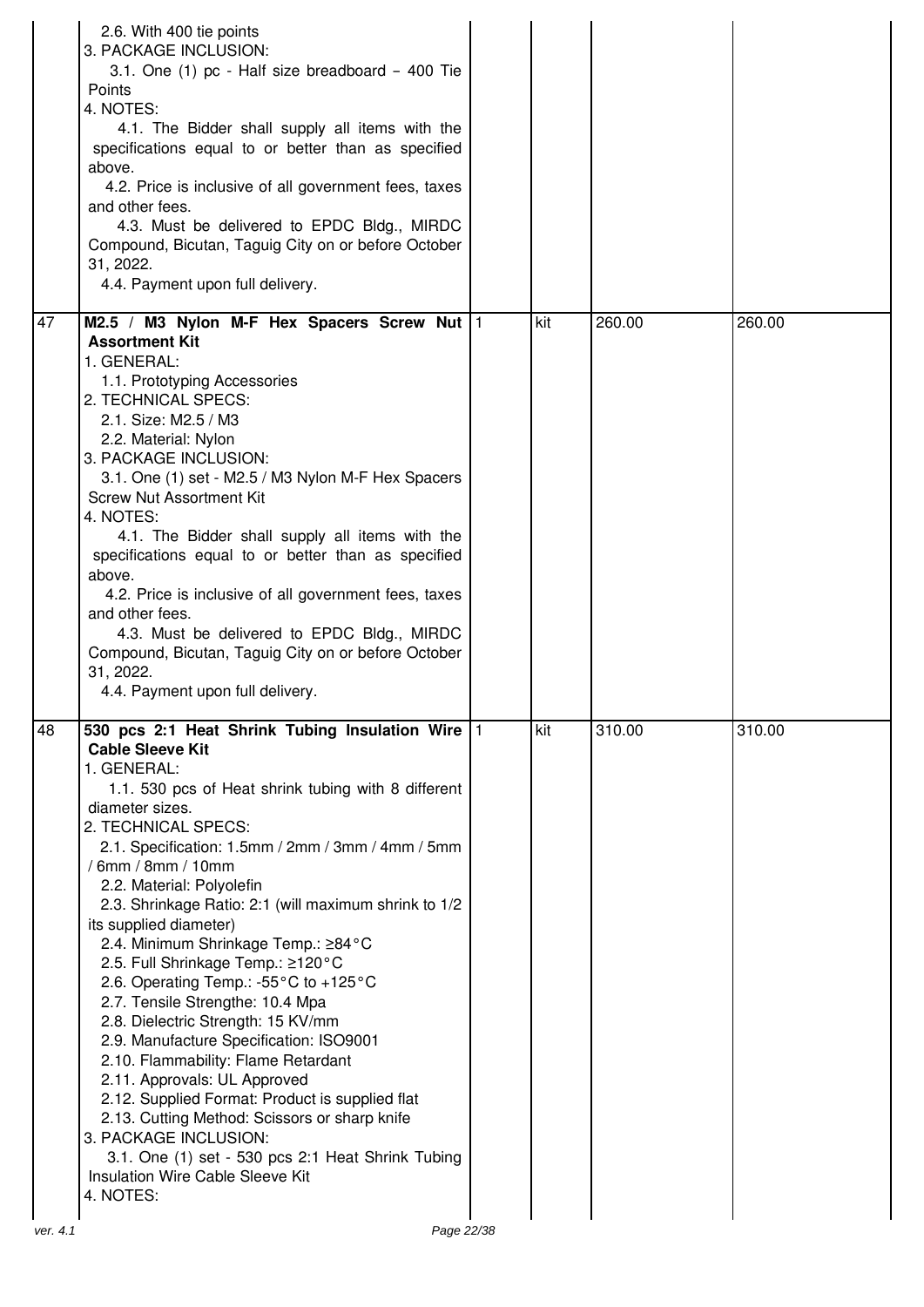|          | 4.1. The Bidder shall supply all items with the<br>specifications equal to or better than as specified<br>above.<br>4.2. Price is inclusive of all government fees, taxes<br>and other fees.<br>4.3. Must be delivered to EPDC Bldg., MIRDC<br>Compound, Bicutan, Taguig City on or before October<br>31, 2022.<br>4.4. Payment upon full delivery.                                                                                                                                                                                                                                                                                                                                                                                                                                                                                                                                                                                       |    |      |          |           |
|----------|-------------------------------------------------------------------------------------------------------------------------------------------------------------------------------------------------------------------------------------------------------------------------------------------------------------------------------------------------------------------------------------------------------------------------------------------------------------------------------------------------------------------------------------------------------------------------------------------------------------------------------------------------------------------------------------------------------------------------------------------------------------------------------------------------------------------------------------------------------------------------------------------------------------------------------------------|----|------|----------|-----------|
| 49       | <b>Etching Agent NaPS 0.5kg</b><br>1. GENERAL:<br>1.1. Chemical consumable that serves as oxidizer for<br>copper.<br>2. TECHNICAL SPECS:<br>2.1. Chemical Composition: Sodium Persulfate<br>2.2. Molecular Weight: 238.03<br>2.3. Solubility in water: 700 g / liter (20 °C)<br>2.4. The acidity (pKa): 6.0 (1% solution)<br>2.5. Form: Crystals<br>2.6. Color: White<br>2.7. Specific Weight: 2.4<br>2.8. Odor: Odorless<br>2.9. Expiration: 24 months<br>3. PACKAGE INCLUSION:<br>3.1. One (1) jar - 0.5 kg (sufficient for approx. 2 liters<br>of etching solution)<br>4. NOTES:<br>4.1. The Bidder shall supply all items with the<br>specifications equal to or better than as specified<br>above.<br>4.2. Price is inclusive of all government fees, taxes<br>and other fees.<br>4.3. Must be delivered to EPDC Bldg., MIRDC<br>Compound, Bicutan, Taguig City on or before October<br>31.2022.<br>4.4. Payment upon full delivery. | 10 | jar  | 3000.00  | 30,000.00 |
| 50<br>51 | <b>Negative Developer (2x 10L)</b><br>1. GENERAL:<br>1.1. Used for removing exposed resist during the<br>positive photofabrication process.<br>2. TECHNICAL SPECS:<br>2.1. Processing Time: 3'15"<br>2.2. Starting Replenishment Rate: 135-24 40<br>ml/roll36 ml/m<br>2.3. Working temperature: 37.8° ~ 0.14° C<br>3. PACKAGE INCLUSION:<br>3.1. One (1) box - Negative Developer (2x 10L)<br>4. NOTES:<br>4.1. The Bidder shall supply all items with the<br>specifications equal to or better than as specified<br>above.<br>4.2. Price is inclusive of all government fees, taxes<br>and other fees.<br>4.3. Must be delivered to EPDC Bldg., MIRDC<br>Compound, Bicutan, Taguig City on or before October<br>31, 2022.<br>4.4. Payment upon full delivery.                                                                                                                                                                            | 1  | box  | 8530.00  | 8,530.00  |
|          | <b>Cation Exchange Resin 5L</b>                                                                                                                                                                                                                                                                                                                                                                                                                                                                                                                                                                                                                                                                                                                                                                                                                                                                                                           | 2  | pack | 13480.00 | 26,960.00 |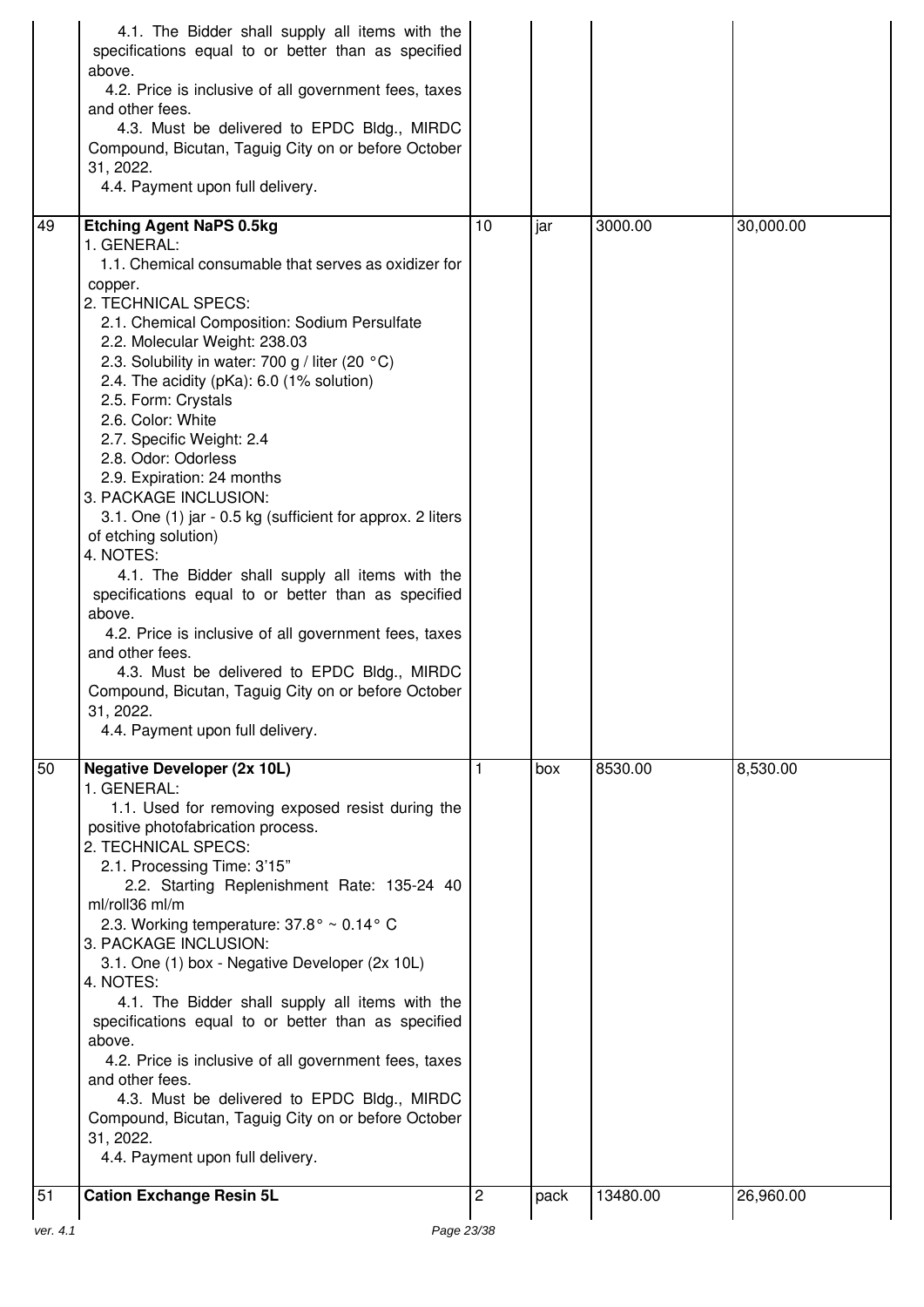|                | 1. GENERAL:<br>1.1. For replacement of ion exchange type pure<br>water equipment. It can also be used for soft water.<br>2. TECHNICAL SPECS:<br>2.1. Ion Exchange Resin (L): 5<br>2.2. Ratio (Cation : Anion) = $1:1.5$ (for pure water)<br>2.3. Suitable Model: MKTP-5-CT<br>3. PACKAGE INCLUSION:<br>3.1. One (1) pack - Ion Exchange Resin 5L<br>4. NOTES:<br>4.1. The Bidder shall supply all items with the<br>specifications equal to or better than as specified<br>above.<br>4.2. Price is inclusive of all government fees, taxes<br>and other fees.<br>4.3. Must be delivered to EPDC Bldg., MIRDC<br>Compound, Bicutan, Taguig City on or before October<br>31, 2022.<br>4.4. Payment upon full delivery.                                                                                                           |                |      |          |           |
|----------------|--------------------------------------------------------------------------------------------------------------------------------------------------------------------------------------------------------------------------------------------------------------------------------------------------------------------------------------------------------------------------------------------------------------------------------------------------------------------------------------------------------------------------------------------------------------------------------------------------------------------------------------------------------------------------------------------------------------------------------------------------------------------------------------------------------------------------------|----------------|------|----------|-----------|
| 52             | <b>Anion Exchange Resin 5L</b><br>1. GENERAL:<br>1.1. For replacement of ion exchange type pure<br>water equipment. It can also be used for soft water.<br>2. TECHNICAL SPECS:<br>2.1. Ion Exchange Resin (L): 5<br>2.2. Ratio (Cation : Anion) = $1:1.5$ (for pure water)<br>2.3. Suitable Model: MKTP-5-CT<br>3. PACKAGE INCLUSION<br>3.1. One (1) pack - Ion Exchange Resin 5L<br>4. NOTES:<br>4.1. The Bidder shall supply all items with the<br>specifications equal to or better than as specified<br>above.<br>4.2. Price is inclusive of all government fees, taxes<br>and other fees.<br>4.3. Must be delivered to EPDC Bldg., MIRDC<br>Compound, Bicutan, Taguig City on or before October<br>31, 2022.<br>4.4. Payment upon full delivery.                                                                          | $\overline{2}$ | pack | 14000.00 | 28,000.00 |
| 53<br>ver. 4.1 | Filmstar Developer Concentrate 5L<br>1. GENERAL:<br>1.1. Workshop consumable use as a photographic<br>developer for silver halide films used as artwork in all<br>phases of the production of printed circuit boards and<br>photo-etching panels.<br>2. TECHNICAL SPECS:<br>2.1. Film use: 250 ml/m <sup>2</sup> (23 cc/ft <sup>2</sup> )<br>2.2. Oxidation: 2000 ml/day (83 cc/hour)<br>3. PACKAGE INCLUSION:<br>3.1. One (1) bottle - 5 liter (1.32 gal.) Filmstar<br>Developer Concentrate<br>4. NOTES:<br>4.1. The Bidder shall supply all items with the<br>specifications equal to or better than as specified<br>above.<br>4.2. Price is inclusive of all government fees, taxes<br>and other fees.<br>4.3. Must be delivered to EPDC Bldg., MIRDC<br>Compound, Bicutan, Taguig City on or before October<br>Page 24/38 | 1              | btl  | 6600.00  | 6,600.00  |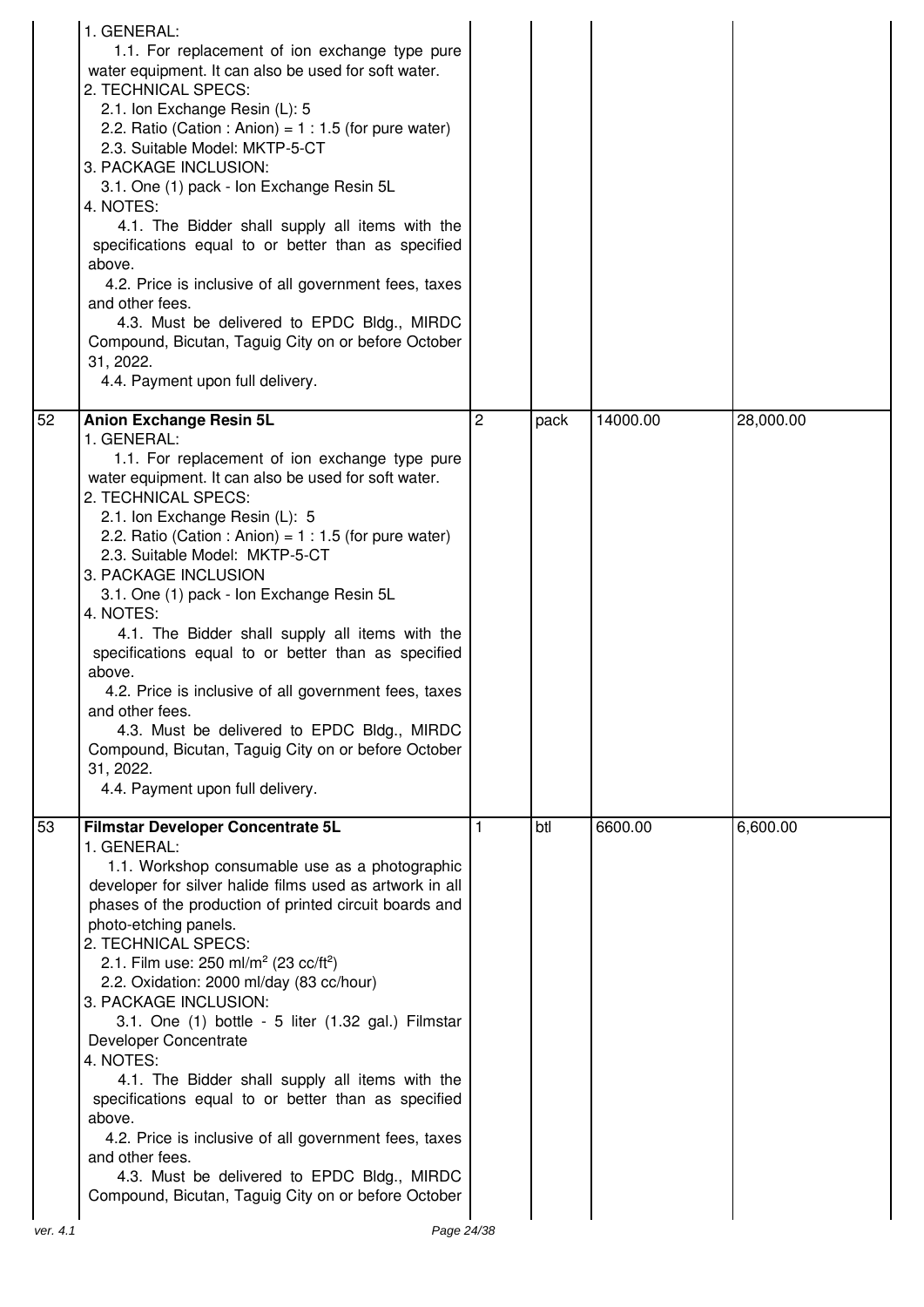|    | 31, 2022.<br>4.4. Payment upon full delivery.                                                                                                                                                                                                                                                                                                                                                                                                                                                                                                                                                                                                                                                                                                                                                                                                                     |   |     |         |           |
|----|-------------------------------------------------------------------------------------------------------------------------------------------------------------------------------------------------------------------------------------------------------------------------------------------------------------------------------------------------------------------------------------------------------------------------------------------------------------------------------------------------------------------------------------------------------------------------------------------------------------------------------------------------------------------------------------------------------------------------------------------------------------------------------------------------------------------------------------------------------------------|---|-----|---------|-----------|
| 54 | <b>Filmstar Fixer 5L</b><br>1. GENERAL:<br>1.1. Workshop consumable use as a photographic<br>developer for silver halide films used as artwork in all<br>phases of the production of printed circuit boards and<br>photo-etching panels.<br>2. TECHNICAL SPECS:<br>2.1. Film use: 250 ml/m <sup>2</sup> (23 cc/ft <sup>2</sup> )<br>2.2. Oxidation: 2000 ml/day (83 cc/hour)<br>2.3. High dilution ratio<br>3. PACKAGE INCLUSION:<br>3.1. One (1) bottle - 5 liter (1.32 gal.) Filmstar Fixer<br>4. NOTES:<br>4.1. The Bidder shall supply all items with the<br>specifications equal to or better than as specified<br>above.<br>4.2. Price is inclusive of all government fees, taxes<br>and other fees.<br>4.3. Must be delivered to EPDC Bldg., MIRDC<br>Compound, Bicutan, Taguig City on or before October<br>31, 2022.<br>4.4. Payment upon full delivery. | 3 | btl | 6600.00 | 19,800.00 |
| 55 | Ferric (III) - Chloride Solution 25L<br>1. GENERAL:<br>1.1. An etching agent for engraving circuit boards.<br>2. TECHNICAL SPECS:<br>2.1. Optimum working temperature: 40-50 °C<br>2.2. Full strength: 40%<br>3. PACKAGE INCLUSION:<br>3.1. One (1) container - 25 Liter of Ferric chloride<br>solution<br>4. NOTES:<br>4.1. The Bidder shall supply all items with the<br>specifications equal to or better than as specified<br>above.<br>4.2. Price is inclusive of all government fees, taxes<br>and other fees.<br>4.3. Must be delivered to EPDC Bldg., MIRDC<br>Compound, Bicutan, Taguig City on or before October<br>31, 2022.<br>4.4. Payment upon full delivery.                                                                                                                                                                                       | 3 | btl | 9000.00 | 27,000.00 |
| 56 | 280pcs Assorted Crimp Spade Terminal Insulated  1<br><b>Electrical Wire Connector</b><br>1. GENERAL:<br>1.1. Electrical Accessories used as connection plug<br>for wires<br>2. TECHNICAL SPECS:<br>2.1. Colors: Red, blue and yellow<br>2.2. Type: Spade terminal<br>3. PACKAGE INCLUSION:<br>3.1. One (1) set - 280 pcs spade crimp terminal<br>assorted insulated electrical wire connectors<br>3.1.1. 20pcs 2.8mm Female Insulated Terminals<br>Red 22-16 Gauge AWG<br>3.1.2. 20pcs 2.8mm male Insulated Terminals Red<br>22-16 Gauge AWG                                                                                                                                                                                                                                                                                                                      |   | kit | 880.00  | 880.00    |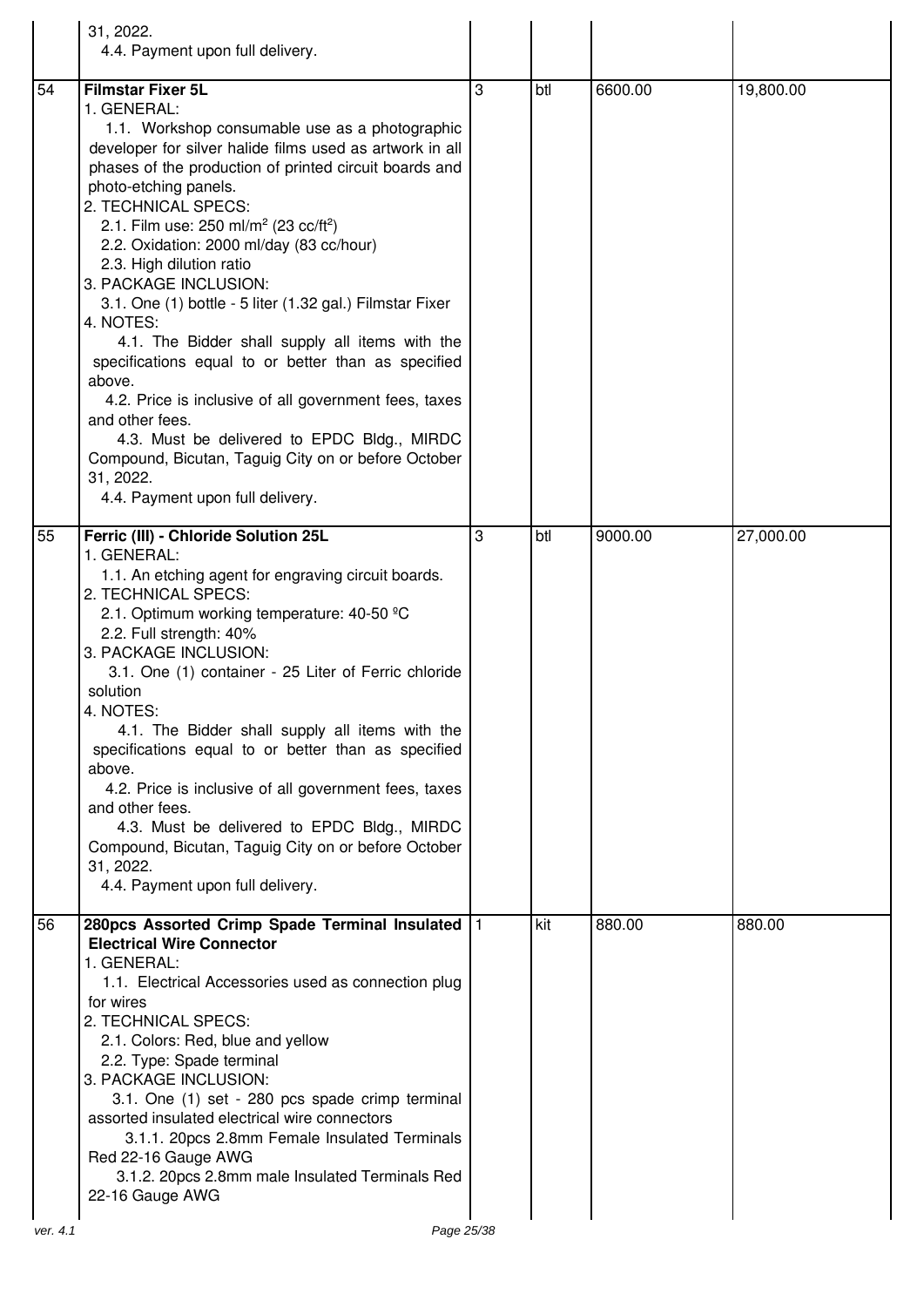|          | 3.1.3. 20pcs 4.8mm Female Insulated Terminals<br>Red 22-16 Gauge AWG<br>3.1.4. 20pcs 4.8mm Male Insulated Terminals Red<br>22-16 Gauge AWG<br>3.1.5. 20pcs 4.8mm Female Insulated Terminals<br>Blue 16-14 Gauge AWG<br>3.1.6. 20pcs 4.8mm Male Insulated Terminals<br>Blue 16-14 Gauge AWG<br>3.1.7. 20pcs 6.3mm Female Insulated Terminals<br>Red 22-16 Gauge AWG<br>3.1.8. 20pcs 6.3mm Male Insulated Terminals Red<br>22-16 Gauge AWG<br>3.1.9. 20pcs 6.3mm Female Insulated Terminals<br>Blue 16-14 Gauge AWG<br>3.1.10. 20pcs 6.3mm Male Insulated Terminals<br>Blue 16-14 Gauge AWG<br>3.1.11. 10pcs 6.3mm Female Insulated Terminals<br>Yellow 12-10 Gauge AWG<br>3.1.12. 10pcs 6.3mm Male Insulated Terminals<br>yellow 12-10 Gauge AWG<br>3.1.13. 20pcs Crimp Spade Wire Connector<br>22-16AWG #4 19AMP Blue Fork Terminal<br>3.1.14. 20pcs Crimp Spade Wire Connector<br>22-16AWG #8 19AMP Red Fork Terminal<br>3.1.15. 20pcs Crimp Spade Wire Connector<br>22-16AWG #8 19AMP Red Ring Terminal<br>4. NOTES:<br>4.1. The Bidder shall supply all items with the<br>specifications equal to or better than as specified<br>above.<br>4.2. Price is inclusive of all government fees, taxes<br>and other fees.<br>4.3. Must be delivered to EPDC Bldg., MIRDC<br>Compound, Bicutan, Taguig City on or before October<br>31, 2022. |      |         |          |
|----------|-------------------------------------------------------------------------------------------------------------------------------------------------------------------------------------------------------------------------------------------------------------------------------------------------------------------------------------------------------------------------------------------------------------------------------------------------------------------------------------------------------------------------------------------------------------------------------------------------------------------------------------------------------------------------------------------------------------------------------------------------------------------------------------------------------------------------------------------------------------------------------------------------------------------------------------------------------------------------------------------------------------------------------------------------------------------------------------------------------------------------------------------------------------------------------------------------------------------------------------------------------------------------------------------------------------------------------------------|------|---------|----------|
| 57       | 4.4. Payment upon full delivery.<br><b>Electric</b><br>Red<br><b>Male</b><br><b>Banana</b><br>Plug<br>Screw   1<br><b>Termination, 15A</b><br>1. GENERAL<br>1.1. Red male 4mm banana plug with set screw for<br>wire connection.<br>2. TECHNICAL SPECS:<br>2.1. Colour: Red<br>2.2. Gender: Male<br>2.3. Termination: Method Screw<br>2.4. Current Rating: 15A<br>2.5. Contact Plating: Nickel<br>2.6. Spring Contact: Yes<br>2.7. Length: 41.3mm<br>2.8. Type: Banana Plug<br>2.9. Contact Material: Phosphor Bronze (Spring)<br>2.10. Insulation Material: ABS<br>3. PACKAGE INCLUSION:<br>3.1. One (1) pack - 10 pcs Electric Red Male Banana<br>Plug - Screw Termination, 15A<br>4. NOTES:<br>4.1. The Bidder shall supply all items with the<br>specifications equal to or better than as specified<br>above.<br>4.2. Price is inclusive of all government fees, taxes                                                                                                                                                                                                                                                                                                                                                                                                                                                               | pack | 3410.00 | 3,410.00 |
| ver. 4.1 | Page 26/38                                                                                                                                                                                                                                                                                                                                                                                                                                                                                                                                                                                                                                                                                                                                                                                                                                                                                                                                                                                                                                                                                                                                                                                                                                                                                                                                |      |         |          |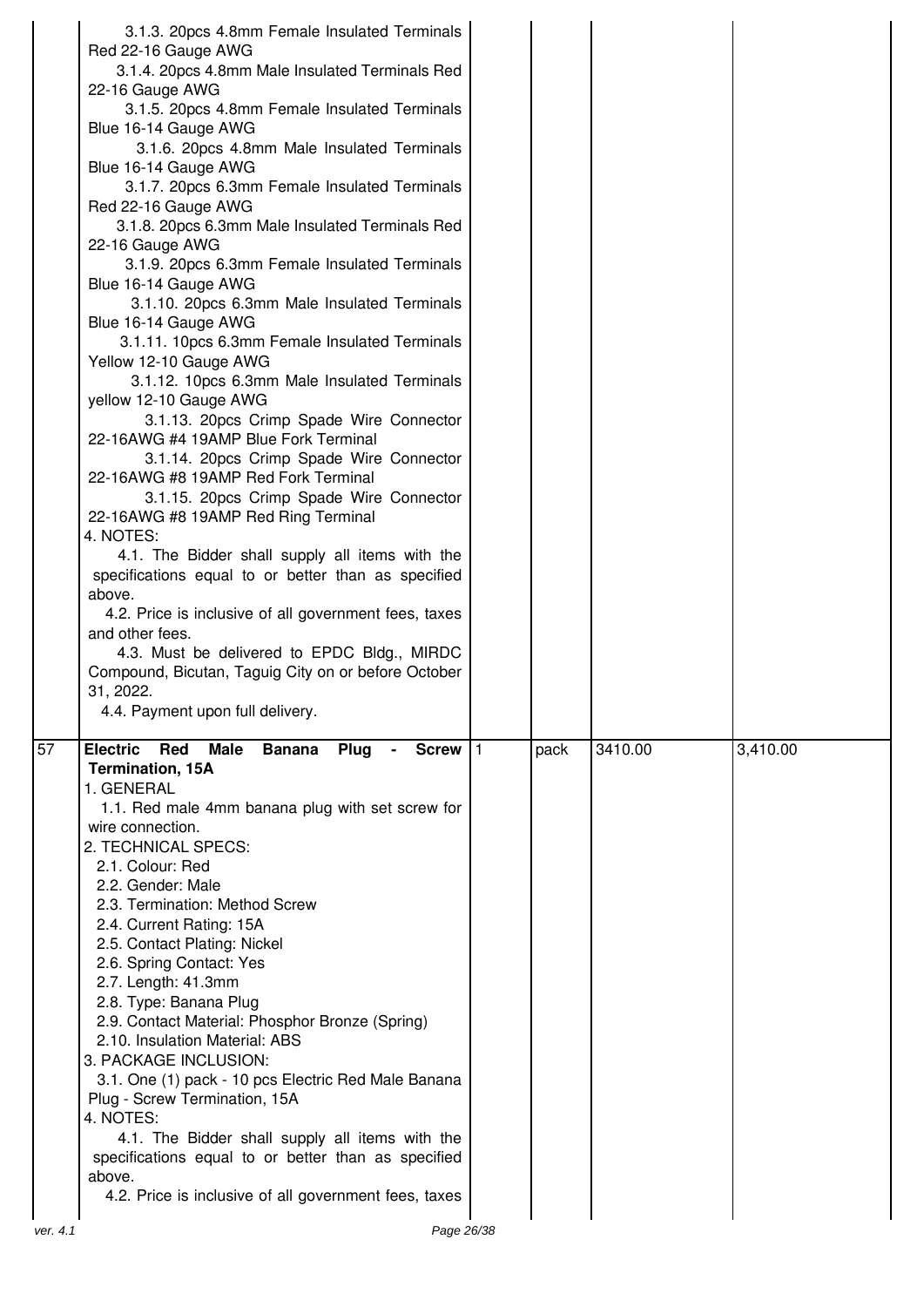|    | and other fees.<br>4.3. Must be delivered to EPDC Bldg., MIRDC<br>Compound, Bicutan, Taguig City on or before October<br>31, 2022.<br>4.4. Payment upon full delivery.                                                                                                                                                                                                                                                                                                                                                                                                                                                                                                                                                                                                                                                                                                                                                                                                                             |   |      |         |          |
|----|----------------------------------------------------------------------------------------------------------------------------------------------------------------------------------------------------------------------------------------------------------------------------------------------------------------------------------------------------------------------------------------------------------------------------------------------------------------------------------------------------------------------------------------------------------------------------------------------------------------------------------------------------------------------------------------------------------------------------------------------------------------------------------------------------------------------------------------------------------------------------------------------------------------------------------------------------------------------------------------------------|---|------|---------|----------|
| 58 | Electric Black Male Banana<br><b>Plug</b><br>- Screw $ 1$<br><b>Termination, 15A</b><br>1. GENERAL<br>1.1. Black male 4mm banana plug with set screw for<br>wire connection.<br>2. TECHNICAL SPECS:<br>2.1. Color: Black<br>2.2. Gender: Male<br>2.3. Termination: Method Screw<br>2.4. Current Rating: 15A<br>2.5. Contact Plating: Nickel<br>2.6. Spring Contact: Yes<br>2.7. Length: 43mm<br>2.8. Contact: Material Phosphor Bronze (Spring)<br>2.9. Type: Banana Plug<br>2.10. Insulation Material: ABS<br>3. PACKAGE INCLUSION:<br>3.1. One (1) pack - 10 pcs Electric Black Male<br>Banana Plug - Screw Termination, 15A<br>4. NOTES:<br>4.1. The Bidder shall supply all items with the<br>specifications equal to or better than as specified<br>above.<br>4.2. Price is inclusive of all government fees, taxes<br>and other fees.<br>4.3. Must be delivered to EPDC Bldg., MIRDC<br>Compound, Bicutan, Taguig City on or before October<br>31, 2022.<br>4.4. Payment upon full delivery. |   | pack | 3410.00 | 3,410.00 |
| 59 | 3.6V 1.5AH Li-ion Cordless Screwdriver Kit<br>1. GENERAL<br>1.1. Lightweight in-line cordless screwdriver powered<br>by 3.6V/1.5Ah built-in Li-ion battery.<br>2. TECHNICAL SPECS:<br>2.1. Voltage: 3.6V<br>2.2. Battery Type: In-built Li-on<br>2.3. Charge Time: 3-5 hrs<br>2.4. No Load Speed: 220rpm<br>2.5. Driving shank: 1/4"" Hex<br>2.6. Max Fastening Torque: 4Nm<br>2.7. Max Capacity (wood screw): Ø3.8mm x 32mm<br>2.8. Length: 287mm<br>2.9. Weight: 0.36kg<br>2.10. Vibration (no load): 2.5m/s <sup>2</sup><br>2.11. Vibration K: $1.5 \text{m/s}^2$<br>2.12. Noise Sound Pressure: 70dB (A)<br>2.13. Noise K: 3 dB (A)<br>3. PACKAGE INCLUSION:<br>3.1. One (1) set - Cordless Screwdriver<br>3.1.1. One (1) pc - 3.6V 1.5AH Li-ion Cordless<br>Screwdriver<br>3.1.2. One (1) pc - AC Adaptor<br>3.1.3. Eighty-One (81) pcs - Drill bit pieces<br>3.1.4. One (1) pc - Carry case                                                                                                  | 1 | set  | 4490.00 | 4,490.00 |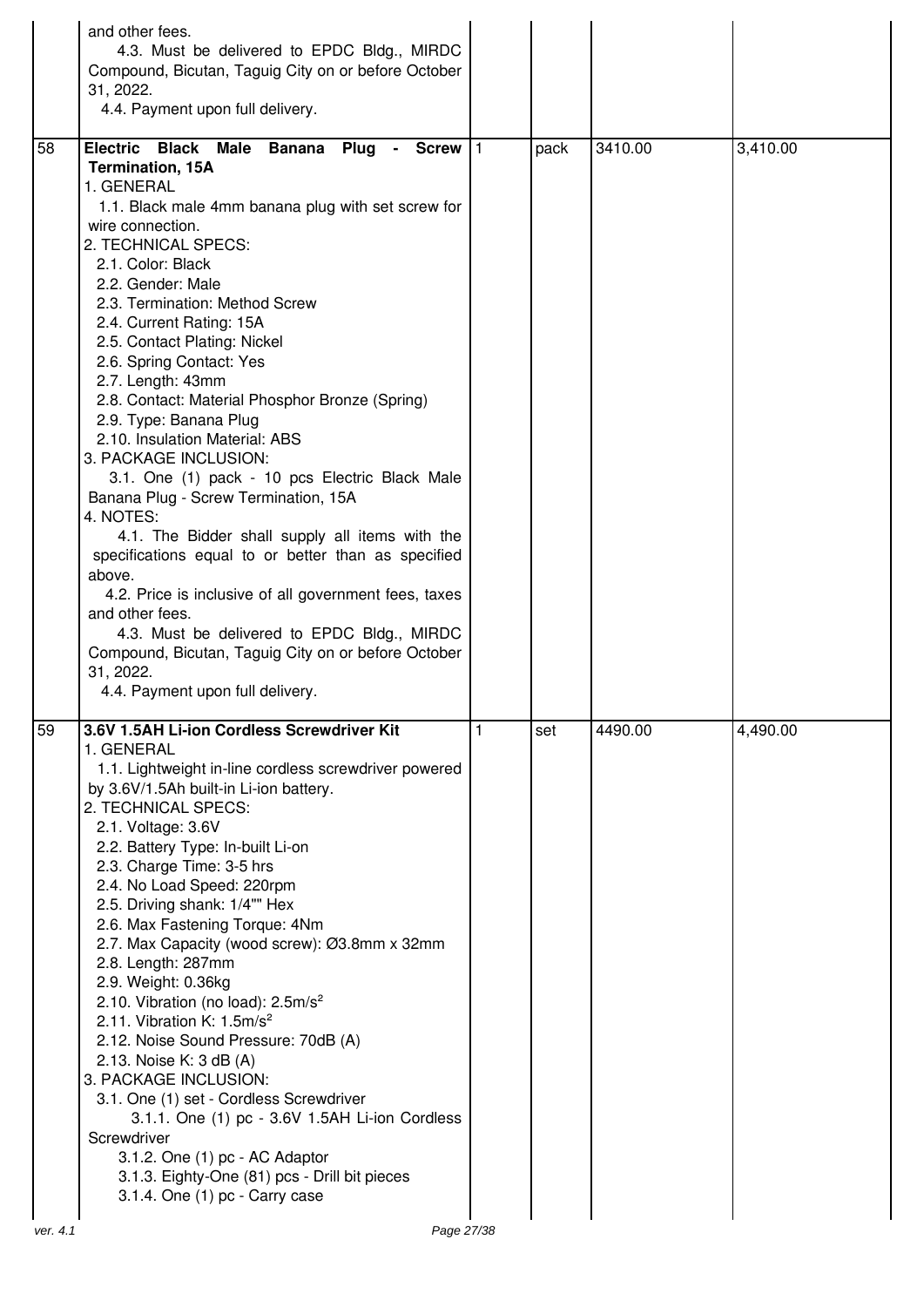|    | 4. NOTES:                                                                                                             |     |         |          |
|----|-----------------------------------------------------------------------------------------------------------------------|-----|---------|----------|
|    | 4.1. The Bidder shall supply all items with the<br>specifications equal to or better than as specified                |     |         |          |
|    | above.<br>4.2. Price is inclusive of all government fees, taxes<br>and other fees.                                    |     |         |          |
|    | 4.3. Must be delivered to EPDC Bldg., MIRDC<br>Compound, Bicutan, Taguig City on or before October                    |     |         |          |
|    | 31, 2022.<br>4.4. Payment upon full delivery.                                                                         |     |         |          |
| 60 | 25pcs 3 Inch Buffing Waxing Polishing Sponge   1                                                                      | set | 1790.00 | 1,790.00 |
|    | Pads Kit Set For Car Polisher Drill<br>1. GENERAL                                                                     |     |         |          |
|    | 1.1. 3-inch single sided foam polishing pad designed<br>to remove fine swirls left from compounding headlight         |     |         |          |
|    | lenses.<br>2. TECHNICAL SPECS:                                                                                        |     |         |          |
|    | 2.1. Sponge Pads Diameter: 3"<br>2.2. Thickness: 25-30 (mm)                                                           |     |         |          |
|    | 2.3. Material: Sponge, woolen<br>2.4. Application: Buffing pad can be used for car                                    |     |         |          |
|    | waxing, polishing, sealing glaze<br>2.5. Quantity: 25pcs                                                              |     |         |          |
|    | 3. PACKAGE INCLUSION:<br>3.1. Two (2) pcs - Orange Hard Wave Polishing Pad                                            |     |         |          |
|    | 3.2. Two (2) pcs - Orange Hard Flat Polishing Pad<br>3.3. Two (2) pcs - Yellow Soft Flat Polishing Pad                |     |         |          |
|    | 3.4. Two (2) pcs - Yellow Soft Wave Polishing Pad<br>3.5. Two (2) pcs - Black Soft Wave Buff Polishing<br>Pad         |     |         |          |
|    | 3.6. Two (2) pcs - Black Soft Flat Buff Polishing Pad<br>3.7. Two (2) pcs - Blue Medium Hard Wave Polishing<br>Pad    |     |         |          |
|    | 3.8. Two (2) pcs - White Soft Flat Polishing Pad<br>3.9. Three (3) pcs - Adhesive Suction Cup                         |     |         |          |
|    | 3.10. Three (3) pcs - M10 thread Drill adaptor<br>3.11. Three (3) pcs - Woolen Polishing Pad<br>4. NOTES:             |     |         |          |
|    | 4.1. The Bidder shall supply all items with the<br>specifications equal to or better than as specified                |     |         |          |
|    | above.<br>4.2. Price is inclusive of all government fees, taxes                                                       |     |         |          |
|    | and other fees.<br>4.3. Must be delivered to EPDC Bldg., MIRDC<br>Compound, Bicutan, Taguig City on or before October |     |         |          |
|    | 31, 2022.<br>4.4. Payment upon full delivery.                                                                         |     |         |          |
| 61 | 10 Sets 4mm Male Sheath Stackable Banana Plug                                                                         | set | 5700.00 | 5,700.00 |
|    | <b>Wire Solder Connector</b><br>1. GENERAL                                                                            |     |         |          |
|    | 1.1. Shrouded, Stackable 4mm Banana Plug<br>2. TECHNICAL SPECS:                                                       |     |         |          |
|    | 2.1. Type: Stackable Solder Type 4mm Banana Plug<br>2.2. Color: Red and Black                                         |     |         |          |
|    | 2.3. Connection: Solder (max cable Outer diameter<br>4mm)                                                             |     |         |          |
|    | 2.4. Quantity: 10 Sets<br>3. PACKAGE INCLUSION:                                                                       |     |         |          |
|    | 3.1. Five (5) sets - Red 4mm Male Sheath Stackable                                                                    |     |         |          |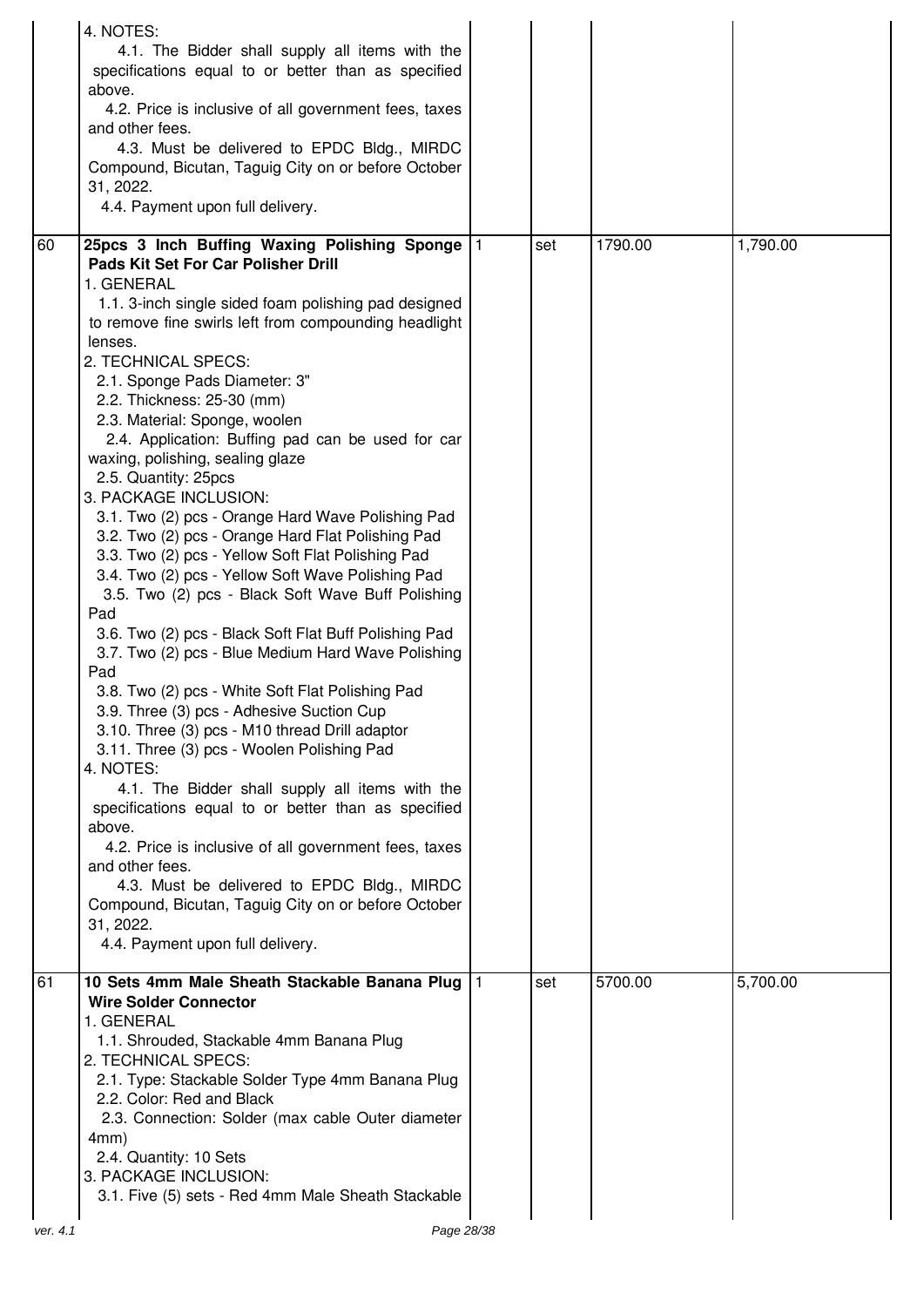|    | Banana Plug Wire Solder Connector<br>3.2. Five (5) sets - Black 4mm Male Sheath<br>Stackable Banana Plug Wire Solder Connector<br>4. NOTES:<br>4.1. The Bidder shall supply all items with the<br>specifications equal to or better than as specified<br>above.<br>4.2. Price is inclusive of all government fees, taxes<br>and other fees.<br>4.3. Must be delivered to EPDC Bldg., MIRDC<br>Compound, Bicutan, Taguig City on or before October<br>31, 2022.<br>4.4. Payment upon full delivery.                                                                                                                                                                                                                                                                                                                                                                                                                                                                              |   |     |          |           |
|----|---------------------------------------------------------------------------------------------------------------------------------------------------------------------------------------------------------------------------------------------------------------------------------------------------------------------------------------------------------------------------------------------------------------------------------------------------------------------------------------------------------------------------------------------------------------------------------------------------------------------------------------------------------------------------------------------------------------------------------------------------------------------------------------------------------------------------------------------------------------------------------------------------------------------------------------------------------------------------------|---|-----|----------|-----------|
| 62 | 94 Pieces Mechanical Tool Kit with Case<br>1. GENERAL<br>1.1. Mechanical tools that contains useful selection of<br>sockets, spanners, universal joints, hex bit couplers,<br>hex bits, precision screwdrivers and extension bars in<br>various sizes.<br>2. TECHNICAL SPECS:<br>2.1. Set type: Mechanical<br>2.2. Set contents: Bits, Precision Screwdriver,<br>Ratchet, Screwdriver, Sockets, Spanners<br>2.3. Number of pieces: 94<br>2.4. Storage type: Case<br>2.5. Tool Case Dimension: 400mm x 315mm x 86mm<br>3. PACKAGE INCLUSION:<br>3.1. One (1) set - 94 Piece Mechanical Tool Kit with<br>Case<br>4. NOTES:<br>4.1. The Bidder shall supply all items with the<br>specifications equal to or better than as specified<br>above.<br>4.2. Price is inclusive of all government fees, taxes<br>and other fees.<br>4.3. Must be delivered to EPDC Bldg., MIRDC<br>Compound, Bicutan, Taguig City on or before October<br>31, 2022.<br>4.4. Payment upon full delivery. | 1 | set | 13750.00 | 13,750.00 |
| 63 | <b>Multi-purpose Respirator</b><br>1. GENERAL:<br>1.1. Protection for workplace/occupational<br>applications.<br>2. TECHNICAL SPECS:<br>2.1. Size: M<br>2.2. Color: Preferably black<br>2.3. Filtration: 95 percent<br>2.4. NIOSH Rating: P95<br>2.5. Reusable: Yes<br>2.6. Valved: No<br>3. PACKAGE INCLUSION:<br>3.1. One (1) pack - Multi-purpose Respirator<br>4. NOTES:<br>4.1. The Bidder shall supply all items with the<br>specifications equal to or better than as specified<br>above.<br>4.2. Price is inclusive of all government fees, taxes<br>and other fees.<br>4.3. Must be delivered to EPDC Bldg., MIRDC                                                                                                                                                                                                                                                                                                                                                     | 4 | pc  | 4240.00  | 16,960.00 |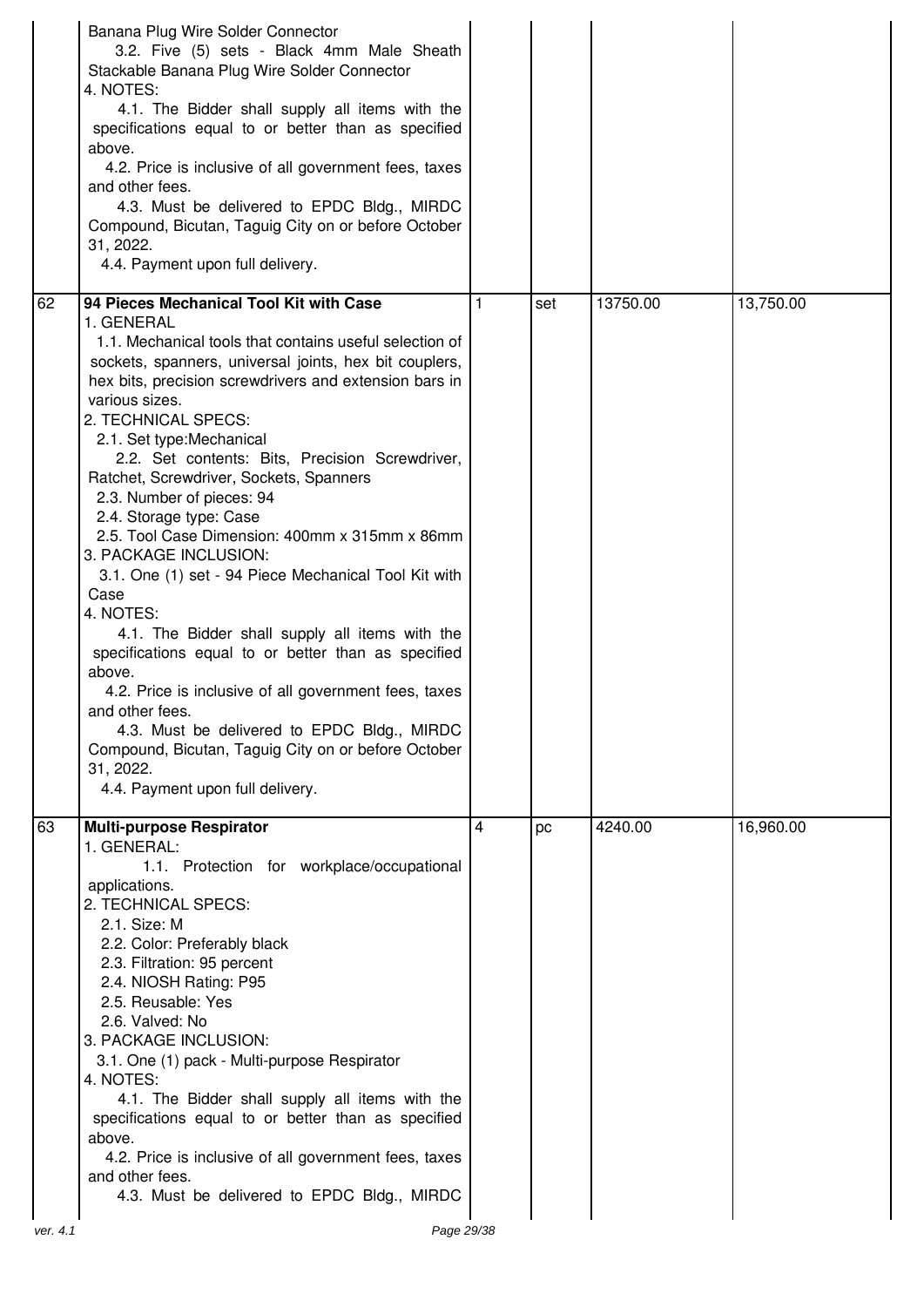|    | Compound, Bicutan, Taguig City on or before October<br>31, 2022.<br>4.4. Payment upon full delivery.                                                                                                                                                                                                                                                                                                                                                                                                                                                                                                                                                                                                                                                                                                                                                                                                                                                                                                                                              |    |     |         |           |
|----|---------------------------------------------------------------------------------------------------------------------------------------------------------------------------------------------------------------------------------------------------------------------------------------------------------------------------------------------------------------------------------------------------------------------------------------------------------------------------------------------------------------------------------------------------------------------------------------------------------------------------------------------------------------------------------------------------------------------------------------------------------------------------------------------------------------------------------------------------------------------------------------------------------------------------------------------------------------------------------------------------------------------------------------------------|----|-----|---------|-----------|
|    |                                                                                                                                                                                                                                                                                                                                                                                                                                                                                                                                                                                                                                                                                                                                                                                                                                                                                                                                                                                                                                                   |    |     |         |           |
| 64 | <b>Soldering Iron Tip Sleeve (Yellow)</b><br>1. GENERAL:<br>1.1. Soldering Iron Tip Sleeve compatible with<br>existing (Hakko) soldering station.<br>2. TECHNICAL SPECS:<br>2.1. Must be compatible with Hakko soldering station<br>2.2. Anti-bacterial<br>2.3. Type: Sleeve assembly<br>2.4. Color: Yellow<br>2.5. Height: approx. 0.50 in<br>2.6. Length: approx. 2.25 in<br>2.7. Width: 2.00 in<br>3. PACKAGE INCLUSION:<br>3.1. One (1) pc - Soldering Iron Tip Sleeve (Yellow)<br>4. NOTES:<br>4.1. The Bidder shall supply all items with the<br>specifications equal to or better than as specified<br>above.<br>4.2. Price is inclusive of all government fees, taxes<br>and other fees.<br>4.3. Must be delivered to EPDC Bldg., MIRDC<br>Compound, Bicutan, Taguig City on or before October<br>31, 2022.                                                                                                                                                                                                                               | 5  | рc  | 880.00  | 4,400.00  |
|    | 4.4. Payment upon full delivery.                                                                                                                                                                                                                                                                                                                                                                                                                                                                                                                                                                                                                                                                                                                                                                                                                                                                                                                                                                                                                  |    |     |         |           |
| 65 | <b>Omnivise PCB Holder</b><br>1. GENERAL:<br>1.1. ESD safe PCB holder<br>2. TECHNICAL SPECS:<br>2.1. Type: PCB Holder<br>2.2. To hold PCBs level while reworking<br>2.3. Can adapt easily to anything in the horizontal<br>plane<br>2.4. Adjustable height from bottom base to top of<br>riser: 2.8, 3.1, 3.3, 3.6, 3.8 in. increments (72.5, 78.0,<br>84.5, 91.0, 97.5 mm)<br>2.5. Adjustable opening from 0 to 0.8 in (0 to 20mm)<br>2.6. With padded jaws to protect from damage to<br>delicate surfaces<br>2.7. ESD safe<br>2.8. RoHS Compliant<br>2.9. Moisture Sensitivity Level (MSL): 1 (Unlimited)<br>3. PACKAGE INCLUSION:<br>3.1. One (1) pc - Omnivise PCB Holder<br>4. NOTES:<br>4.1. The Bidder shall supply all items with the<br>specifications equal to or better than as specified<br>above.<br>4.2. Price is inclusive of all government fees, taxes<br>and other fees.<br>4.3. Must be delivered to EPDC Bldg., MIRDC<br>Compound, Bicutan, Taguig City on or before October<br>31, 2022.<br>4.4. Payment upon full delivery. | 4  | pc  | 8000.00 | 32,000.00 |
| 66 | Roller Kit, 4"                                                                                                                                                                                                                                                                                                                                                                                                                                                                                                                                                                                                                                                                                                                                                                                                                                                                                                                                                                                                                                    | 10 | set | 500.00  | 5,000.00  |
|    | 1. GENERAL:                                                                                                                                                                                                                                                                                                                                                                                                                                                                                                                                                                                                                                                                                                                                                                                                                                                                                                                                                                                                                                       |    |     |         |           |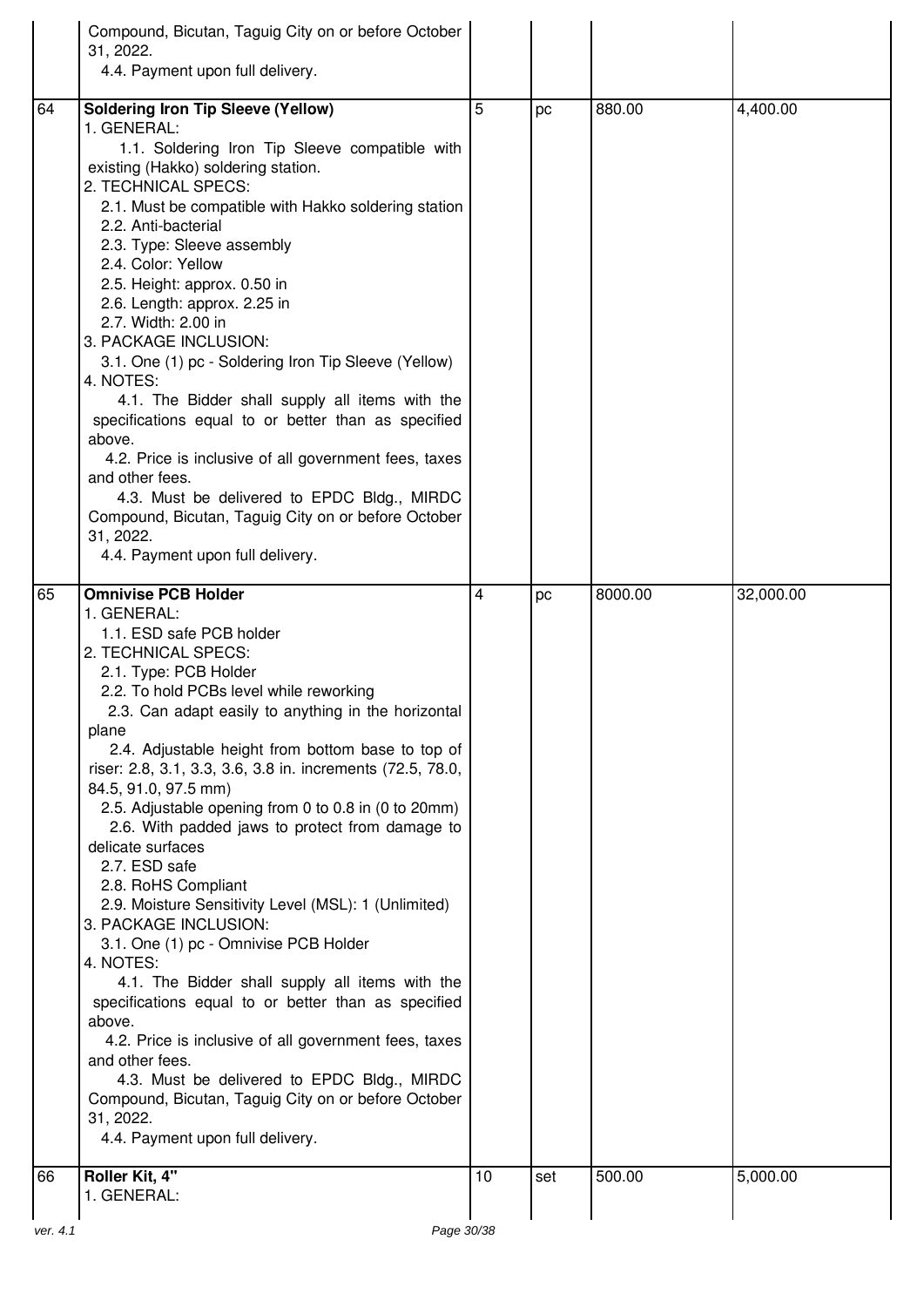|    | 1.1. Tool used for painting smooth surfaces.<br>2. TECHNICAL SPECS:<br>2.1. Width (mm): 100<br>3. PACKAGE INCLUSION:<br>3.1. One (1) pc - roller head for flat/matt<br>3.2. One (1) pc - roller for gloss and varnish<br>3.3. One (1) pc - tray<br>4. NOTES:<br>4.1. The Bidder shall supply all items with the<br>specifications equal to or better than as specified<br>above.<br>4.2. Price is inclusive of all government fees, taxes<br>and other fees.<br>4.3. Must be delivered to EPDC Bldg., MIRDC<br>Compound, Bicutan, Taguig City on or before October<br>31, 2022.<br>4.4. Payment upon full delivery.                                                                                                                                                                                                                                                                  |    |     |         |           |
|----|--------------------------------------------------------------------------------------------------------------------------------------------------------------------------------------------------------------------------------------------------------------------------------------------------------------------------------------------------------------------------------------------------------------------------------------------------------------------------------------------------------------------------------------------------------------------------------------------------------------------------------------------------------------------------------------------------------------------------------------------------------------------------------------------------------------------------------------------------------------------------------------|----|-----|---------|-----------|
| 67 | Foam Roller Refill, 4", 2pcs per set<br>1. GENERAL:<br>1.1. High density foam refill<br>1.2. For use with water based gloss paints on<br>smooth surfaces<br>2. TECHNICAL SPECS:<br>2.1. Size: 4in (100mm)<br>3. PACKAGE INCLUSION:<br>3.1. Two (2) pcs - Foam Roller Refill, 4"<br>4. NOTES:<br>4.1. The Bidder shall supply all items with the<br>specifications equal to or better than as specified<br>above.<br>4.2. Price is inclusive of all government fees, taxes<br>and other fees.<br>4.3. Must be delivered to EPDC Bldg., MIRDC<br>Compound, Bicutan, Taguig City on or before October<br>31, 2022.<br>4.4. Payment upon full delivery.                                                                                                                                                                                                                                  | 50 | set | 300.00  | 15,000.00 |
| 68 | <b>6 Gang Extension Cord with Switch</b><br>1. GENERAL:<br>1.1. 6 Gang Extension Cord with Switch<br>2. TECHNICAL SPECS:<br>2.1. Max. Capacity: 2500W<br>2.2. Voltage Surge Protector (protects appliances<br>from voltage spikes)<br>2.3. One (1) Neon Switch w/ Circuit Breaker<br>(protects appliance from overload)<br>2.4. Six (6) Parallel Outlets w/ Grounding<br>2.5. With line/noise filter<br>2.6. Royal Cord #16/3 (1.75 meters)<br>2.7. Metal casing: Powder-coated<br>3. PACKAGING INCLUSION:<br>3.1 .One (1) pc - 6 Gang Extension Cord with Switch<br>4. NOTES:<br>4.1. The Bidder shall supply all items with the<br>specifications equal to or better than as specified<br>above.<br>4.2. Price is inclusive of all government fees, taxes<br>and other fees.<br>4.3. Must be delivered to EPDC Bldg., MIRDC<br>Compound, Bicutan, Taguig City on or before October | 13 | pc  | 1000.00 | 13,000.00 |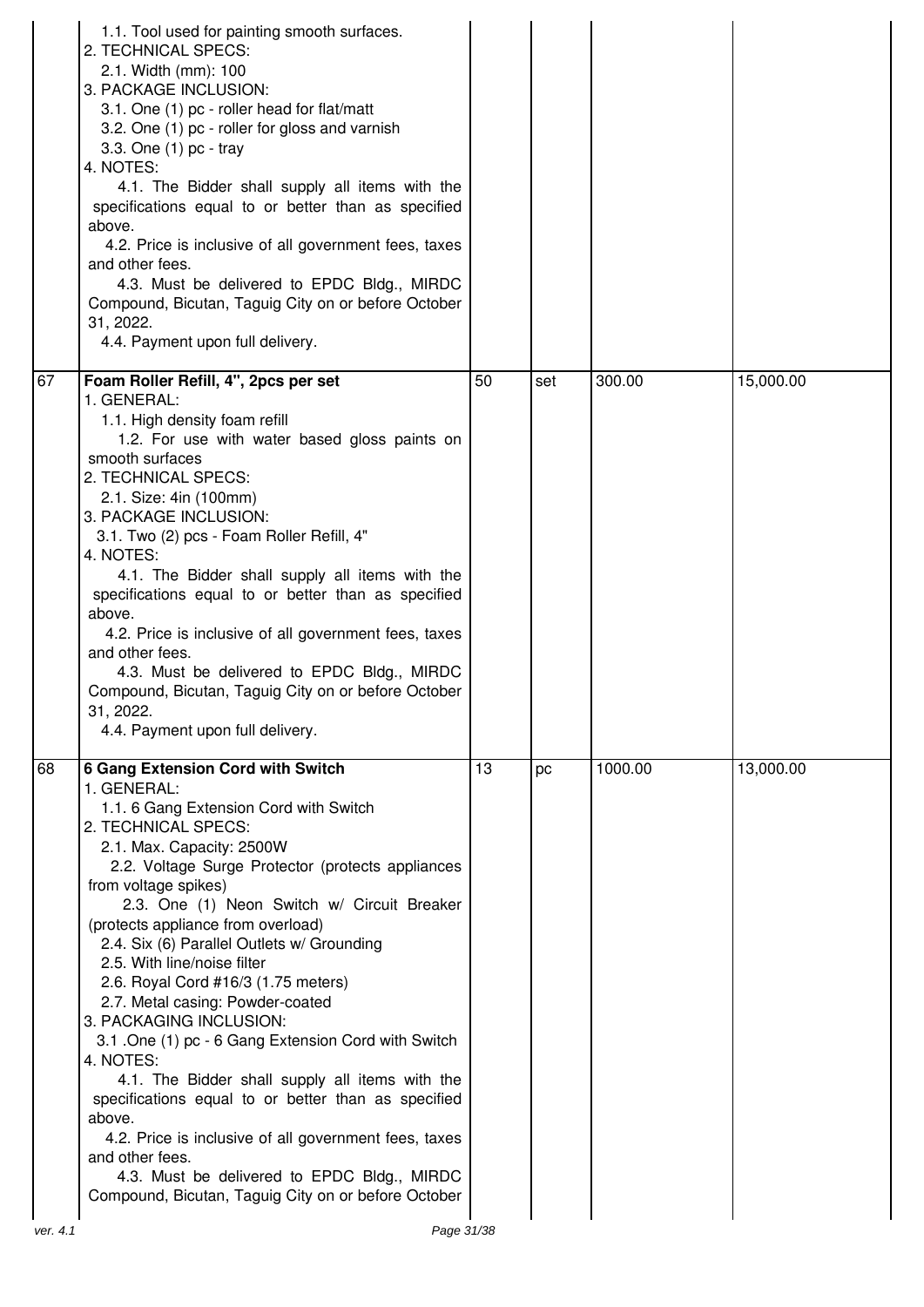|          | 31, 2022.                                                                                                                                                                                                                                                                                                                                                                                                                                                                                                                                                                                                                                                                                                                                                                                                                                                                                                                                                                                                             |    |      |         |           |
|----------|-----------------------------------------------------------------------------------------------------------------------------------------------------------------------------------------------------------------------------------------------------------------------------------------------------------------------------------------------------------------------------------------------------------------------------------------------------------------------------------------------------------------------------------------------------------------------------------------------------------------------------------------------------------------------------------------------------------------------------------------------------------------------------------------------------------------------------------------------------------------------------------------------------------------------------------------------------------------------------------------------------------------------|----|------|---------|-----------|
|          | 4.4. Payment upon full delivery.                                                                                                                                                                                                                                                                                                                                                                                                                                                                                                                                                                                                                                                                                                                                                                                                                                                                                                                                                                                      |    |      |         |           |
| 69       | Replacement Sponge Solder Fume Extractor   14<br>Accessory, 5pcs per set<br>1. GENERAL:<br>1.1. A single layer sponge used for cleaning<br>soldering iron tips.<br>2. TECHNICAL SPECS:<br>2.1. Type: Replacement Sponge<br>2.2. Depth: 16mm<br>2.3. Height: 70mm<br>2.4. Width: 55mm<br>2.5. Packaging: 5 pcs per set<br>3. PACKAGING INCLUSION:<br>3.1. Five (5) pcs - Replacement Sponge Solder Fume<br><b>Extractor Accessory</b><br>4. NOTES:<br>4.1. The Bidder shall supply all items with the<br>specifications equal to or better than as specified<br>above.<br>4.2. Price is inclusive of all government fees, taxes<br>and other fees.<br>4.3. Must be delivered to EPDC Bldg., MIRDC<br>Compound, Bicutan, Taguig City on or before October<br>31, 2022.<br>4.4. Payment upon full delivery.                                                                                                                                                                                                              |    | set  | 1130.00 | 15,820.00 |
| 70       | Solder Flux Gel, 10cm <sup>3</sup> Syringe<br>1. GENERAL:<br>1.1. For descaling surfaces prior to application of<br>solder paste in stencil printing or spot application<br>processes.<br>1.2. Used for repairing printed circuit boards.<br>2. TECHNICAL SPECS:<br>2.1. Package Type: Syringe<br>2.2. Package Size: 10cm <sup>3</sup><br>2.3. Appearance: Gelatinous<br>2.4. Color: Transparent Honey<br>2.5. Density: 1.01<br>2.6. Chlorine rate: $< 0.05\%$<br>2.7. Non volatile Content: 70%<br>2.8. Viscosity: 400 Pas<br>2.9. Flash Point: 100°C<br>3. PACKAGING INCLUSION:<br>3.1. One (1) pc - Solder Flux Gel, 10cm <sup>3</sup> Syringe<br>4. NOTES:<br>4.1. The Bidder shall supply all items with the<br>specifications equal to or better than as specified<br>above.<br>4.2. Price is inclusive of all government fees, taxes<br>and other fees.<br>4.3. Must be delivered to EPDC Bldg., MIRDC<br>Compound, Bicutan, Taguig City on or before October<br>31, 2022.<br>4.4. Payment upon full delivery. | 10 | pc   | 2890.00 | 28,900.00 |
| 71       | <b>Wooden Popsicle Stick, Big</b><br>1. GENERAL:<br>1.1. Workshop consumable used for crafting that<br>involve model construction                                                                                                                                                                                                                                                                                                                                                                                                                                                                                                                                                                                                                                                                                                                                                                                                                                                                                     | 12 | pack | 120.00  | 1,440.00  |
|          |                                                                                                                                                                                                                                                                                                                                                                                                                                                                                                                                                                                                                                                                                                                                                                                                                                                                                                                                                                                                                       |    |      |         |           |
| ver. 4.1 | Page 32/38                                                                                                                                                                                                                                                                                                                                                                                                                                                                                                                                                                                                                                                                                                                                                                                                                                                                                                                                                                                                            |    |      |         |           |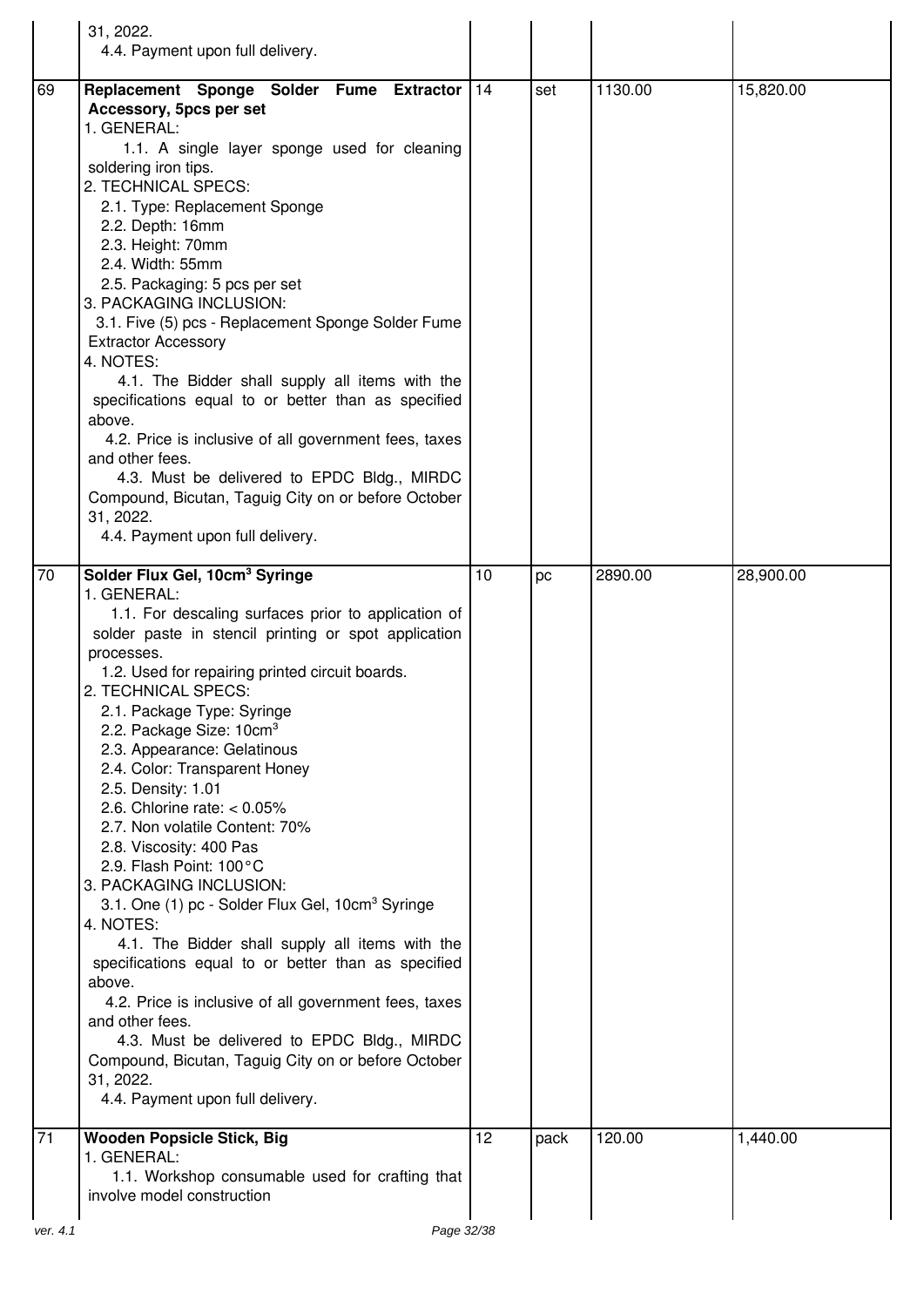|                | 2. TECHNICAL SPECS:<br>2.1. Weight: 0.142kg<br>2.2. Length: 4 cm<br>2.3. Width: 4 cm<br>2.4. Height: 12 cm<br>2.5. Color: Natural<br>3. PACKAGING INCLUSION:<br>3.1. One (1) pack - Wooden popsicles<br>4. NOTES:<br>4.1. The Bidder shall supply all items with the<br>specifications equal to or better than as specified<br>above.<br>4.2. Price is inclusive of all government fees, taxes<br>and other fees.<br>4.3. Must be delivered to EPDC Bldg., MIRDC<br>Compound, Bicutan, Taguig City on or before October<br>31, 2022.<br>4.4. Payment upon full delivery.                                                                                                                                                                                                                                                              |   |     |         |          |
|----------------|---------------------------------------------------------------------------------------------------------------------------------------------------------------------------------------------------------------------------------------------------------------------------------------------------------------------------------------------------------------------------------------------------------------------------------------------------------------------------------------------------------------------------------------------------------------------------------------------------------------------------------------------------------------------------------------------------------------------------------------------------------------------------------------------------------------------------------------|---|-----|---------|----------|
| 72             | <b>Pointed Paint Brush (for PCB)</b><br>1. GENERAL:<br>1.1. Consumables for PCB manufacturing<br>2. TECHNICAL SPECS:<br>2.1. Material: weasel's hair<br>2.2. Length: about 8 - 9.2cm<br>2.3. Size: 000# 00# 0# 1# 2# 3# 4# 5# 6#<br>3. PACKAGING INCLUSION:<br>3.1. One (1) set of 9pcs - Brush pen<br>4. NOTES:<br>4.1. The Bidder shall supply all items with the<br>specifications equal to or better than as specified<br>above.<br>4.2. Price is inclusive of all government fees, taxes<br>and other fees.<br>4.3. Must be delivered to EPDC Bldg., MIRDC<br>Compound, Bicutan, Taguig City on or before October<br>31, 2022.<br>4.4. Payment upon full delivery.                                                                                                                                                               | 5 | set | 350.00  | 1,750.00 |
| 73<br>ver. 4.1 | <b>Smock Gown Small</b><br>1. GENERAL:<br>1.1. Anti static clothing used to prevent ESD to build<br>up on fabric for static sensitive places in the<br>electronics industry<br>2. TECHNICAL SPECS:<br>2.1. Fabric: 5mm grid, Royal Blue<br>2.2. Chinese collar, conductive ribbings, zipper front<br>closure with attached bag<br>2.3. Pen pocket on left arm, 2 Patch pockets in front<br>and 2 real side pockets<br>2.4. Hanger loop in Collar, Embroidery of Logo<br>2.5. Size: Small<br>3. PACKAGING INCLUSION:<br>3.1. One (1) pc of ESD Smockgown (S)<br>4. NOTES:<br>4.1. The Bidder shall supply all items with the<br>specifications equal to or better than as specified<br>above.<br>4.2. Price is inclusive of all government fees, taxes<br>and other fees.<br>4.3. Must be delivered to EPDC Bldg., MIRDC<br>Page 33/38 | 5 | pc  | 1500.00 | 7,500.00 |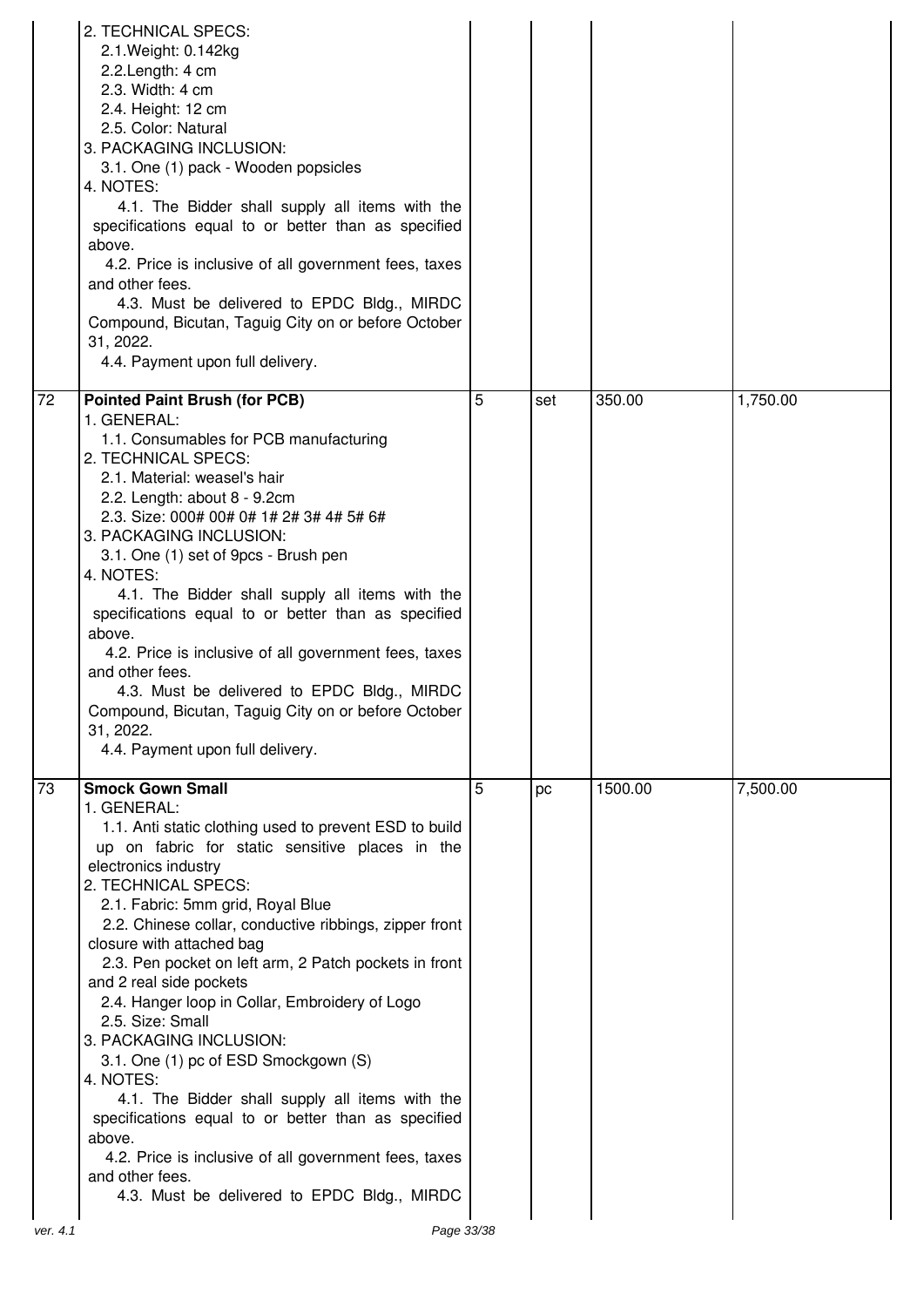| Compound, Bicutan, Taguig City on or before October<br>31, 2022.<br>4.4. Payment upon full delivery.                                                                                                                                                                                                                                                                                                                                                                                                                                                                                                                                                                                                                                                                                                                                                                                                                                                                    |  |
|-------------------------------------------------------------------------------------------------------------------------------------------------------------------------------------------------------------------------------------------------------------------------------------------------------------------------------------------------------------------------------------------------------------------------------------------------------------------------------------------------------------------------------------------------------------------------------------------------------------------------------------------------------------------------------------------------------------------------------------------------------------------------------------------------------------------------------------------------------------------------------------------------------------------------------------------------------------------------|--|
| <b>Smock Gown Medium</b><br>74<br>5<br>1500.00<br>7,500.00<br>pc<br>1. GENERAL:<br>1.1. Anti static clothing used to prevent ESD to build<br>up on fabric for static sensitive places in the<br>electronics industry<br>2. TECHNICAL SPECS:<br>2.1. Fabric: 5mm grid, Royal Blue<br>2.2. Chinese collar, conductive ribbings, zipper front<br>closure with attached bag<br>2.3. Pen pocket on left arm, 2 Patch pockets in front<br>and 2 real side pockets<br>2.4. Hanger loop in Collar, Embroidery of Logo<br>2.5. Size: Medium<br>3. PACKAGING INCLUSION:<br>3.1. One (1) pc of ESD Smockgown (M)<br>4. NOTES:<br>4.1. The Bidder shall supply all items with the<br>specifications equal to or better than as specified<br>above.<br>4.2. Price is inclusive of all government fees, taxes<br>and other fees.<br>4.3. Must be delivered to EPDC Bldg., MIRDC                                                                                                       |  |
| Compound, Bicutan, Taguig City on or before October<br>31, 2022.<br>4.4. Payment upon full delivery.                                                                                                                                                                                                                                                                                                                                                                                                                                                                                                                                                                                                                                                                                                                                                                                                                                                                    |  |
| 7,500.00<br><b>Smock Gown Large</b><br>5<br>1500.00<br>75<br>pc<br>1. GENERAL:<br>1.1. Anti static clothing used to prevent ESD to build<br>up on fabric for static sensitive places in the<br>electronics industry<br>2. TECHNICAL SPECS:<br>2.1. Fabric: 5mm grid, Royal Blue<br>2.2. Chinese collar, conductive ribbings, zipper front<br>closure with attached bag<br>2.3. Pen pocket on left arm, 2 Patch pockets in front<br>and 2 real side pockets<br>2.4. Hanger loop in Collar, Embroidery of Logo<br>2.5. Size: Large<br>3. PACKAGING INCLUSION:<br>3.1. One (1) pc of ESD Smockgown (L)<br>4. NOTES:<br>4.1. The Bidder shall supply all items with the<br>specifications equal to or better than as specified<br>above.<br>4.2. Price is inclusive of all government fees, taxes<br>and other fees.<br>4.3. Must be delivered to EPDC Bldg., MIRDC<br>Compound, Bicutan, Taguig City on or before October<br>31, 2022.<br>4.4. Payment upon full delivery. |  |
| <b>Smock Gown XL</b><br>5<br>76<br>1500.00<br>7,500.00<br>pc<br>1. GENERAL:<br>1.1. Anti static clothing used to prevent ESD to build<br>up on fabric for static sensitive places in the<br>electronics industry                                                                                                                                                                                                                                                                                                                                                                                                                                                                                                                                                                                                                                                                                                                                                        |  |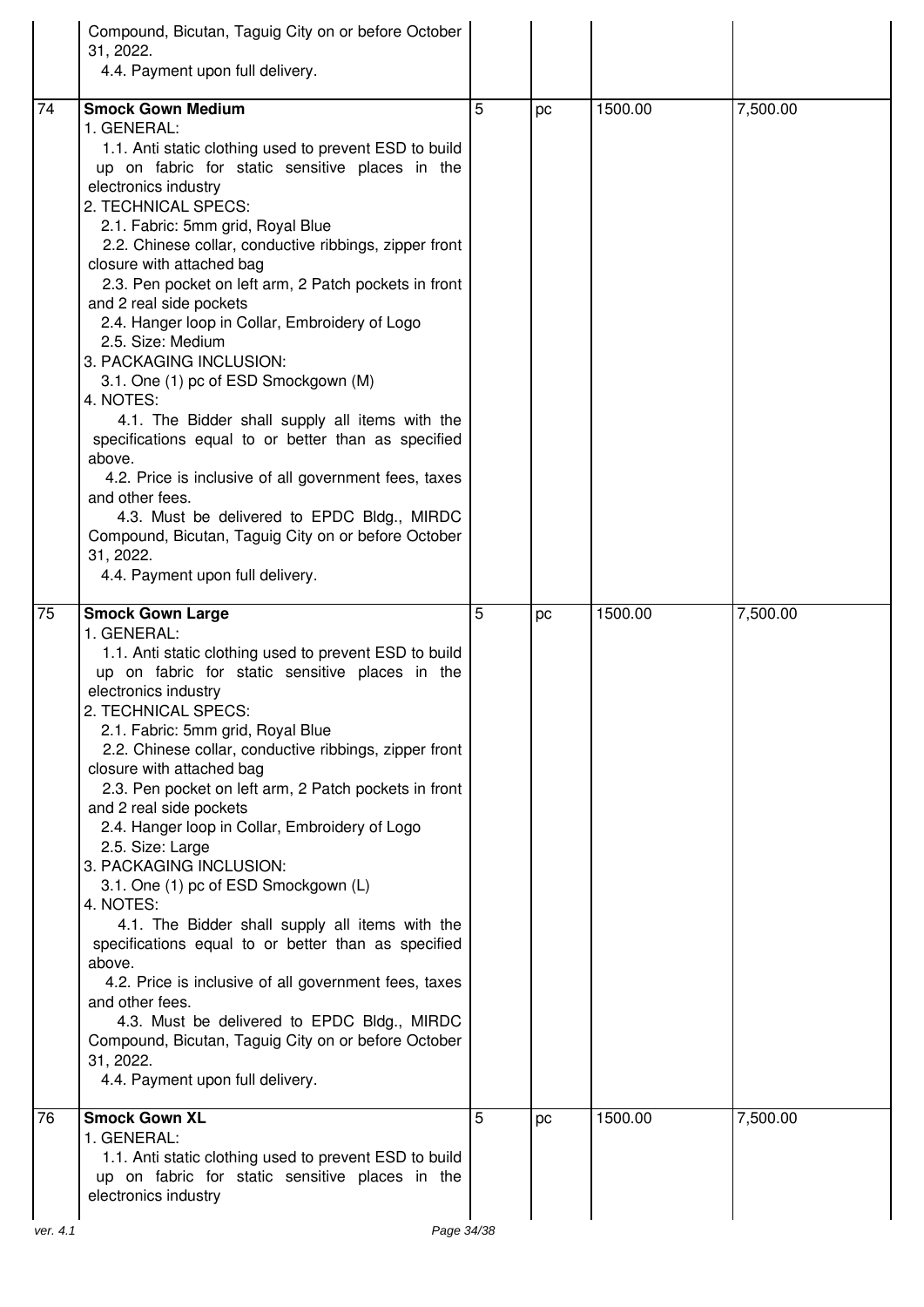|                 | 2. TECHNICAL SPECS:<br>2.1. Fabric: 5mm grid, Royal Blue<br>2.2. Chinese collar, conductive ribbings, zipper front<br>closure with attached bag<br>2.3. Pen pocket on left arm, 2 Patch pockets in front<br>and 2 real side pockets<br>2.4. Hanger loop in Collar, Embroidery of Logo<br>2.5. Size: Extra Large<br>3. PACKAGING INCLUSION:<br>3.1. One (1) pc of ESD Smockgown (XL)<br>4. NOTES:<br>4.1. The Bidder shall supply all items with the<br>specifications equal to or better than as specified<br>above.<br>4.2. Price is inclusive of all government fees, taxes<br>and other fees.<br>4.3. Must be delivered to EPDC Bldg., MIRDC<br>Compound, Bicutan, Taguig City on or before October<br>31, 2022.<br>4.4. Payment upon full delivery. |   |      |          |            |
|-----------------|---------------------------------------------------------------------------------------------------------------------------------------------------------------------------------------------------------------------------------------------------------------------------------------------------------------------------------------------------------------------------------------------------------------------------------------------------------------------------------------------------------------------------------------------------------------------------------------------------------------------------------------------------------------------------------------------------------------------------------------------------------|---|------|----------|------------|
| $\overline{77}$ | <b>Rubber Tubing (For Flamehood)</b><br>1. GENERAL<br>1.1. Rubber tubing for flamehood.<br>2. TECHNICAL SPECS:<br>2.1. Rubber Latex Tubing 1/4 x 1/16<br>2.2. 10ft per roll<br>3. PACKAGE INCLUSION:<br>3.1. One (1) roll - Rubber Tubing (For Flamehood)<br>4. NOTES:<br>4.1. The Bidder shall supply all items with the<br>specifications equal to or better than as specified<br>above.<br>4.2. Price is inclusive of all government fees, taxes<br>and other fees.<br>4.3. Must be delivered to EPDC Bldg., MIRDC<br>Compound, Bicutan, Taguig City on or before October<br>31, 2022.<br>4.4. Payment upon full delivery.                                                                                                                           | 5 | roll | 3440.00  | 17,200.00  |
| 78              | <b>Tenting Resist x 150m</b><br>1. GENERAL<br>1.1. Consumable for PCB wet process<br>2. TECHNICAL SPECS:<br>2.1. 600mm Wide 2 x 150m Rolls 40 micron thick<br>2.2. Negative working laminating dry film photo resist<br>3. PACKAGE INCLUSION:<br>3.1. One (1) roll - 150m Dry Film Photo resist<br>4. NOTES:<br>4.1. The Bidder shall supply all items with the<br>specifications equal to or better than as specified<br>above.<br>4.2. Price is inclusive of all government fees, taxes<br>and other fees.<br>4.3. Must be delivered to EPDC Bldg., MIRDC<br>Compound, Bicutan, Taguig City on or before October<br>31, 2022.<br>4.4. Payment upon full delivery.                                                                                     | 2 | roll | 55000.00 | 110,000.00 |
| $\overline{79}$ | <b>Film Star sheets</b><br>1. GENERAL                                                                                                                                                                                                                                                                                                                                                                                                                                                                                                                                                                                                                                                                                                                   | 2 | pack | 23000.00 | 46,000.00  |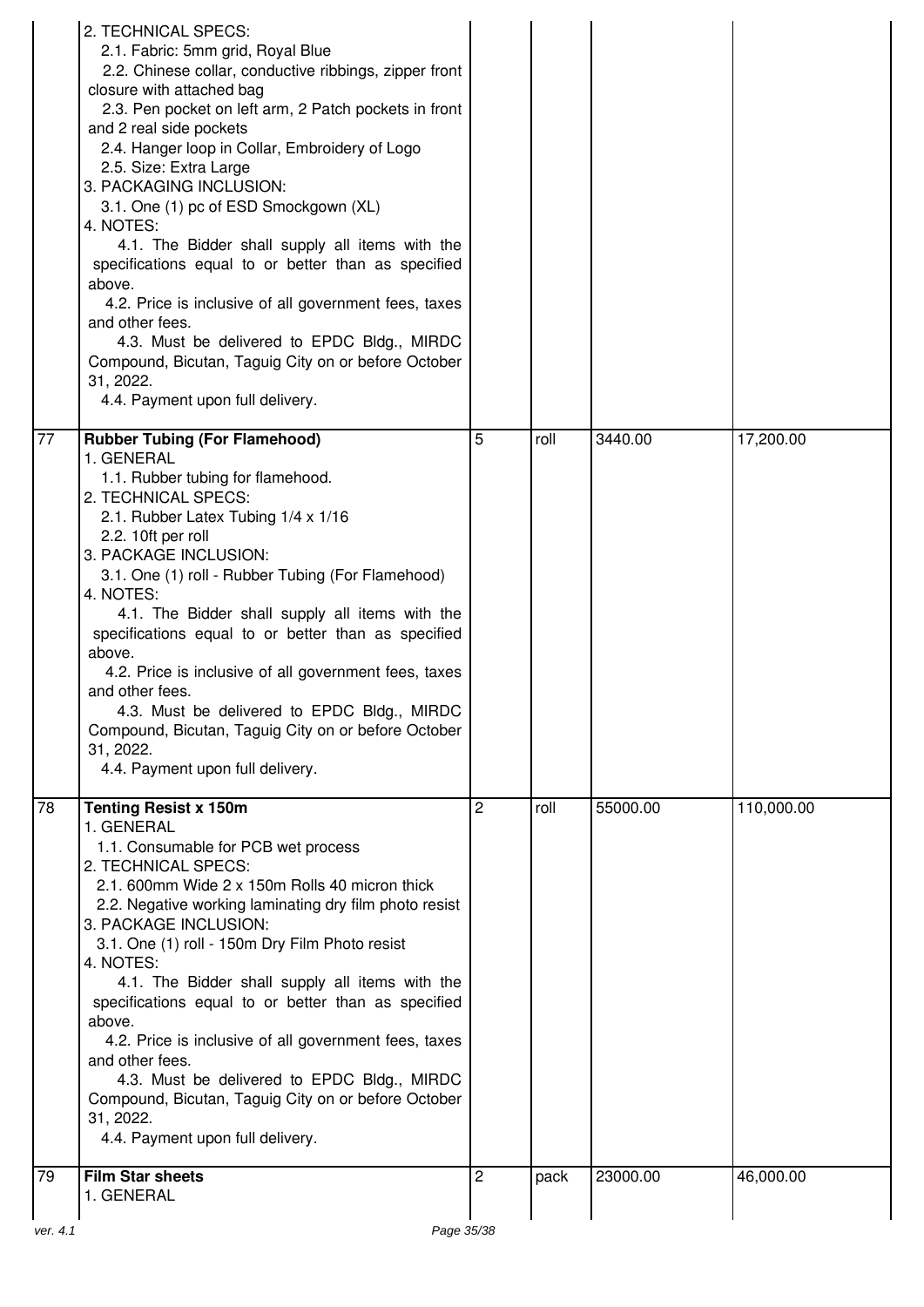|    | 1.1. Consumable for PCB wet process<br>2. TECHNICAL SPECS:<br>2.1. 12" x 18" (305mm x 457mm)<br>3. PACKAGE INCLUSION:<br>3.1. One (1) pack - Fifty (50) sheets of Photoplotter<br>4. NOTES:<br>4.1. The Bidder shall supply all items with the<br>specifications equal to or better than as specified<br>above.<br>4.2. Price is inclusive of all government fees, taxes<br>and other fees.<br>4.3. Must be delivered to EPDC Bldg., MIRDC<br>Compound, Bicutan, Taguig City on or before October<br>31, 2022.<br>4.4. Payment upon full delivery.                                                                                                                                                                                                                                                                                                                                                                                                                                                                                                                                                              |    |    |          |           |
|----|-----------------------------------------------------------------------------------------------------------------------------------------------------------------------------------------------------------------------------------------------------------------------------------------------------------------------------------------------------------------------------------------------------------------------------------------------------------------------------------------------------------------------------------------------------------------------------------------------------------------------------------------------------------------------------------------------------------------------------------------------------------------------------------------------------------------------------------------------------------------------------------------------------------------------------------------------------------------------------------------------------------------------------------------------------------------------------------------------------------------|----|----|----------|-----------|
| 80 | 50Ω RF Attenuator Straight N Connector N Plug to<br>N Socket 10dB, Operating Frequency 12.4GHz<br>1. GENERAL<br>1.1. 50Ω RF attenuator with straight 10dB N to N<br>connector and operating frequency of 12.4GHz.<br>2. TECHNICAL SPECS:<br>2.1. Interface Type: N Plug to N Socket<br>2.2. Attenuation: 10dB<br>2.3. Body Orientation: Straight<br>2.4. Impedance: $50\Omega$<br>2.5. Operating Frequency: 12.4GHz<br>2.6. Contact Plating: Gold over Nickel<br>2.7. Contact Material: Beryllium Copper<br>2.8. Connector Type: N<br>2.9. Gender A: Female<br>2.10. Gender B: Male<br>3. PACKAGE INCLUSION:<br>3.1. One (1) pc - 50 $\Omega$ RF Attenuator Straight N<br>Connector N Plug to N Socket 10dB, Operating<br>Frequency 12.4GHz<br>4. NOTES:<br>4.1. The Bidder shall supply all items with the<br>specifications equal to or better than as specified<br>above.<br>4.2. Price is inclusive of all government fees, taxes<br>and other fees.<br>4.3. Must be delivered to EPDC Bldg., MIRDC<br>Compound, Bicutan, Taguig City on or before October<br>31, 2022.<br>4.4. Payment upon full delivery. | 13 | pc | 10000.00 | 30,000.00 |
| 81 | 50 $\Omega$ RF Attenuator N Connector N Plug to N Socket 3<br>20dB, Operating Frequency 10GHz<br>1. GENERAL<br>1.1. 50 $\Omega$ RF attenuator with straight 20dB N to N<br>connector and operating frequency of 10GHz.<br>2. TECHNICAL SPECS:<br>2.1. Interface Type: N Plug to N Socket<br>2.2. Attenuation: 20dB<br>2.3. Impedance: $50\Omega$<br>2.4. Operating Frequency: 10GHz<br>2.5. Connector Type: N<br>3. PACKAGE INCLUSION:<br>3.1. One (1) pc - 50 $\Omega$ RF Attenuator N Connector N<br>Plug to N Socket 20dB, Operating Frequency 10GHz                                                                                                                                                                                                                                                                                                                                                                                                                                                                                                                                                         |    | pc | 16555.00 | 49,665.00 |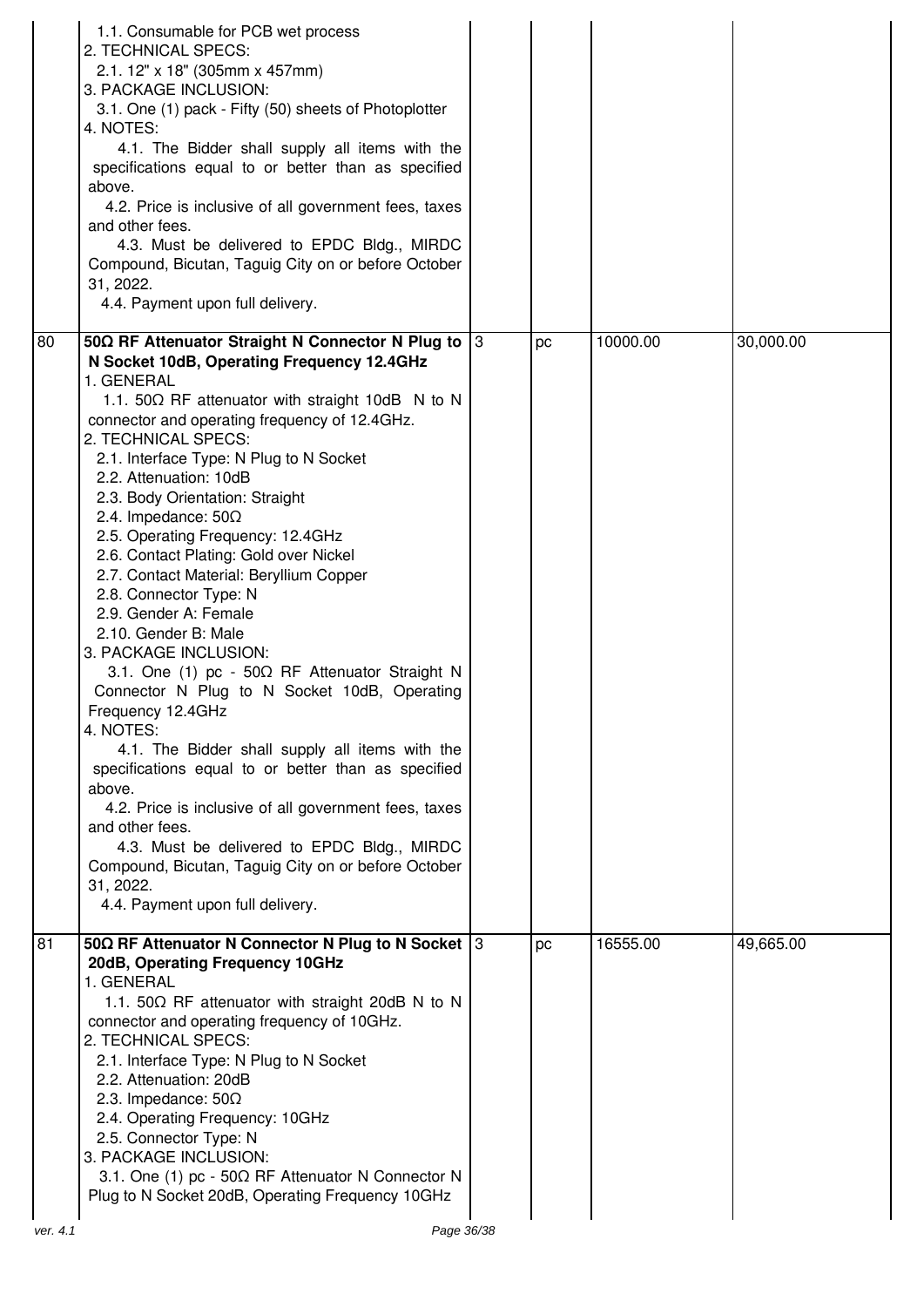| 4. NOTES:<br>4.1. The Bidder shall supply all items with the<br>specifications equal to or better than as specified<br>above.<br>4.2. Price is inclusive of all government fees, taxes<br>and other fees.<br>4.3. Must be delivered to EPDC Bldg., MIRDC<br>Compound, Bicutan, Taguig City on or before October<br>31, 2022.<br>4.4. Payment upon full delivery.                                                                                                                                                                                                                                                                                                                                                                                                                                               |   |      |           |            |  |  |  |
|----------------------------------------------------------------------------------------------------------------------------------------------------------------------------------------------------------------------------------------------------------------------------------------------------------------------------------------------------------------------------------------------------------------------------------------------------------------------------------------------------------------------------------------------------------------------------------------------------------------------------------------------------------------------------------------------------------------------------------------------------------------------------------------------------------------|---|------|-----------|------------|--|--|--|
| Solder Mask x 75m<br>82<br>1. GENERAL<br>1.1. Consumable for PCB wet process<br>2. TECHNICAL SPECS:<br>2.1. 75m length roll x 305mm width<br>2.2. negative working<br>2.3. 75 micron thick<br>3. PACKAGE INCLUSION:<br>3.1. One (1) roll - 75m Dry Film Solder Mask Resist<br>(DFSM)<br>4. NOTES:<br>4.1. The Bidder shall supply all items with the<br>specifications equal to or better than as specified<br>above.<br>4.2. Price is inclusive of all government fees, taxes<br>and other fees.<br>4.3. Must be delivered to EPDC Bldg., MIRDC<br>Compound, Bicutan, Taguig City on or before October<br>31, 2022.<br>4.4. Payment upon full delivery.                                                                                                                                                       | 2 | roll | 73000.00  | 146,000.00 |  |  |  |
| Deionized Water x 200L<br>83<br>1. GENERAL<br>1.1. Consumable for PCB wet process<br>2. TECHNICAL SPECS:<br>2.1. Chemical Container Size: 5L<br>2.2. Chemical Container Type: Can<br>2.3. Chemical Grade: Reagent<br>2.4. Chemical Container Material: Plastic<br>2.5. Chemical Formula: H2O<br>2.6. Product Type: Water, Deionized (ASTM Type II)<br>3. PACKAGE INCLUSION:<br>3.1. One (1) lot - Forty (40) Cans of 5L Deionized<br>water<br>4. NOTES:<br>4.1. The Bidder shall supply all items with the<br>specifications equal to or better than as specified<br>above.<br>4.2. Price is inclusive of all government fees, taxes<br>and other fees.<br>4.3. Must be delivered to EPDC Bldg., MIRDC<br>Compound, Bicutan, Taguig City on or before October<br>31, 2022.<br>4.4. Payment upon full delivery. | 4 | lot  | 122650.00 | 490,600.00 |  |  |  |
| TOTAL APPROVED BUDGET FOR THE CONTRACT (ABC):<br>Php 1,783,145.00                                                                                                                                                                                                                                                                                                                                                                                                                                                                                                                                                                                                                                                                                                                                              |   |      |           |            |  |  |  |
| <b>RESERVATION CLAUSE</b>                                                                                                                                                                                                                                                                                                                                                                                                                                                                                                                                                                                                                                                                                                                                                                                      |   |      |           |            |  |  |  |

The Advanced Science and Technology Institute reserves the right to accept or reject any proposal, to annul the bidding process, and to reject all proposals at any time prior to contract award, without thereby incurring any liability to the affected